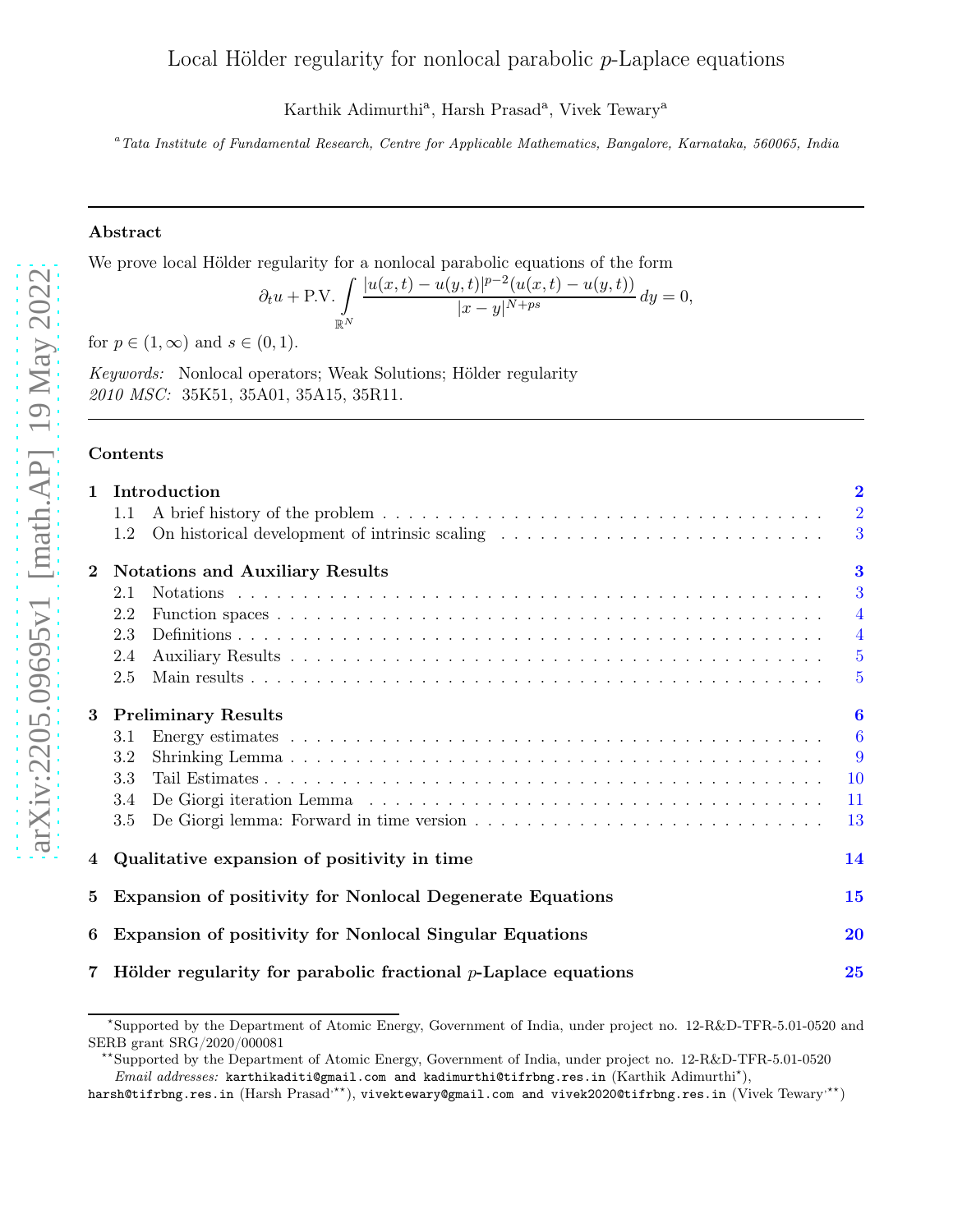# <span id="page-1-2"></span><span id="page-1-0"></span>1. Introduction

In this article, we prove local Hölder regularity for a nonlocal parabolic equation whose prototype equation is the parabolic fractional p-Laplacian of the form

$$
\partial_t u + \text{P.V.} \int_{\mathbb{R}^N} \frac{|u(x,t) - u(y,t)|^{p-2} (u(x,t) - u(y,t))}{|x - y|^{N+ps}} \, dy = 0,
$$

with  $p \in (1,\infty)$  and  $s \in (0,1)$ . The main tools in our investigation are

• the exponential change of variable in time discovered by E.DiBenedetto, U.Gianazza and V.Vespri, which they used to prove Harnack's inequality for the parabolic p-Laplace equations. The standard references for these works are [\[20](#page-29-0), [21](#page-29-1)]. The exponential change of variable in time leads to an expansion of positivity result which is suitable for proving Hölder regularity results. N.Liao in [\[30\]](#page-30-0) has effected a direct proof of Hölder regularity for parabolic p-Laplace equation by using the expansion of positivity. It has also been used to give the first proofs of Hölder regularity for signchanging solutions of doubly nonlinear equations of porous medium type in [\[4,](#page-28-0) [9,](#page-28-1) [31](#page-30-1)].

A recent work that employs the exponential change of variable to deduce regularity for elliptic anisotropic equations is [\[32](#page-30-2)]. It has also been used in the paper [\[37](#page-30-3)] for a mixed local and nonlocal parabolic equation. Our work differs from [\[37](#page-30-3)] in two important directions: the presence of the local term in [\[37](#page-30-3)] allows them to rely on the standard De Giorgi isoperimetric inequality (which we cannot use) and their estimates undergo a significant simplification due to their assumption of global boundedness on the solutions (we only assume local boundedness of solutions).

• the energy estimate for fractional parabolic  $p$ -Laplace equations containing the "good term" which substitutes the De Giorgi isoperimetric inequality in the so-called "shrinking lemma". The "good term" has been used to great effect in the works [\[11](#page-28-2), [10\]](#page-28-3). It has been used to define a novel De Giorgi class by M. Cozzi in  $[13]$  to prove Hölder regularity for fractional p-minimizers. Earlier, the absence of De Giorgi isoperimetric inequality was tackled by Di Castro et. al. through a logarithmic estimate[\[18\]](#page-29-2). See [\[14](#page-29-3), [1\]](#page-28-5) for discussions on fractional versions of De Giorgi isoperimetric inequalities.

We demonstrate two purely nonlocal phenomenon - one at a technical level which has implications for what the corresponding DeGiorgi conjectures related to the "best" Holder exponent in the nonlocal case should be (see [Remark 3.6\)](#page-9-1) and another at the level of regularity which says that in certain cases, time regularity can beat space regularity when we are working with nonlocal equations (see [Remark 7.3\)](#page-28-6).

Previously, local boundedness for fractional parabolic p-Laplace equations is proved in the papers [\[39](#page-30-4), [23,](#page-29-4) [35](#page-30-5)]. Regarding Hölder regularity for fractional parabolic p-Laplace equations in the spirit of DeGiorgi-Nash-Moser, the only result that we are aware of is for the case  $2 \leq p < \infty$  which was studied in [\[23](#page-29-4)], though we were unable to verify some of the calculations pertaining to the logarithmic estimates in their paper. Explicit exponents for Hölder regularity for fractional parabolic p-Laplace equations with no coefficients appears in [\[7\]](#page-28-7). Existence has been studied in [\[33](#page-30-6), [36](#page-30-7)].

## <span id="page-1-1"></span>1.1. A brief history of the problem

Much of the early work on regularity of fractional elliptic equations in the case  $p = 2$  was carried out by Silvestre [\[38\]](#page-30-8), Caffarelli and Vasseur[\[11\]](#page-28-2), Caffarelli, Chan, Vasseur[\[10](#page-28-3)] and also Bass-Kassmann [\[2](#page-28-8), [3](#page-28-9), [29\]](#page-29-5). An early formulation of the fractional p-Laplace operator was done by Ishii and Nakamura[\[28](#page-29-6)] and existence of viscosity solutions was established. DiCastro, Kuusi and Palatucci extended the De Giorgi-Nash-Moser framework to study the regularity of the fractional  $p$ -Laplace equation in [\[18](#page-29-2)]. The subsequent work of Cozzi [\[13](#page-28-4)] covered a stable (in the limit  $s \to 1$ ) proof of Hölder regularity by defining a novel fractional DeGiorgi class. An alternate proof of Hölder regularity based on a differential inequality was given in [\[1](#page-28-5)]. Explicit exponents for Hölder regularity were found in [\[6](#page-28-10), [7](#page-28-7)]. Other works of interest are [\[16](#page-29-7), [8,](#page-28-11) [12](#page-28-12), [24](#page-29-8), [15](#page-29-9)] and in the parabolic context, some works of interest are [\[23](#page-29-4), [36,](#page-30-7) [35](#page-30-5)].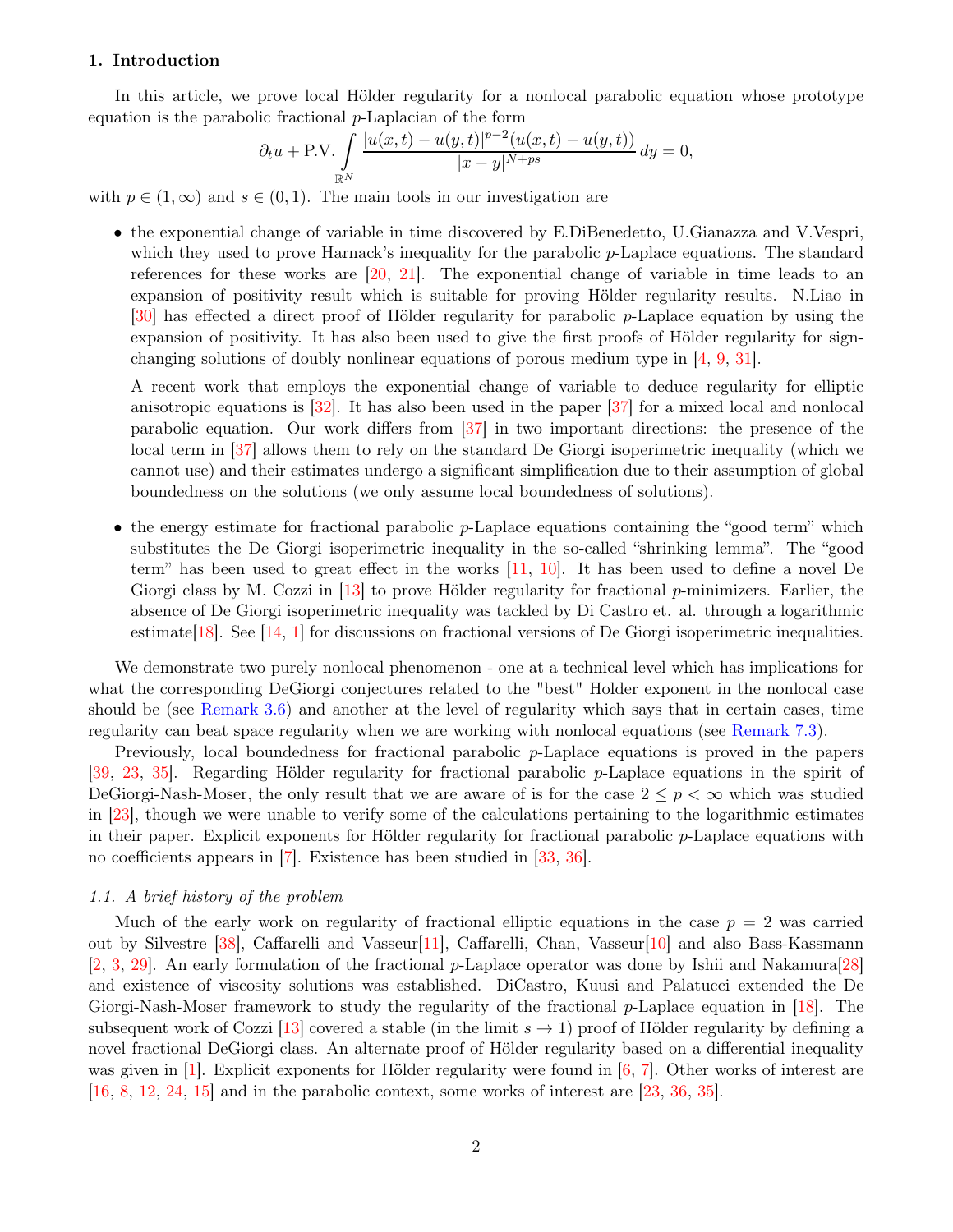## <span id="page-2-3"></span><span id="page-2-0"></span>1.2. On historical development of intrinsic scaling

The method of intrinsic scaling was developed by E.DiBenedetto in [\[17](#page-29-10)] to prove Hölder regularity for degenerate quasilinear parabolic equations modelled on the p-Laplace operator. A technical requirement of the proof was a novel logarithmic estimate which aids in the expansion of positivity. Subsequently, the proof of Hölder regularity for the singular case was given in [\[40\]](#page-30-9) by switching the scaling from time variable to the space variable. These results were collected in E.DiBenedetto's treatise [\[19\]](#page-29-11). After a gap of several years, E.DiBenedetto, U.Gianazza and V.Vespri [\[20,](#page-29-0) [21\]](#page-29-1) were able to prove Harnack's inequality for the parabolic p-Laplace equations by a new technique involving an exponential change of variable in time. This proof relies on expansion of positivity estimates and does not involve logarithmic test functions. Then, a new proof of Hölder regularity was given with a more geometric flavour in [\[25](#page-29-12)]. This theory was extended to generalized parabolic p-Laplace equations with Orlicz growth in [\[27,](#page-29-13) [26](#page-29-14)].

**Remark 1.1.** In this paper, we assume that solutions to the nonlocal equation are locally bounded. Local boundedness for the nonlocal elliptic equations is proved in [\[18,](#page-29-2) Theorem 1.1] and [\[13](#page-28-4), Theorem 6.2]. In the parabolic case, local boundedness is proved in [\[39,](#page-30-4) [23](#page-29-4), [35](#page-30-5)].

# Acknowledgements

The authors thank Prashanta Garain for helpful discussions regarding the techniques from [\[22](#page-29-15)].

# <span id="page-2-1"></span>2. Notations and Auxiliary Results

In this section, we will fix the notation, provide definitions and state some standard auxiliary results that will be used in subsequent sections.

#### <span id="page-2-2"></span>2.1. Notations

We begin by collecting the standard notation that will be used throughout the paper:

- We shall denote N to be the space dimension and by  $z = (x, t)$  to be a point in  $\mathbb{R}^N \times (0, T)$ .
- We shall alternately use  $\frac{\partial f}{\partial t}$ ,  $\partial_t f$ ,  $f'$  to denote the time derivative of f.
- Let  $\Omega$  be an open bounded domain in  $\mathbb{R}^N$  with boundary  $\partial\Omega$  and for  $0 < T \leq \infty$ , let  $\Omega_T := \Omega \times (0, T)$ .
- We shall use the notation

$$
B_{\rho}(x_0) = \{x \in \mathbb{R}^N : |x - x_0| < \rho\}, \quad \overline{B}_{\rho}(x_0) = \{x \in \mathbb{R}^N : |x - x_0| \le \rho\},
$$
\n
$$
I_{\theta}(t_0) = \{t \in \mathbb{R} : t_0 - \theta < t < t_0\}, \quad Q_{\rho, \theta}(z_0) = B_{\rho}(x_0) \times I_{\theta}(t_0).
$$

- The maximum of two numbers a and b will be denoted by  $a \wedge b := \max(a, b)$ .
- Integration with respect to either space or time only will be denoted by a single integral  $\int$  whereas integration on  $\Omega \times \Omega$  or  $\mathbb{R}^N \times \mathbb{R}^N$  will be denoted by a double integral  $\iint$ .
- We will use  $\iiint$  to denote integral over  $\mathbb{R}^N \times \mathbb{R}^N \times (0,T)$ . More specifically, we will use the notation  $\int$ Q and  $\iiint$  $B\times I$ to denote the integral over  $\iiint$  $B\times B\times I$ .
- The notation  $a \leq b$  is shorthand for  $a \leq Cb$  where C is a universal constant which only depends on the dimension N, exponents p, q, and the numbers  $M$ ,  $s_1$  and  $s_2$ .
- For a function u defined on the cylinder  $Q_{\rho,\theta}(z_0)$  and any level  $k \in \mathbb{R}$  we write  $w_{\pm} = (u k)_{\pm}$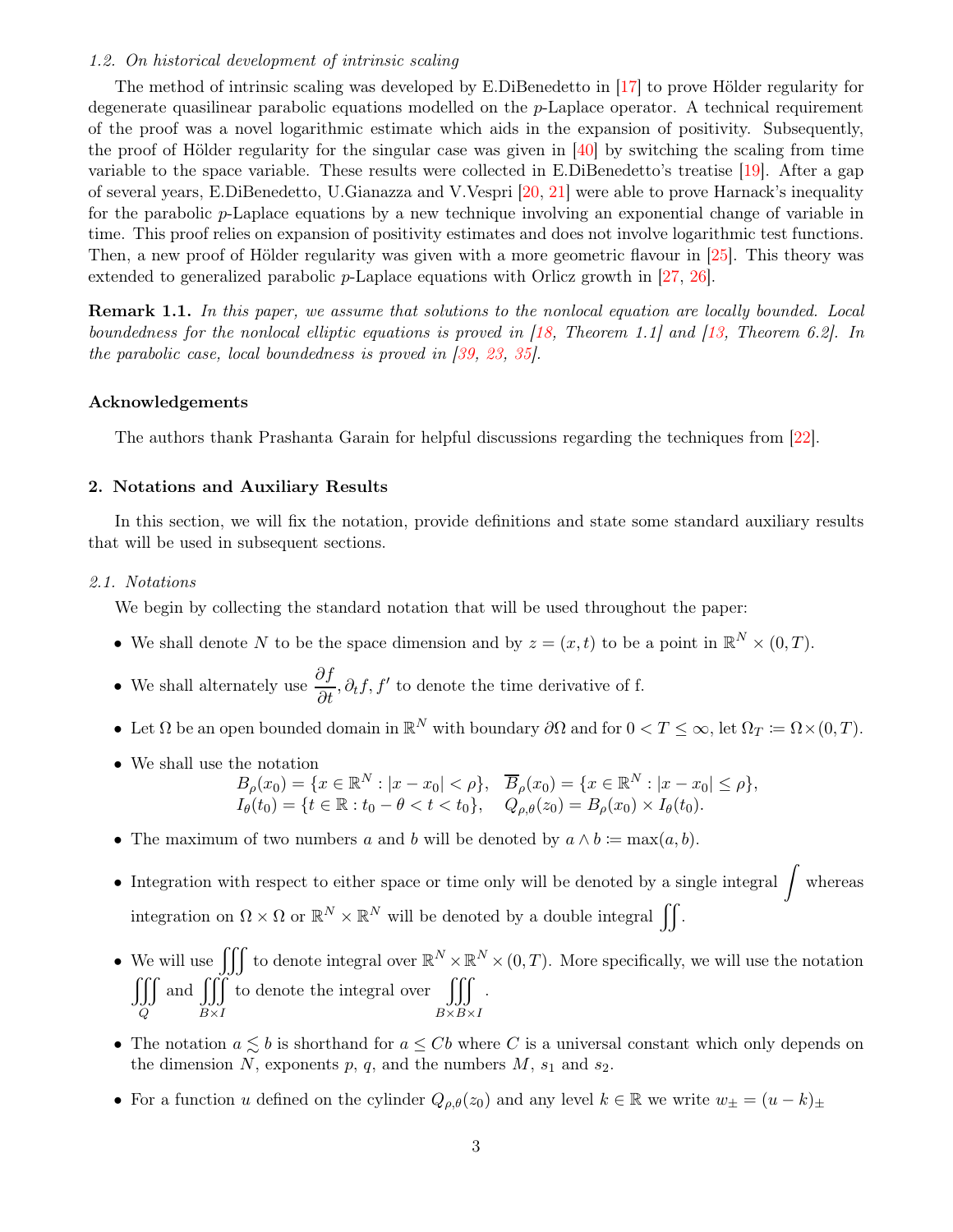- For any fixed  $t, k \in \mathbb{R}$  and set  $\Omega \subset \mathbb{R}^N$ , we denote  $A_{\pm}(k,t) = \{x \in \Omega : (u-k)_{\pm}(\cdot, t) > 0\}$ ; for any ball  $B_r$  we write  $A_{\pm}(k,t) \cap (B_r \times I) = A_{\pm}(k,r,t)$ .
- For any set  $\Omega \subset \mathbb{R}^N$ , we denote  $C_{\Omega} := (\Omega^c \times \Omega^c)^c = (\Omega \times \Omega) \cup (\Omega \times (\mathbb{R}^N \setminus \Omega)) \cup ((\mathbb{R}^N \setminus \Omega) \times \Omega)$ .

Let  $s \in (0,1)$  and  $p > 1$  be fixed, and  $\Lambda \geq 1$  be a given constant. For almost every  $x, y \in \mathbb{R}^N$ , let  $K: \mathbb{R}^N \times \mathbb{R}^N \times \mathbb{R} \to [0, \infty)$  be a symmetric measurable function satisfying

<span id="page-3-3"></span>
$$
\frac{(1-s)}{\Lambda|x-y|^{N+ps}} \le K(x, y, t) \le \frac{(1-s)\Lambda}{|x-y|^{N+ps}}.
$$
\n(2.1)

In this paper, we are interested in the regularity theory for the equation

<span id="page-3-2"></span>
$$
\partial_t u + \mathcal{L}u = 0,\tag{2.2}
$$

where  $\mathcal L$  is the operator formally defined by

$$
\mathcal{L}u = \text{P.V.} \int_{\mathbb{R}^N} K(x, y, t) |u(x, t) - u(y, t)|^{p-2} (u(x, t) - u(y, t)) dy, x \in \mathbb{R}^N.
$$

## <span id="page-3-0"></span>2.2. Function spaces

Let  $1 < p < \infty$ , we denote by  $p' = p/(p-1)$  the conjugate exponent of p. Let  $\Omega$  be an open subset of  $\mathbb{R}^N$ , we define the *Sobolev-Slobodeki*<sup> $\tilde{i}$ </sup> space, which is the fractional analogue of Sobolev spaces as follows:

$$
W^{s,p}(\Omega) := \{ \psi \in L^p(\Omega) : [\psi]_{W^{s,p}(\Omega)} < \infty \}, \quad \text{for } s \in (0,1),
$$

where the seminorm  $[\cdot]_{W^{s,p}(\Omega)}$  is defined by

$$
[\psi]_{W^{s,p}(\Omega)} := \left( \iint\limits_{\Omega \times \Omega} \frac{|\psi(x) - \psi(y)|^p}{|x - y|^{N+ps}} dx dy \right)^{\frac{1}{p}}.
$$

The space when endowed with the norm  $\|\psi\|_{W^{s,p}(\Omega)} = \|\psi\|_{L^p(\Omega)} + [\psi]_{W^{s,p}(\Omega)}$  becomes a Banach space. The space  $W_0^{s,p}$  $\Omega_0^{s,p}(\Omega)$  is the subspace of  $W^{s,p}(\mathbb{R}^N)$  consisting of functions that vanish outside  $\Omega$ . We will use the notation  $W^{s,p}_{(u)}$  $(u_0)(\Omega)$  to denote the space of functions in  $W^{s,p}(\mathbb{R}^N)$  such that  $u - u_0 \in W_0^{s,p}$  $\binom{s,p}{0}$ 

Let I be an interval and let V be a separable, reflexive Banach space, endowed with a norm  $\lVert \cdot \rVert_V$ . We denote by  $V^*$  to be its topological dual space. Let v be a mapping such that for a.e.  $t \in I$ ,  $v(t) \in V$ . If the function  $t \mapsto ||v(t)||_V$  is measurable on I, then v is said to belong to the Banach space  $L^p(I; V)$  provided  $\int ||v(t)||_{V}^{p}$ I  $\frac{p}{V}$  dt  $\lt \infty$ . It is well known that the dual space  $L^p(I;V)^*$  can be characterized as  $L^{p'}(I;V^*)$ .

Since the boundedness result requires some finiteness condition on the nonlocal tails, we define the tail space for some  $m > 0$  and  $s > 0$  as follows:

$$
L_s^m(\mathbb{R}^N) := \left\{ v \in L_{\text{loc}}^m(\mathbb{R}^N) : \int\limits_{\mathbb{R}^N} \frac{|v(x)|^m}{1 + |x|^{N+s}} dx < +\infty \right\}.
$$

Then a nonlocal tail is defined by

$$
\mathrm{Tail}_{m,s,\infty}(v;x_0,R,I) := \mathrm{Tail}_\infty(v;x_0,R,t_0-\theta,t_0) := \sup_{t \in (t_0-\theta,t_0)} \left(R^{sm} \int\limits_{\mathbb{R}^N \backslash B_R(x_0)} \frac{|v(x,t)|^{m-1}}{|x-x_0|^{N+sm}} \, dx\right)^{\frac{1}{m-1}},
$$

where  $(x_0, t_0) \in \mathbb{R}^N \times (-T, T)$  and the interval  $I = (t_0 - \theta, t_0) \subseteq (-T, T)$ . From this definition, it follows that for any  $v \in L^{\infty}(-T, T; L_{sm}^{m-1}(\mathbb{R}^N))$ , there holds  $\text{Tail}_{m,s,\infty}(v; x_0, R, I) < \infty$ .

#### <span id="page-3-1"></span>2.3. Definitions

Now, we are ready to state the definition of a weak sub(super)-solution.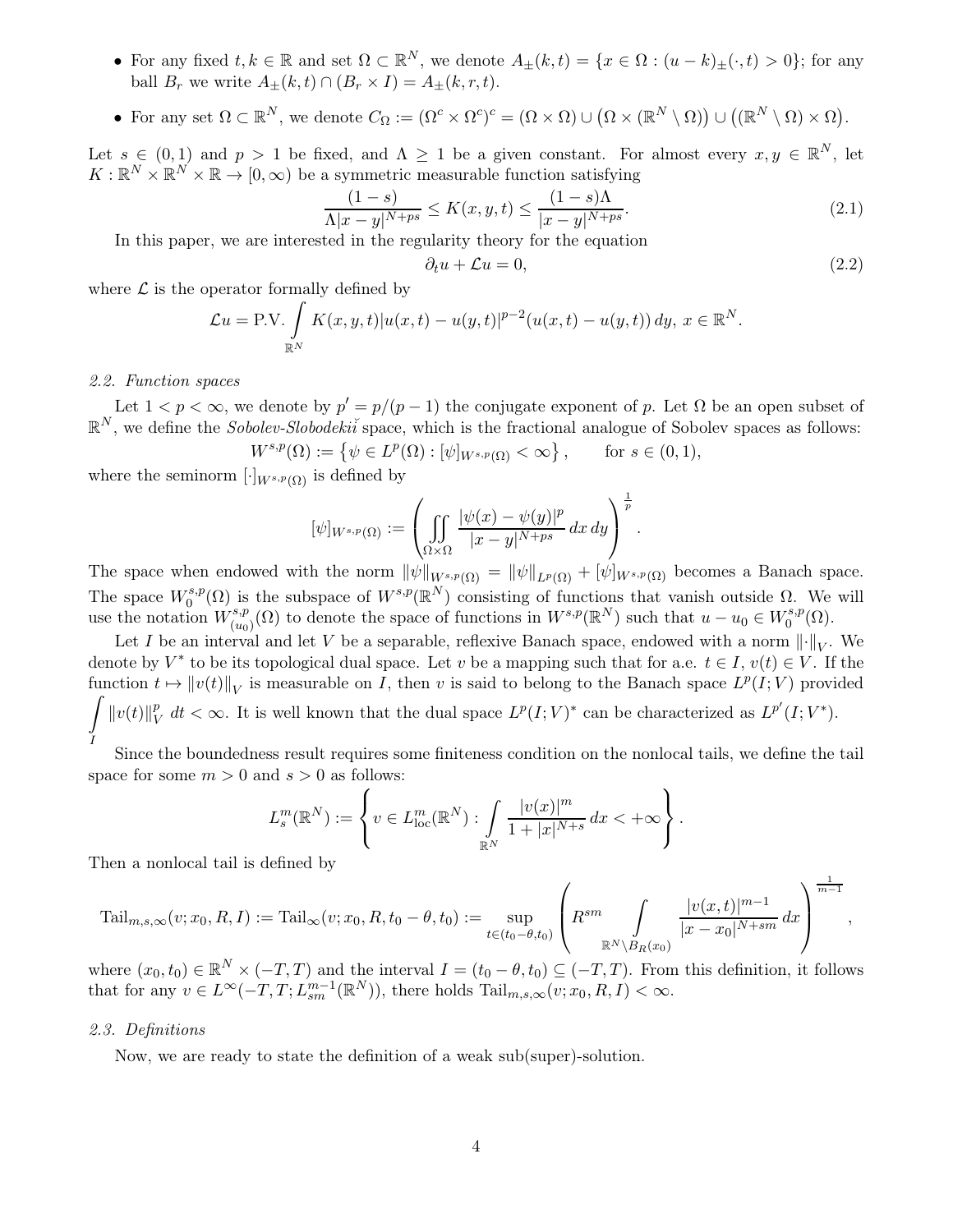<span id="page-4-7"></span>**Definition 2.1.** A function  $u \in L^p(I; W^{s,p}_{loc}(\Omega)) \cap L^{\infty}(I; L^2_{loc}(\Omega)) \cap L^{\infty}(I; L^{p-1}_{sp}(\mathbb{R}^N))$  is said to be a local weak sub(super)-solution to [\(2.2\)](#page-3-2) if for any closed interval  $[t_1, t_2] \subset I$ , the following holds:

$$
\int_{\Omega} u(x, t_2) \phi(x, t_2) dx - \int_{\Omega} u(x, t_1) \phi(x, t_1) dx - \int_{t_1}^{t_2} \int_{\Omega} u(x, t) \partial_t \phi(x, t) dx dt \n+ \int_{C_{\Omega}} K(x, y, t) |u(x, t) - u(y, t)|^{p-2} (u(x, t) - u(y, t)) (\phi(x, t) - \phi(y, t)) dy dx dt \leq (\geq) 0,
$$

for all  $\phi \in L^p(I, W^{s,p}(\Omega)) \cap W^{1,2}(I, L^2(\Omega)),$  where  $C_{\Omega} := (\Omega^c \times \Omega^c)^c = (\Omega \times \Omega) \cup (\Omega \times (\mathbb{R}^N \setminus \Omega)) \cup$  $((\mathbb{R}^N \setminus \Omega) \times \Omega)$  and the spatial support of  $\phi$  is contained in  $\Omega$ .

## <span id="page-4-0"></span>2.4. Auxiliary Results

<span id="page-4-4"></span>We collect the following standard results which will be used in the course of the paper. We begin with the Sobolev-type inequality [\[23](#page-29-4), Lemma 2.3].

**Theorem 2.2.** Let  $t_2 > t_1 > 0$  and suppose  $s \in (0,1)$  and  $1 \leq p < \infty$ . Then for any  $f \in L^p(t_1, t_2; W^{s,p}(B_r)) \cap$  $L^{\infty}(t_1,t_2;L^2(B_r)),$  we have

$$
\int_{t_1}^{t_2} \int_{B_r} |f(x,t)|^{p(1+\frac{2s}{N})} dx dt \leq C(N,s,p) \left( r^{sp} \int_{t_1}^{t_2} \int_{B_r} \int_{B_r} \frac{|f(x,t) - f(y,t)|^p}{|x - y|^{N+sp}} dx dy dt + \int_{t_1}^{t_2} \int_{B_r} |f(x,t)|^p dx dt \right) \times \left( \sup_{t_1 < t < t_2} \int_{B_r} |f(x,t)|^2 dx \right)^{\frac{sp}{N}}.
$$

<span id="page-4-2"></span>We also list a number of algebraic inequalities that are customary in obtaining energy estimates for nonlinear nonlocal equations.

**Lemma 2.3.** ([\[13](#page-28-4), Lemma 4.1]) Let  $p \ge 1$  and  $a, b \ge 0$ , then for any  $\theta \in (0, 1)$ , the following holds:  $(a + b)^p - a^p \ge \theta p a^{p-1} b + (1 - \theta) b^p.$ 

<span id="page-4-3"></span>**Lemma 2.4.** ([\[13](#page-28-4), Lemma 4.3]) Let  $p \ge 1$  and  $a \ge b \ge 0$ , then for any  $\varepsilon > 0$ , the following holds:

$$
a^p - b^p \le \varepsilon a^p + \left(\frac{p-1}{\varepsilon}\right)^{p-1} (a-b)^p.
$$

<span id="page-4-5"></span>Finally, we recall the following well known lemma concerning the geometric convergence of sequence of numbers (see [\[19](#page-29-11), Lemma 4.1 from Section I] for the details):

**Lemma 2.5.** Let  $\{Y_n\}$ ,  $n = 0, 1, 2, \ldots$ , be a sequence of positive number, satisfying the recursive inequalities  $Y_{n+1} \leq Cb^n Y_n^{1+\alpha},$ 

where  $C > 1$ ,  $b > 1$ , and  $\alpha > 0$  are given numbers. If

$$
Y_0 \le C^{-\frac{1}{\alpha}} b^{-\frac{1}{\alpha^2}},
$$

then  ${Y_n}$  converges to zero as  $n \to \infty$ .

<span id="page-4-1"></span>2.5. Main results

<span id="page-4-6"></span>We prove the following main theorem.

**Theorem 2.6.** Let  $p \in (1,\infty)$  and let  $u \in L^p(I;W^{s,p}_{loc}(\Omega)) \cap L^{\infty}(I;L^2_{loc}(\Omega)) \cap L^{\infty}(I;L^{p-1}_{sp}(\mathbb{R}^N))$  be a bounded local solution to [\(2.2\)](#page-3-2). Then u is locally Hölder continuous in  $\Omega_T$ , i.e., there exist constants  $\gamma > 1$ ,  $C_0 > 1$ , and  $\alpha \in (0,1)$  depending only on the data, such that, for every cylinder

 $B_R(x_0) \times (t_0 - L^{2-p} R^{sp}, t_0) \subset B_{C_0 R}(x_0) \times (t_0 - L^{2-p}(C_0 R)^{sp}, t_0) \subset \Omega_T$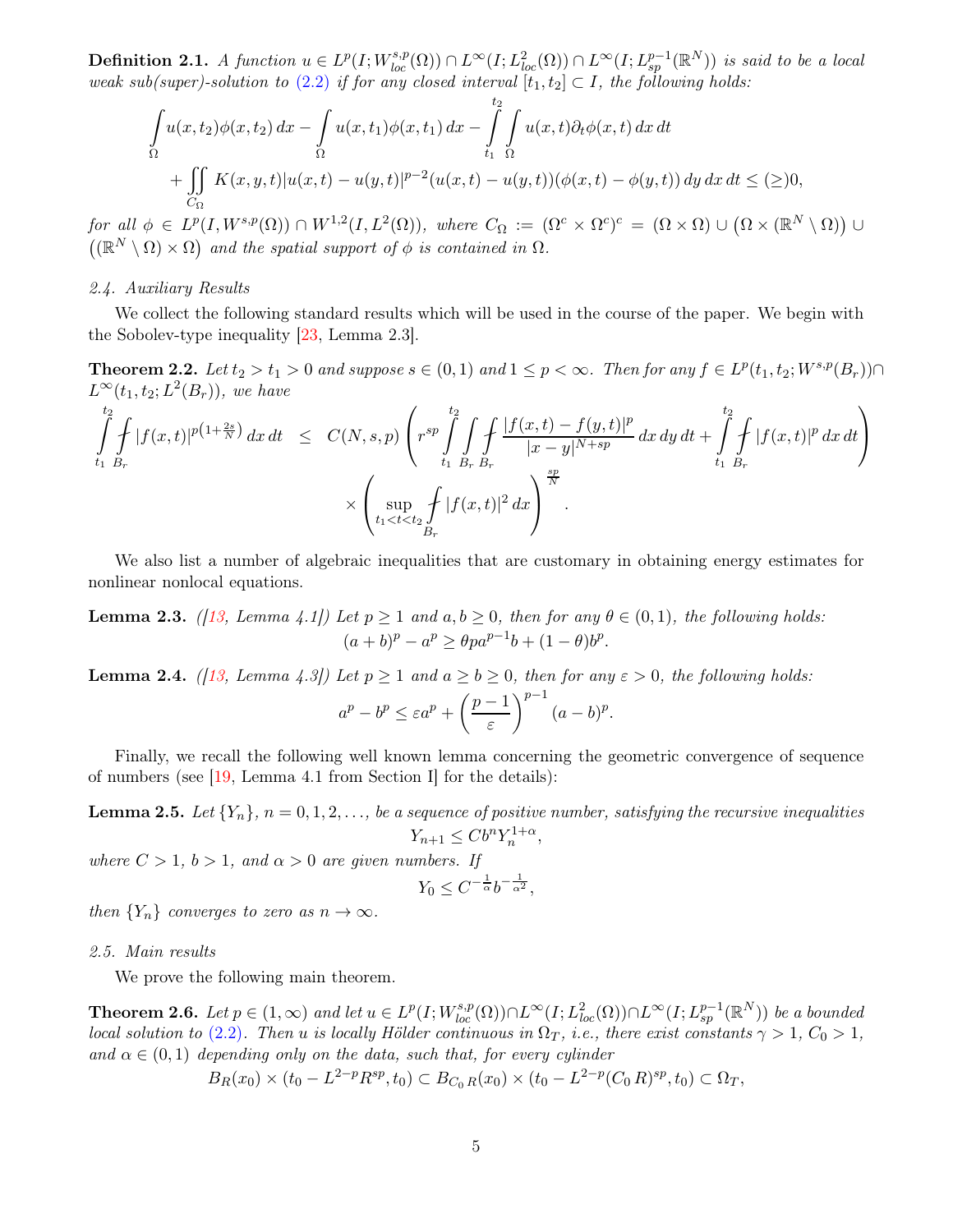$$
|u(x_1, t_1) - u(x_2, t_2)| \le \gamma \left(\frac{|x_1 - x_2| + L^{\frac{p-2}{sp}}|t_1 - t_2|^{\frac{1}{sp}}}{R}\right)^{\alpha} L,
$$

<span id="page-5-3"></span>for every pair of points  $(x_1, t_1), (x_2, t_2) \in B_R(x_0) \times (t_0 - L^{2-p} R^{sp}, t_0)$ , where

 $L := ||u||_{L^{\infty}(Q_{C_0 R})} + \text{Tail}_{\infty}(u; C_0 R, x_0, (t_0 - (C_0 R)^{sp}, t_0)).$ 

## <span id="page-5-1"></span><span id="page-5-0"></span>3. Preliminary Results

#### <span id="page-5-2"></span>3.1. Energy estimates

**Theorem 3.1.** Let u be a local, weak sub(super)-solution. Let  $B_R(x_0) \times (t_0 - \theta, t_0) \in E_T$  and  $k, \tau_1, \tau_2$ with  $0 < r < R$ ,  $t_0 - \theta < t_0 - \tau_2 < t_0 - \tau_1 \leq t_0 - \frac{\theta}{2}$  $\frac{1}{2}$ . Then there are positive universal constants  $\gamma$ , C such that for every level  $k \in \mathbb{R}$  and every piecewise smooth cutoff function  $\xi(x,t) = \xi_1(x)\xi_2(t)$  vanishing on  $\partial K$ with  $0 \leq \xi \leq 1$  we have

$$
\begin{split}\n&\underset{t_{0}-\tau_{1} < t < t_{0}}{\mathop{\sup }} \int_{B_{r}(x_{0})} w_{\pm}^{2} \xi^{p}(x,t) \, dx + \int_{t_{0}-\tau_{1}}^{t_{0}} \int_{B_{r}(x_{0})} w_{\pm}(x,t) \int_{B_{R}(x_{0})} \frac{w_{\mp}^{p-1}(y,t)}{|x-y|^{N+sp}} \, dy \, dx \, dt \\
&+ \int_{B_{r}(x_{0}) \times B_{r}(x_{0}) \times (t_{0}-\tau_{1},t_{0})} |w_{\pm}(x,t)\xi_{1}(x)-w_{\pm}(y,t)\xi_{1}(y)|^{p} |\xi_{2}(t)|^{p} \, d\mu \, dt \\
&\leq \gamma \int_{B_{R}(x_{0})} w_{\pm}^{2} \xi^{p}(x,t_{0}-\tau_{1}) \, dx \\
&+ \gamma \int_{t_{0}-\tau_{2}}^{t_{0}} \int_{B_{R}(x_{0})} \max\{w_{\pm}(x,t), w_{\pm}(y,t)\}^{p} |\xi_{1}(x)-\xi_{2}(y)|^{p} |\xi_{2}(t)|^{p} \, d\mu \, dt \\
&+ \gamma \int_{t_{0}-\tau_{2},t_{0} \times B_{R}(x_{0})} \int_{B_{R}(x_{0})} w_{\pm}^{2}(x,t) |\partial_{t}\xi(x,t)| \, dx \, dt \\
&+ C \underset{x \in \text{spt} \xi_{1}}{\mathop{\sup }} \int_{B_{r}(x_{0})} \frac{w_{\pm}^{p-1}(y,t)}{|x-y|^{N+sp}} \, dy \left( \int_{(t_{0}-\tau_{2},t_{0}) \times B_{R}(x_{0})} w_{\pm}(x,t) \, dx \, dt \right), \\
&\text{where } w_{+} = (u-k)_{+}, \, \xi_{2} \in C^{1}(t_{0}-\theta,t_{0}) \, \text{ be a test function such that } \xi_{2} = 0 \, \text{ on } (t_{0}-\theta,t_{0}-\tau_{2}), \, \xi_{2} = 1\n\end{split}
$$

where  $w_{\pm} = (u - k)_{\pm}$ ,  $\xi_2 \in C^1(t_0 - \theta, t_0)$  be a test function such that  $\xi_2 = 0$  on  $(t_0 - \theta, t_0 - \tau_2)$ ,  $\xi_2 = 1$  on  $(t_0 - \tau_1, t_0)$  and  $0 \le \xi_2 \le 1$ . Also,  $\xi_1 \in C_0^{\infty}(B_R(x_0))$  and  $d\mu = \frac{dx dy}{|x - \mu|N|}$  $\frac{d}{|x-y|^{N+ps}}.$ 

Proof. All the heavy-lifting pertaining to time regularization has already been performed in [\[23](#page-29-4), Lemma 3.3]. In fact, the proof of our theorem is the same as their proof except for their estimate for the terms  $I_2$  and  $I_3$ . For this reason and in the interest of brevity, we only present below the part of their proof with the subheadings "The estimate of  $I_2$ " and "The estimate of  $I_3$ " with different estimates that produce the "good term". To this end, we follow [\[13,](#page-28-4) Prop. 8.5]. Moreover, we only write the calculation for sub-solutions since those for super-solutions are similar and we assume without loss of generality that  $(x_0, t_0) = (0, 0)$ . Let  $\rho_1, \rho_2$  be positive numbers such that  $0 < r \le \rho_1 < \rho_2 \le R$ . We take  $\xi_1$  such that  $0 \le \xi_1 \le 1$  and  $\text{spt}(\xi_1) = B_{\frac{\rho_1 + \rho_2}{2}} := B_{\frac{\rho_1 + \rho_2}{2}}(0)$ .

The estimate of  $I_2$ : Recall that  $\Omega$ 

$$
I_2:=\frac{1}{2}\int\limits_{-\tau_2}^{\tau}\iint\limits_{B_{\rho_2}\times B_{\rho_2}}|u(x,t)-u(y,t)|^{p-2}(u(x,t)-u(y,t))(w_+(x,t)\xi_1^p(x)-w_+(y,t)\xi_1^p(y))\xi_2^p(t)\,d\mu\,dt.
$$

To estimate the nonlocal terms, we consider the following cases pointwise for  $(x, t)$  and  $(y, t)$  in  $C_{B_{\rho_2}} \times I$  where  $I = (-\tau_2, 0)$ . For any fixed  $t \in I$ , we claim that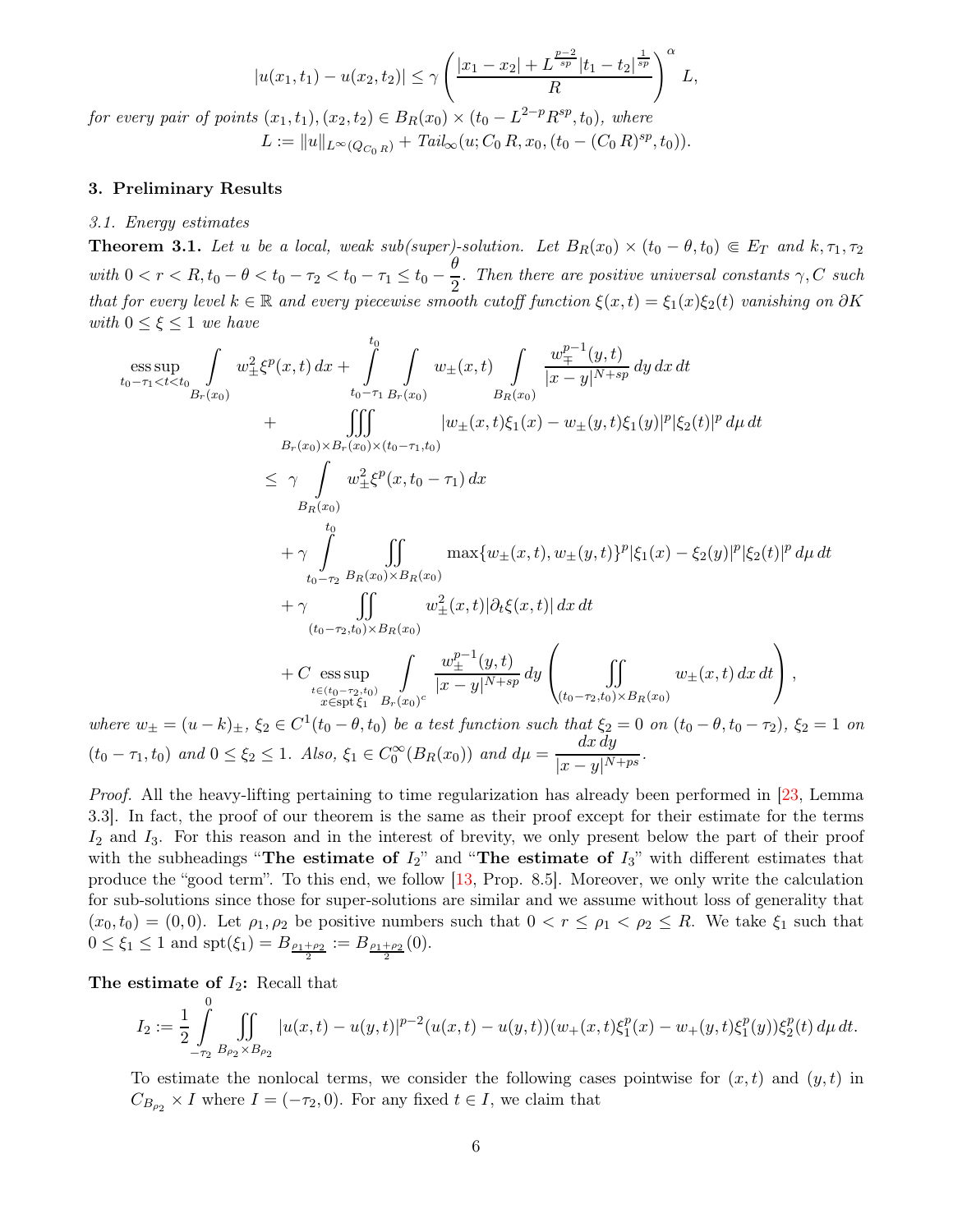<span id="page-6-0"></span>• If 
$$
x \notin A_+(k, \rho_2, t)
$$
 and  $y \notin A_+(k, \rho_2, t)$  then  
\n
$$
|u(x,t) - u(y,t)|^{p-2} (u(x,t) - u(y,t))(w_+(x,t)\xi_1^p(x) - w_+(y,t)\xi_1^p(y)) = 0.
$$
\n(3.1)

• If 
$$
x \in A_{+}(k, \rho_{2}, t)
$$
 and  $y \notin A_{+}(k, \rho_{2}, t)$  then  
\n
$$
|u(x,t) - u(y,t)|^{p-2} (u(x,t) - u(y,t))(w_{+}(x,t)\xi_{1}^{p}(x) - w_{+}(y,t)\xi_{1}^{p}(y))
$$
\n
$$
\geq \min\{2^{p-2}, 1\} \left[|w_{+}(x,t) - w_{+}(y,t)|^{p} + w_{-}(y,t)^{p-1}w_{+}(x,t)\right] \xi_{1}(x)^{p}.
$$
\n(3.2)

• If 
$$
x, y \in A_{+}(k, \rho_{2}, t)
$$
 then  
\n
$$
|u(x,t) - u(y,t)|^{p-2} (u(x,t) - u(y,t))(w_{+}(x,t)\xi_{1}^{p}(x) - w_{+}(y,t)\xi_{1}^{p}(y))
$$
\n
$$
\geq \frac{1}{2}|w_{+}(x,t) - w_{+}(y,t)|^{p} \max{\{\xi_{1}(x), \xi_{1}(y)\}}^{p}
$$
\n
$$
- C \max\{w_{+}(x,t), w_{+}(y,t)\}^{p} |\xi_{1}(x) - \xi(y)|^{p},
$$
\n(3.3)

for some  $C \geq 1$  depending only on p.

The estimate [\(3.1\)](#page-6-0) follows from the fact that  $(w_+(x,t)\xi_1^p)$  $u_1^p(x) - w_+(y,t)\xi_1^p$  $\binom{p}{1}(y) = 0$  when  $x \notin A_+(k, t)$ and  $y \notin A_+(k, t)$ .

To obtain estimate [\(3.2\)](#page-6-1) we note that

<span id="page-6-2"></span><span id="page-6-1"></span>
$$
|u(x,t) - u(y,t)|^{p-2} (u(x,t) - u(y,t))(w_+(x,t)\xi_1^p(x) - w_+(y,t)\xi_1^p(y)) =
$$
  

$$
(w_+(x,t) + w_+(y,t))^{p-1} w_+(x,t)\xi_1^p(x),
$$

when  $x \in A_+(k, \rho_2, t)$  and  $y \notin A_+(k, \rho_2, t)$ . Now,  $(3.2)$  follows by an application of [Lemma 2.3,](#page-4-2) with  $\theta = 0$  when  $p \ge 2$  and Jensen's inequality when  $p < 2$ .

Finally, to obtain estimate [\(3.3\),](#page-6-2) we begin by assuming without loss of generality that  $u(x,t) \geq$  $u(y, t)$ . Since  $x, y \in A_+(k, \rho_2, t)$ , we have

$$
|u(x,t)-u(y,t)|^{p-2}(u(x,t)-u(y,t))(w+(x,t)\xi_1^p(x)-w+(y,t)\xi_1^p(y))=
$$
  

$$
(w+(x,t)-w+(y,t))^{p-1}(\xi_1^p(x)w+(x,t)-\xi_1^p(y)w+(y,t)).
$$

Now, if  $\xi_1(x) \geq \xi_1(y)$ , then

<span id="page-6-4"></span><span id="page-6-3"></span>
$$
|u(x,t) - u(y,t)|^{p-2} (u(x,t) - u(y,t))(w_+(x,t) \xi_1^p(x) - w_+(y,t) \xi_1^p(y)) =
$$
  

$$
(w_+(x,t) - w_+(y,t))^p (\xi_1(x))^p,
$$

and (3.3) is immediate. However, if 
$$
\xi_1(x) < \xi_1(y)
$$
, then  
\n
$$
|u(x,t) - u(y,t)|^{p-2} (u(x,t) - u(y,t))(w_+(x,t)\xi_1^p(x) - w_+(y,t)\xi_1^p(y)) =
$$
\n
$$
(w_+(x,t) - w_+(y,t))^p (\xi_1(y))^p - (w_+(x,t) - w_+(y,t))^{p-1} w_+(x,t)(\xi_1^p(x) - \xi_1^p(y)).
$$
\n(3.4)

We apply [Lemma 2.4](#page-4-3) with  $a = \xi_1(y)$  and  $b = \xi_1(x)$  and  $\varepsilon = \frac{1}{2}$ 2  $w_+(x,t) - w_+(y,t)$  $\frac{w_+(x,t)}{w_+(x,t)},$ 

to obtain

$$
(w_{+}(x,t) - w_{+}(y,t))^{p-1}w_{+}(x,t)(\xi_{1}^{p}(x) - \xi_{1}^{p}(y))
$$
  

$$
\frac{1}{2}(w_{+}(x,t) - w_{+}(y,t))^{p}\xi_{1}^{p}(y) + [2(p-1)]^{p-1}w_{+}(x,t)(\xi_{1}(y) - \xi(x))^{p}.
$$
 (3.5)  
Combining (3.4) and (3.5), we obtain (3.3) when  $\xi_{1}(x) < \xi_{1}(y)$ .

As a consequence of these cases and  $(2.1)$ , we have

$$
I_2 \geq C_{11} \left[ \int \int \int \int \int \frac{|w_+(x,t) - w_+(y,t)|^p}{|x - y|^{N + ps}} \max\{\xi_1(x), \xi_1(y)\}^p \xi_2^p(t) \, dx \, dy \, dt \right]
$$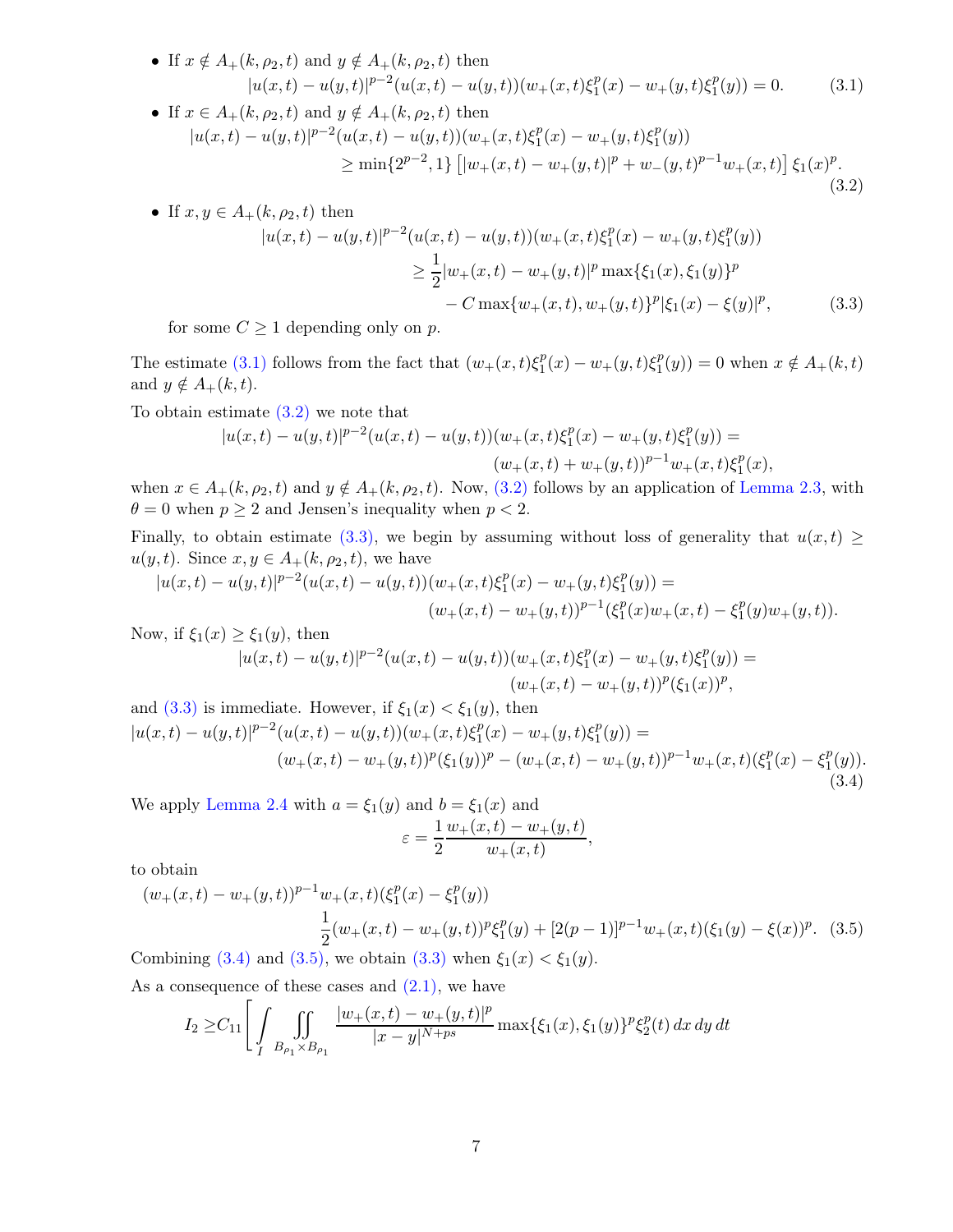+
$$
\int_{I} \int_{B_{\rho_1}} w_+(x,t) \left( \int_{B_{\rho_2}} \frac{w_-(y,t)^{p-1}}{|x-y|^{N+sp}} dy \right) dx dt \right] - C_{22} \int_{I} \int_{B_{\rho_2} \times B_{\rho_2}} \max \{w_+(x,t), w_+(y,t)\}^p \frac{|\xi_1(x) - \xi_1(y)|^p}{|x-y|^{N+sp}} \xi_2^p(t) dx dy dt.
$$

The estimate of  $I_3$ : Recall that

$$
I_{3} := \int_{-\tau_{2}}^{0} \iint_{\mathbb{R}^{N}} |u(x,t) - u(y,t)|^{p-2} (u(x,t) - u(y,t)) (w_{+}(x,t) \xi_{1}^{p}(x) - w_{+}(y,t) \xi_{1}^{p}(y)) \xi_{2}^{p}(t) d\mu dt
$$
  
\n
$$
= \int_{-\tau_{2}}^{0} \int_{B_{\rho_{2}}} \xi_{1}^{p}(x) w_{+}(x,t) \left[ \int_{\mathbb{R}^{N} \setminus B_{\rho_{2}}} |u(x,t) - u(y,t)|^{p-2} (u(x,t) - u(y,t)) K(x,y,t) dy \right] dx dt
$$
  
\n
$$
\geq C_{33} \int_{-\tau_{2}}^{0} \int_{A^{+}(k,\rho_{1},t)} w_{+}(x,t) \left[ \int_{\mathbb{R}^{R} \setminus B_{\rho_{1}}(x)} \int_{\mathbb{R}^{R} \setminus B_{\rho_{2}}} \frac{(u(x,t) - u(y,t))^{p-1}}{|x - y|^{N+sp}} dy \right] dx dt
$$
  
\n
$$
- C_{44} \int_{-\tau_{2}}^{0} \int_{A^{+}(k,\frac{\rho_{1} + \rho_{2}}{2},t)} w_{+}(x,t) \left[ \int_{\{u(y,t) > u(x,t)\} \setminus B_{\rho_{2}}} \frac{(u(x,t) - u(y,t))^{p-1}}{|x - y|^{N+sp}} dy \right] dx dt.
$$
 (3.6)

We estimate  $T_1$  as

<span id="page-7-2"></span>
$$
T_{1} \geq \int\limits_{I} \int\limits_{B_{\rho_{1}}} w_{+}(x,t) \left[ \int\limits_{\{B_{R}(x) \cap A^{-}(k,t)\} \setminus B_{\rho_{2}}} \frac{(w_{+}(x,t) + w_{+}(y,t))^{p-1}}{|x - y|^{N+sp}} dy \right] dx dt
$$
  
\n
$$
\geq \int\limits_{I} \int\limits_{B_{\rho_{1}}} w_{+}(x,t) \left[ \int\limits_{B_{R}(x) \setminus B_{\rho_{2}}} \frac{w_{+}(y,t)^{p-1}}{|x - y|^{N+sp}} dy \right] dx dt
$$
(3.7)

We estimate  $T_2$  as

<span id="page-7-1"></span><span id="page-7-0"></span>
$$
T_2 \leq \int_{-\tau_2}^{0} \int_{B_{\frac{\rho_1+\rho_2}{2}}} w_+(x,t) \left[ \int_{\substack{\mathbb{R}^N \setminus B_{\rho_2} \\ x \in \text{spt}\xi_1}} \frac{w_+(y,t)^{p-1}}{|x-y|^{N+sp}} dy \right] dx dt
$$
  

$$
\leq \int_{I \times B_R} w_+(x,t) dx dt \left[ \underset{t \in I}{\text{ess sup}} \left[ \int_{\substack{\mathbb{R}^N \setminus B_{\rho_2} \\ t \in I}} \frac{w_+(y,t)^{p-1}}{|x-y|^{N+sp}} dy \right] dx dt \right].
$$
 (3.8)

Combining  $(3.7)$  and  $(3.8)$  in  $(3.6)$ , we obtain

$$
I_3 \geq C_{33} \int_{I} \int_{B_{\rho_1}} w_+(x,t) \left[ \int_{B_R(x) \backslash B_{\rho_2}} \frac{w_+(y,t)^{p-1}}{|x-y|^{N+sp}} dy \right] dx dt
$$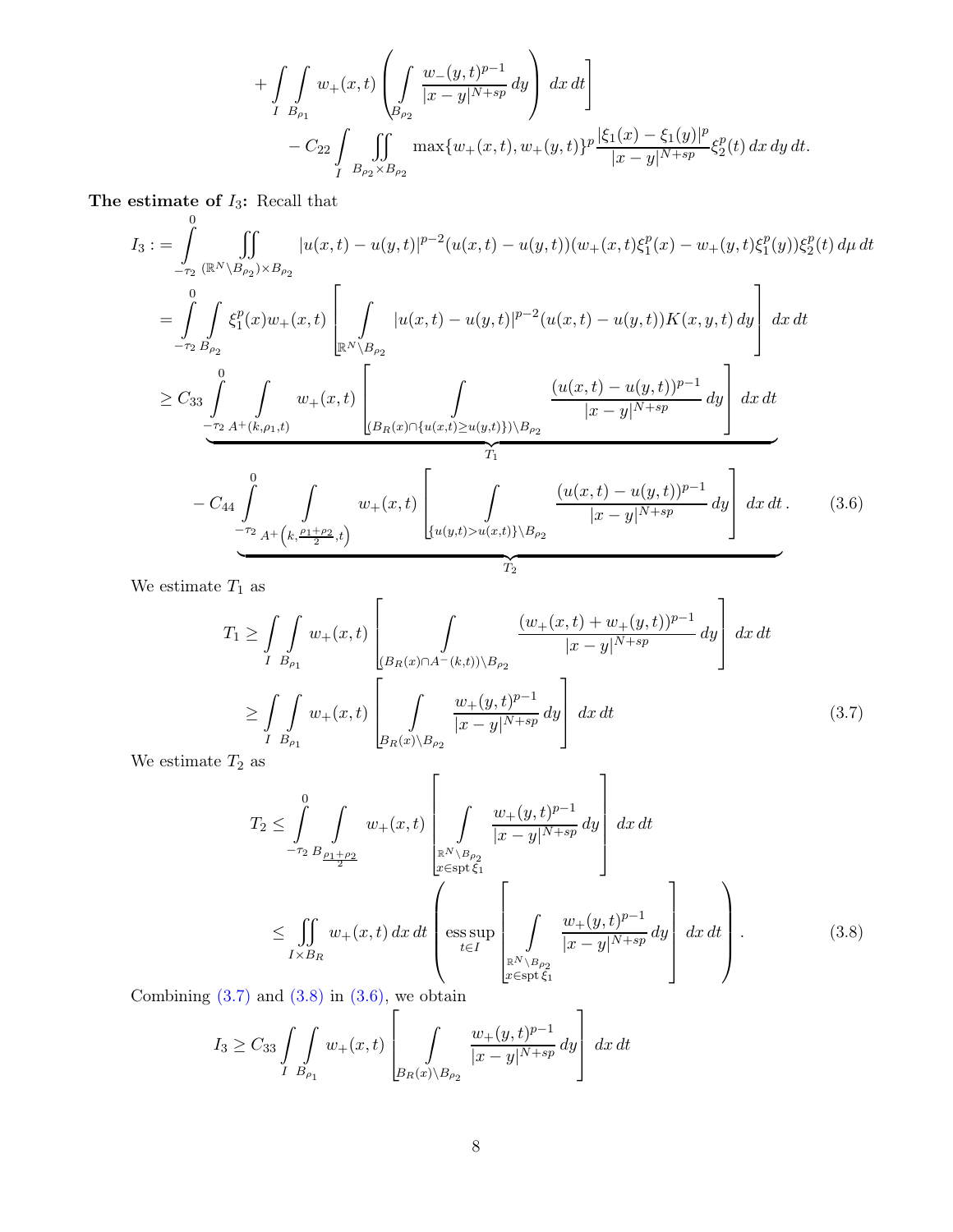$$
- C_{44} \iint\limits_{I\times B_R} w_+(x,t)\,dx\,dt\left( \text{ess}\sup\limits_{t\in I}\left[\int\limits_{\mathbb{R}^N\setminus B_{\rho_2} \atop x^{\infty}\text{split}\xi_1}\frac{w_+(y,t)^{p-1}}{|x-y|^{N+sp}}\,dy\right]\,dx\,dt\right).
$$

<span id="page-8-4"></span>As mentioned earlier, the rest of the proof of [Theorem 3.1](#page-5-2) is the same as in [\[23](#page-29-4), Lemma 3.3], however, we  $\Box$ do not have the term  $I_4$  since we are not considering source terms.

**Remark 3.2.** This energy estimate first appears in [\[35](#page-30-5)] under the assumption that  $\partial_t u \in L^2(E_T)$  (see Lemma 3.1 and Remark 3.2 in [\[35\]](#page-30-5)). This assumption is generally dropped by working with regularizations in time, such as Steklov averages [\[19\]](#page-29-11). In fact, the estimate in [\[35](#page-30-5)] is proved for parabolic minimizers, however the same method works for solutions of equations.

Henceforth, excepting the final section, we will let  $u$  denote a nonnegative, locally bounded supersolution.

## <span id="page-8-0"></span>3.2. Shrinking Lemma

One of the main difficulties we face when dealing with regularity issues for nonlocal equations is the lack of a corresponding isoperimetric inequality for  $W^{s,p}$  functions. Indeed, since such functions can have jumps, a generic isoperimetric inequality seems out of reach at this time (see  $[14, 1]$  $[14, 1]$  $[14, 1]$ ) One way around this issue is to note that since we are working with solutions of an equation, which we expect to be continuous and hence have no jumps, we could try and cook up an isoperimetric inequality for solutions. Such a strategy turns out to be feasible due to the presence of the "good term" or the isoperimetric term in the Caccioppoli inequality.

<span id="page-8-1"></span>**Lemma 3.3.** Let  $k < l < m$  be arbitrary levels and  $A \geq 1$ . Then,

$$
(l-k)(m-l)^{p-1}|[u>m]\cap K_{\rho}|\,|[u
$$

where  $C = C(N, s, p, A) > 0$ .

Proof. We estimate from below

$$
\int_{K_{\rho}} (u-l)_{-}(x) \int_{K_{A\rho}} \frac{(u-l)_{+}^{p-1}(y)}{|x-y|^{N+sp}} dy dx \ge \frac{C}{\rho^{N+sp}} \int_{K_{\rho}} (u-l)_{-}(x) \int_{K_{\rho}} (u-l)_{+}^{p-1}(y) dy dx
$$
\n
$$
\ge \frac{C}{\rho^{N+sp}} \int_{K_{\rho} \cap \{u < k\}} (u-l)_{-}(x) \int_{K_{\rho} \cap \{u > m\}} (u-l)_{+}^{p-1}(y) dy dx
$$
\n
$$
\ge \frac{C}{\rho^{N+sp}} \int_{K_{\rho} \cap \{u < k\}} (l-k) \int_{K_{\rho} \cap \{u > m\}} (m-l)^{p-1} dy dx.
$$

<span id="page-8-3"></span>We now prove the shrinking lemma using [Lemma 3.3.](#page-8-1) It is usually proved in the local case using the De Giorgi isoperimetric inequality.

**Lemma 3.4.** Let u be a super-solution of  $(2.2)$ . Suppose that for some level m, some constant  $\nu \in (0,1)$ and all time levels  $\tau$  in some interval  $J$  we have

<span id="page-8-2"></span>
$$
|[u(\cdot,\tau)>m]\cap K_{\rho}|\geq \nu|K_{\rho}|,
$$

and we can arrange that for some  $A \geq 1$ , the following is also satisfied:

$$
\int_{J} \int_{K_{\rho}} (u - l)_{-}(x, t) \int_{K_{A_{\rho}}} \frac{(u - l)_{+}^{p-1}(y, t)}{|x - y|^{N + sp}} dy dx dt \leq C_{1} \frac{l^{p}}{\rho^{sp}} |Q|,
$$
\n(3.9)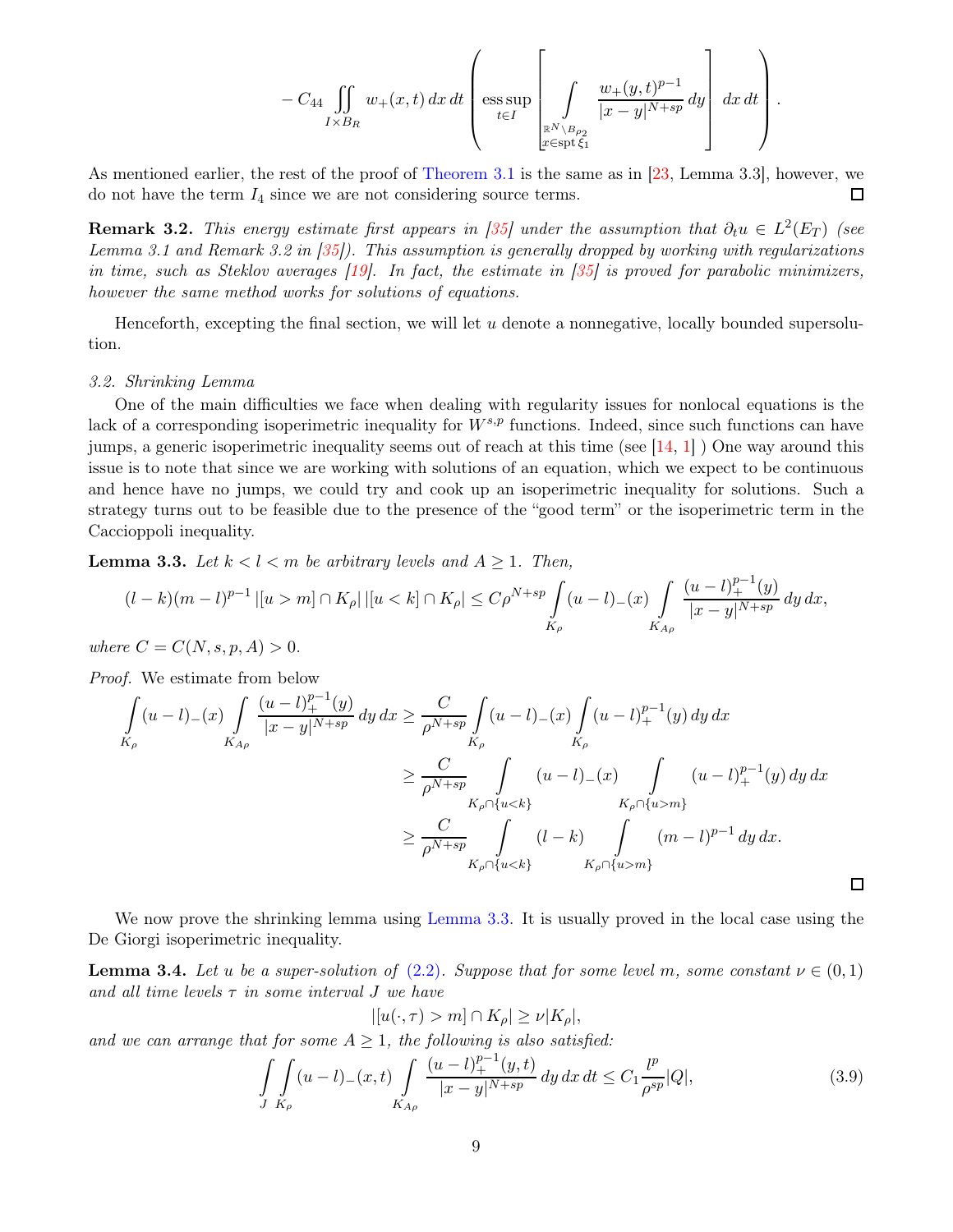<span id="page-9-2"></span>where

$$
l = \frac{m}{2^j}
$$
,  $j \ge 1$  and  $Q = K_\rho \times J$ ,

then we have the following conclusion:

$$
\left| \left[ u < \frac{m}{2^{j+1}} \right] \cap Q \right| \le \left( \frac{C}{2^j - 1} \right)^{p-1} |Q|,
$$

where  $C = (C_1, A, N, \nu) > 0$ .

*Proof.* In the conclusion of [Lemma 3.3](#page-8-1) we put  $k = \frac{m}{2i+1}$  $\frac{m}{2^{j+1}}$  and  $l = \frac{m}{2^j}$  $\frac{m}{2^{j}}$ , use the hypothesis and then integrate over the time interval J to get

$$
\frac{m}{2^{j+1}}m^{p-1}\left(\frac{2^j-1}{2^j}\right)^{p-1}\left|\left[u<\frac{m}{2^{j+1}}\right]\cap Q\right|\leq \frac{C}{\nu}\left(\frac{m}{2^j}\right)^p|Q|,
$$

where C depends on  $C_1$ , A and N. The conclusion follows after a simple rearrangement.

Remark 3.5. In applying the shrinking lemma in proving the expansion of positivity lemmas, in order to get the smallness condition [\(3.9\)](#page-8-2), we shall need to impose the smallness condition on the Tail term - this is one of the ways in which the Tail alternatives enter the picture.

<span id="page-9-1"></span>**Remark 3.6.** An intriguing aspect of our lemma is the fact that the dependence between the levels in the conclusion and how small we can make the corresponding level set is not exponential; such a dependence is reflected in the best known lower bound for the Hölder exponent for solutions to second order linear nonlocal equations  $[34]$ , whereas, in the local case, this lower bound is much worse  $[5]$ .

## <span id="page-9-0"></span>3.3. Tail Estimates

In this section, we shall outline how the estimate for the tail term is made and we shall refer to this section whenever a similar calculation is required in subsequent sections.

For any level  $k$  we want to estimate

$$
\underset{\substack{t \in J; \\ x \in \text{spt }\zeta}}{\text{ess}\sup} \int\limits_{K^c_{\rho}(y_0)} \frac{(u-k)^{p-1}(y,t)}{|x-y|^{N+sp}} dy,
$$

where J is some time interval and  $\zeta$  is a cutoff function. We will typically choose  $\zeta$  to be supported in  $K_{\vartheta,\rho}$  for some  $\vartheta \in (0,1)$ . In such cases,

$$
|y - y_0| \le |x - y| \left( 1 + \frac{|x - y_0|}{|x - y|} \right) \le |x - y| \left( 1 + \frac{\vartheta}{(1 - \vartheta)} \right),
$$

so we can make a first estimate

$$
\text{ess}\sup_{\substack{t\in J;\\x\in\text{spt}\,\zeta}}\int\limits_{K_\rho^c(y_0)}\frac{(u-k)_-^{p-1}(y,t)}{|x-y|^{N+sp}}\,dy\leq \frac{1}{(1-\vartheta)^{N+sp}}\text{ess}\sup_{t\in J}\int\limits_{K_\rho^c(y_0)}\frac{(u-k)_-^{p-1}(y,t)}{|y-y_0|^{N+sp}}\,dy.
$$

In the local case, we could always estimate  $(u - k)_- \leq k$  because we take  $u \geq 0$  locally. However, in the Tail term we are on the complement of a cube and so unless we make a global boundedness assumption (for e.g.  $u \geq 0$  in full space), the best we can do is

$$
(u-k)_{-} \leq u_{-} + k,
$$

which leads us to the next estimate

$$
\text{ess}\sup_{t\in J}\int\limits_{K_\rho^c(y_0)}\frac{(u-k)_-^{p-1}(y,t)}{|y-y_0|^{N+sp}}\,dy\leq C(p)\frac{k^{p-1}}{\rho^{sp}}+C(p)\text{ess}\sup_{t\in J}\int\limits_{K_\rho^c(y_0)}\frac{u_-^{p-1}(y,t)}{|y-y_0|^{N+sp}}\,dy
$$

Putting together the above estimates yield

$$
\text{ess}\sup_{\substack{t\in J;\\x\in \text{spt}\, \zeta}} \int\limits_{K^c_{\rho}(y_0)} \frac{(u-k)^{p-1}_- (y,t)}{|x-y|^{N+sp}} \, dy \le \frac{C(p)}{\rho^{sp}} \left[ k^{p-1} + \text{Tail}_{\infty}^{p-1}(u_-; y_0, \rho, J) \right].
$$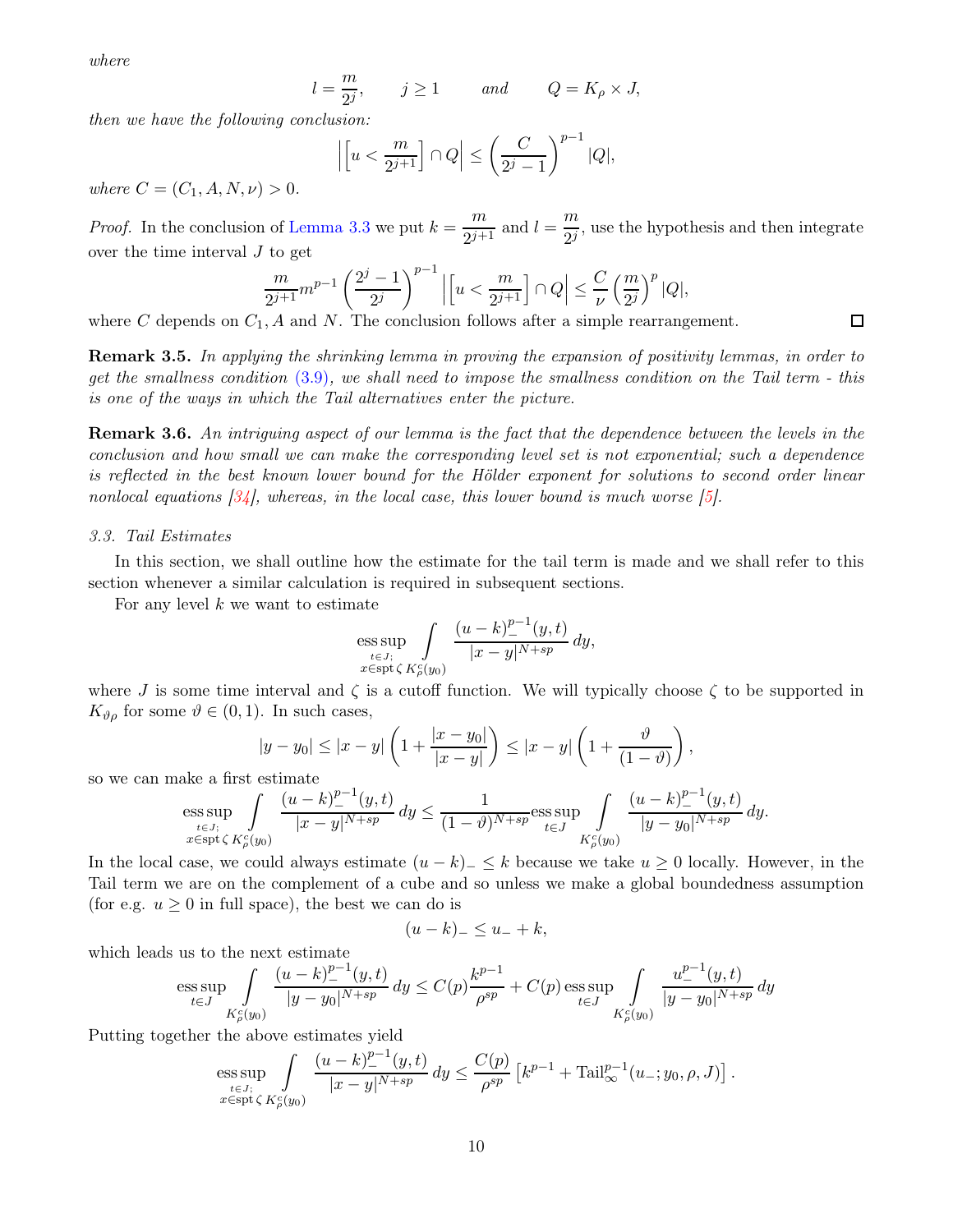<span id="page-10-3"></span>Finally we usually want an estimate of the form

$$
\text{ess}\sup_{\underset{x\in\text{spt}}{t\in J;}}\int\limits_{\zeta K_{\rho}^{c}(y_{0})}\frac{(u-k)_-^{p-1}(y,t)}{|x-y|^{N+sp}}\,dy\leq C\frac{k^{p-1}}{\rho^{sp}},
$$

and so we impose the condition that

$$
Tail_{\infty}^{p-1}(u_{-}; y_0, \rho, J) \le k^{p-1}.
$$

This is the origin of the various Tail alternatives.

Remark 3.7. We will see that it is the Tail that captures the nonlocality of our equation in the sense that if it is small then the proofs become local. In fact, when dealing with nonnegative supersolutions, we only need the Tail of the negative part of the solution to be small and so if we assume that it is nonnegative in full space (as in [\[37\]](#page-30-3)) then the Tail alternatives are automatically verified and our proofs become "local proofs".

<span id="page-10-0"></span>3.4. De Giorgi iteration Lemma

Let

$$
\mu_- \le \underset{(x_0, t_0) + Q_{2\rho}^-(\theta)}{\operatorname{ess\,inf}} u
$$

<span id="page-10-2"></span>and  $M > 0$ . Let  $\xi \in (0, 1]$  and  $a \in (0, 1)$  be fixed numbers.

**Lemma 3.8.** Let u be a locally bounded, local, weak supersolution of  $(2.2)$  in  $E_T$ . Then there exists a number  $\nu$ <sub>-</sub> depending only on the data and the parameters  $\theta, \xi, M$  and a such that if the following is satisfied

$$
|[u \leq \mu_- + \xi M] \cap (x_0, t_0) + Q_{2\rho}(\theta)| \leq \nu_- |Q_{2\rho}(\theta)|,
$$

then one of the following two conclusion holds:

$$
Tail_{\infty}((u - \mu)_{-}; x_0, 2\rho, (t_0 - \theta(2\rho)^{sp}, t_0]) > \xi M,
$$

or

$$
u \ge \mu_- + a\xi M \ a.e. \ in [(x_0, t_0) + Q_{\rho}^{-}(\theta)].
$$

*Proof.* Without loss of generality, we will assume that  $(x_0, t_0) = (0, 0)$  and for  $n = 0, 1, 2, \ldots$ , we set

 $\rho_n = \rho + 2^{-n} \rho,$   $K_n = K_{\rho_n}$  and  $Q_n = K_n \times (-\theta \rho_n^{sp}, 0].$ 

We apply the energy estimates over  $K_n$  and  $Q_n$  to  $(u - k_n)$  for the levels

$$
k_n = \mu_- + \xi_n M
$$
 where  $\xi_n = a\xi + \frac{1-a}{2^n}\xi$ .

We take the following cutoff function  $\zeta(x,t) = \zeta_1(x)\zeta_2(t)$  where  $\zeta_1$  is supported in  $K_{\tilde{n}}, \zeta_2(t) = 0$  for  $t < -\theta \rho_n^{sp}$  and

$$
\zeta_1 \equiv 1 \text{ on } K_{n+1}, \qquad |\partial \zeta_1| \le \frac{1}{\rho},
$$
  

$$
\zeta_2(t) = 1 \text{ for } t \ge -\theta \rho_{n+1}^{sp}, \qquad 0 \le \partial_t(\zeta_2) \le \frac{2^{p(n+1)}}{\theta \rho^{sp}}
$$

where  $K_{\tilde{n}}$  is the cube with radius  $(\rho_n + \rho_{n+1})/2$ .

The energy inequality from [Theorem 3.1](#page-5-2) gives

$$
\begin{split}\n&\underset{-\theta\rho_{n}^{sp} < t < 0} \int_{K_{n}} (u - k_{n})_{-}^{2} \zeta^{p}(x, t) \, dx + \iiint_{Q_{n}} \frac{|(u - k_{n})_{-}(x, t)\zeta(x, t) - (u - k_{n})_{-}\zeta(y, t)|^{p}}{|x - y|^{N + sp}} \, dx \, dy \, dt \\
&\leq \gamma \frac{2^{np}}{\rho^{sp}} \left( (\xi M)^{p} + \frac{1}{\theta} (\xi M)^{2} \right) |[u < k_{n}] \cap Q_{n}| \\
&+ C \underset{-\theta\rho_{n}^{sp} < t < 0; \int_{x \in \text{Spt}\zeta_{1}} \frac{(u - k_{n})_{-}^{p-1}(y, t)}{|x - y|^{N + sp}} \, dy \int_{-\theta\rho_{n}^{sp} K_{n}}^{0} (u - k_{n})_{-}(x, t)\zeta_{1}(x) \, dx \, dt. \tag{3.10}\n\end{split}
$$

<span id="page-10-1"></span>,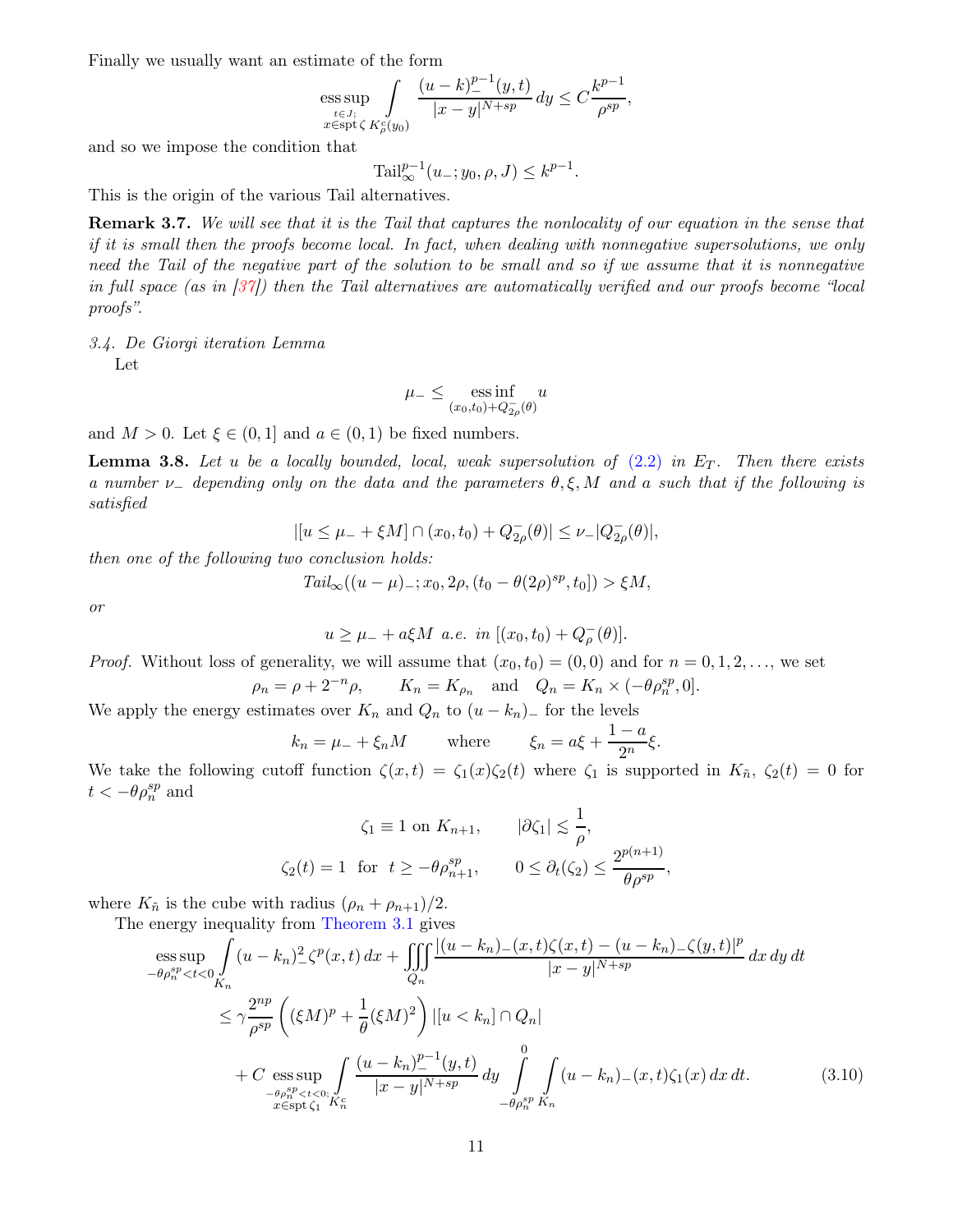To estimate the tail term, we first note that if  $x \in K_n(0)$  and  $y \in K_n^c(0)$  then

$$
|y| \le |x-y| \left(1 + \frac{|x|}{|x-y|}\right) \le c2^n |x-y| \implies \frac{1}{|x-y|^{N+sp}} \le c2^{n(N+sp)} \frac{1}{|y|^{N+sp}}.
$$

Next, w

(u − k<sub>n</sub>)<sub>−</sub> ≤  $\xi_n M - (u - \mu_{-}) \le \xi M + (u - \mu_{-})$ <sub>−</sub>,

holds globally. Therefore we have

$$
\begin{split} &\underset{-\theta \rho_n^{sp} < t < 0;}{\text{ess}\sup_{x \in \text{Spt}\zeta_1} \int} \frac{(u - k_n)^{p-1}(y, t)}{|x - y|^{N+sp}} dy \\ &\leq c2^{n(N+sp)} \underset{-\theta \rho_n^{sp} < t < 0}{} \sum_{K_n^c} \frac{(u - \mu_-)^{p-1}(y, t) + (\xi M)^{p-1}}{|y|^{N+sp}} dy \\ &\leq c2^{n(N+sp)} \frac{(\xi M)^{p-1}}{\rho^{sp}} + c2^{n(N+sp)} \underset{-\theta \rho_n^{sp} < t < 0}{} \sum_{K_{2\rho}^c} \frac{(u - \mu_-)^{p-1}(y, t)}{|y|^{N+sp}} dy \\ &\leq c2^{n(N+sp)} \left( \frac{(\xi M)^{p-1}}{\rho^{sp}} + \frac{1}{(2\rho)^{sp}} \text{Tail}_{\infty}^{p-1} ((u - \mu)_-; 0, 2\rho, (-\theta(2\rho)^{sp}, 0]) \right), \end{split}
$$

where we used the fact that  $u - \mu^{-} \geq 0$  in  $Q_{2\rho}(\theta)$ . Thus, we can estimate the last term appearing on the right hand side of [\(3.10\)](#page-10-1) by

$$
C \operatorname*{ess\,sup}_{-\theta_{\rho_n}^{sp} < t < 0; \atop x \in \operatorname{spt}\zeta_1} \int \frac{(u - k_n)^{p-1}(y, t)}{|x - y|^{N + sp}} dy \int \int \limits_{-\theta_{\rho_n}^{sp} K_n} (u - k_n)_{-}(x, t) \zeta_1(x) dx dt
$$
  
\n
$$
\leq cC 2^{n(N + sp)} \left( \frac{(\xi M)^{p-1}}{\rho^{sp}} + \frac{1}{(2\rho)^{sp}} \text{Tail}_{\infty}^{p-1} ((u - \mu)_{-}; 0, 2\rho, (-\theta(2\rho)^{sp}, 0]) \right) (\xi M) |[u < k_n] \cap Q_n|
$$
  
\n
$$
\leq 2c C 2^{n(N + sp)} \frac{1}{\rho^{sp}} \left( (\xi M)^{p-1} + \text{Tail}_{\infty}^{p-1} ((u - \mu)_{-}; 0, 2\rho, (-\theta(2\rho)^{sp}, 0]) \right) (\xi M) |[u < k_n] \cap Q_n|
$$
  
\n
$$
\leq C 2^{n(N + sp)} \frac{(\xi M)^p}{\rho^{sp}} |[u < k_n] \cap Q_n|,
$$

provided the following is satisfied:

Tail<sub>∞</sub>( $(u - \mu)$ <sub>-</sub>; 0, 2 $\rho$ ,  $(-\theta(2\rho)^{sp}, 0]$ ) ≤  $\xi M$ .

Putting the above estimates together with [\(3.10\),](#page-10-1) we get

$$
\begin{aligned}\n&\underset{-\theta \rho_n^{sp} < t < 0}{\sup} \int_{K_n} (u - k_n)^2 \zeta^p(x, t) \, dx + \iiint_{Q_n} \frac{|(u - k_n) - (x, t)\zeta(x, t) - (u - k_n) - \zeta(y, t)|^p}{|x - y|^{N + sp}} \, dx \, dy \, dt \\
&\leq C \frac{2^{n(N + p)}}{\rho^{sp}} (\xi M)^p \left(2 + \frac{1}{\theta} (\xi M)^{2 - p}\right) \left| [u < k_n] \cap Q_n \right|.\n\end{aligned}
$$

We now apply the fractional parabolic Sobolev embedding from [Theorem 2.2](#page-4-4) to get

<span id="page-11-0"></span>
$$
\iint_{Q_n} [(u-k_n)_{-} \zeta]^{p\frac{N+2s}{N}} dx dt \leq \iiint_{Q_n} \frac{|(u-k_n)_{-}(x,t) \zeta(x,t) - (u-k_n)_{-} \zeta(y,t)|^p}{|x-y|^{N+sp}} dx dy dt
$$
  

$$
\times \left( \underset{-\theta \rho_n^{sp} < t < 0}{\text{ess sup}} \int_{K_n} [(u-k_n)_{-} \zeta(x,t)]^2 dx \right)^{\frac{sp}{N}}
$$
  

$$
\leq \left[ \frac{2^{n(N+p)}}{\rho^{sp}} (\xi M)^p \left( 2 + \frac{1}{\theta} (\xi M)^{2-p} \right) \right]^{\frac{N+sp}{N}} |[u \langle k_n] \cap Q_n|^{\frac{N+sp}{N}}.
$$
\n(3.11)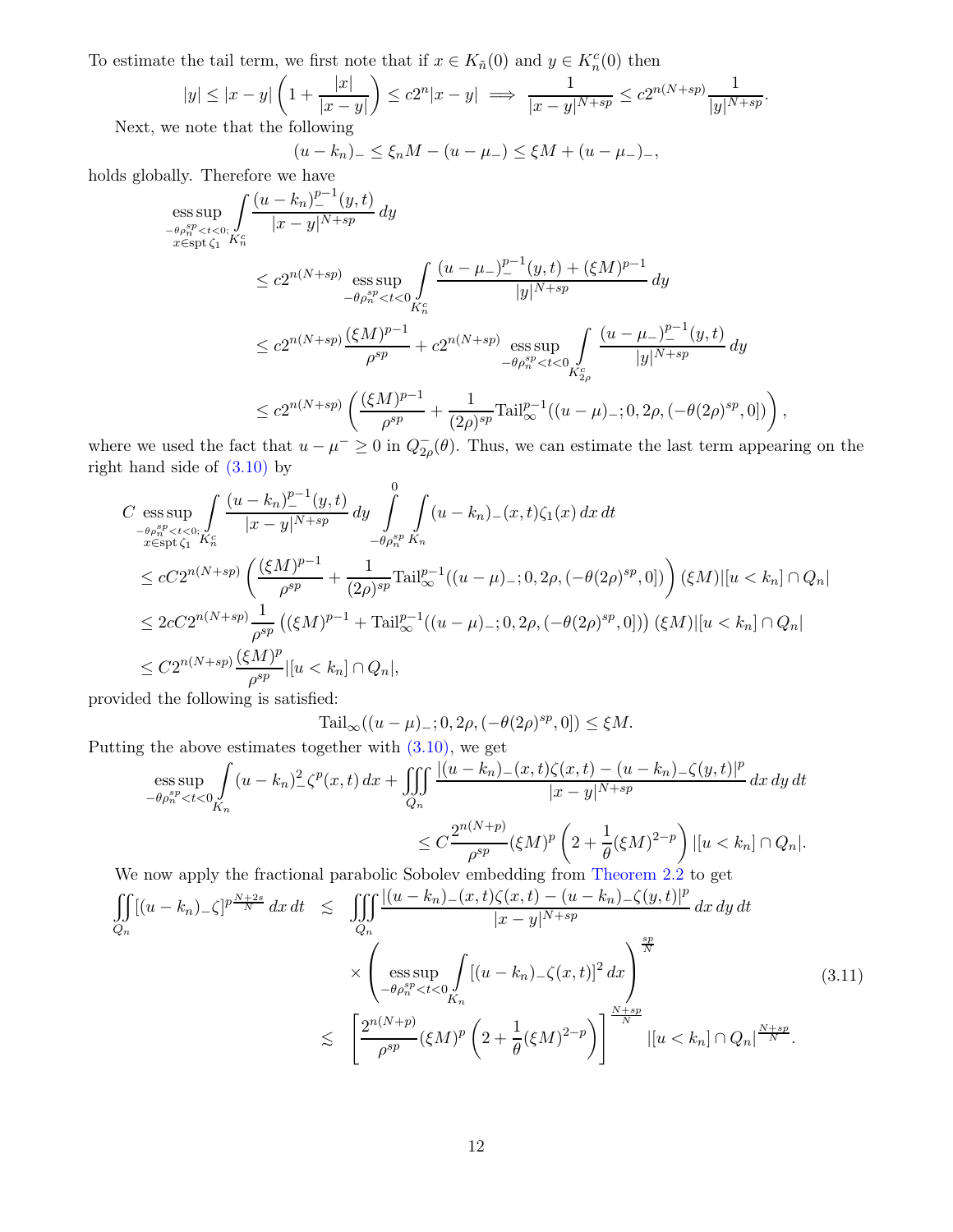Let us now estimate the term appearing on the left hand side of  $(3.11)$  from below

<span id="page-12-1"></span>
$$
\iint\limits_{Q_n} [(u-k_n)_{-} \zeta]^{p\frac{N+2s}{N}} dx dt \ge \left(\frac{(1-a)\xi M}{2^{n+1}}\right)^{p\frac{N+2s}{N}} |[u \lt k_{n+1}] \cap Q_{n+1}|. \tag{3.12}
$$

,

Finally, setting

$$
Y_n = \frac{|[u < k_n] \cap Q_n|}{|Q_n|}
$$

and combining  $(3.11)$  and  $(3.12)$ , we get

$$
Y_{n+1} \le \frac{Cb^n}{(1-a)^{(N+2s)\frac{p}{N}}} \left(\frac{\theta}{(\xi M)^{2-p}}\right)^{\frac{sp}{N}} \left(2 + \frac{(\xi M)^{2-p}}{\theta}\right)^{\frac{N+sp}{N}} Y_n^{1+\frac{sp}{N}},
$$

where  $b = b(N, s, p) > 1$  and  $C > 0$  depends only on the data. By [Lemma 2.5,](#page-4-5)  $Y_{\infty} = 0$  provided

$$
Y_0 \leq C^{-\frac{N}{p}} b^{-\left(\frac{N}{p}\right)^2} (1-a)^{N+2s} \frac{\left(\frac{(\xi M)^{2-p}}{\theta}\right)^s}{\left(2 + \frac{(\xi M)^{2-p}}{\theta}\right)^{\frac{N+sp}{p}}} =: \nu_-,
$$

which completes the proof of the lemma.

<span id="page-12-0"></span>Remark 3.9. An analogous result holds for subsolutions.

#### 3.5. De Giorgi lemma: Forward in time version

Let u denote a nonnegative, local, weak supersolution of  $(2.2)$  in  $E_T$  and let  $K_R \times I \subset E_T$  denote our reference cylinder. Suppose that we have the following information at a time level  $t_0$ :

<span id="page-12-2"></span>
$$
u(x, t_0) \ge \xi M \qquad \text{for a.e. } x \in K_{2\rho}(y), \tag{3.13}
$$

for some  $M > 0$  and  $\xi \in (0, 1]$ . Then in the energy inequality from [Theorem 3.1,](#page-5-2) for any level  $k \leq \xi M$ over  $[(x_0, t_0) + Q^+_{2\rho}(\theta)]$ , the first term on the right hand side of [Theorem 3.1](#page-5-2) over  $K_{2\rho} \times \{t_0\}$  vanishes.

Moreover, taking a test function independent of time also kills the integral on the right involving the time derivative of the test function. Therefore we may repeat the same arguments as in [Lemma 3.8](#page-10-2) for  $(u - \xi_n M)$ <sub>-</sub> over the cylinders  $Q_n^+$  where

$$
\xi_n = a\xi + \frac{1-a}{2^n}\xi
$$
 and  $Q_n^+ = K_n \times (0, \theta(2\rho)^{sp}),$ 

to get

$$
Y'_{n+1} \le \frac{Cb^n}{(1-a)^{(N+2s)\frac{p}{N}}} \left(\frac{\theta}{(\xi M)^{2-p}}\right)^{\frac{sp}{N}} Y_n'^{1+\frac{sp}{N}},
$$

provided

$$
Tail_{\infty}(u_{-}; x_0, 2\rho, (t_0, t_0 + \theta(2\rho)^{sp})) \leq \xi M,
$$

where we have set

<span id="page-12-4"></span>
$$
Y'_n = \frac{|[u < \xi_n M] \cap Q_n^+|}{|Q_n^+|}.
$$
\n(3.14)

Thus, by [Lemma 2.5,](#page-4-5) we have  $Y'_{\infty} = 0$  if

<span id="page-12-3"></span>
$$
Y_0' \le \nu_0 \left(\frac{(\xi M)^{2-p}}{\theta}\right)^s =: \tilde{\nu}.\tag{3.15}
$$

<span id="page-12-5"></span>for a constant  $\nu_0 \in (0,1)$  depending only on a and data. The foregoing discussion leads to the following variant of the DeGiorgi lemma.

**Lemma 3.10.** Let u denote a nonnegative, local, weak supersolution to  $(2.2)$  in  $E_T$ . Let M and  $\xi$  be positive numbers and suppose [\(3.13\)](#page-12-2) holds at time  $t = t_0$ , then there exists a constant  $\tilde{\nu}$  (see [\(3.15\)](#page-12-3)) depending on data, a and  $\zeta$ ,  $M$ ,  $\theta$  such that if  $Y'_0 \leq \tilde{\nu}$  (see [\(3.14\)](#page-12-4)), then either of the two alternatives hold:  $Tail_{\infty}(u_{-}; x_0, 2\rho, (t_0, t_0 + \theta(2\rho)^{sp}]) > \xi M,$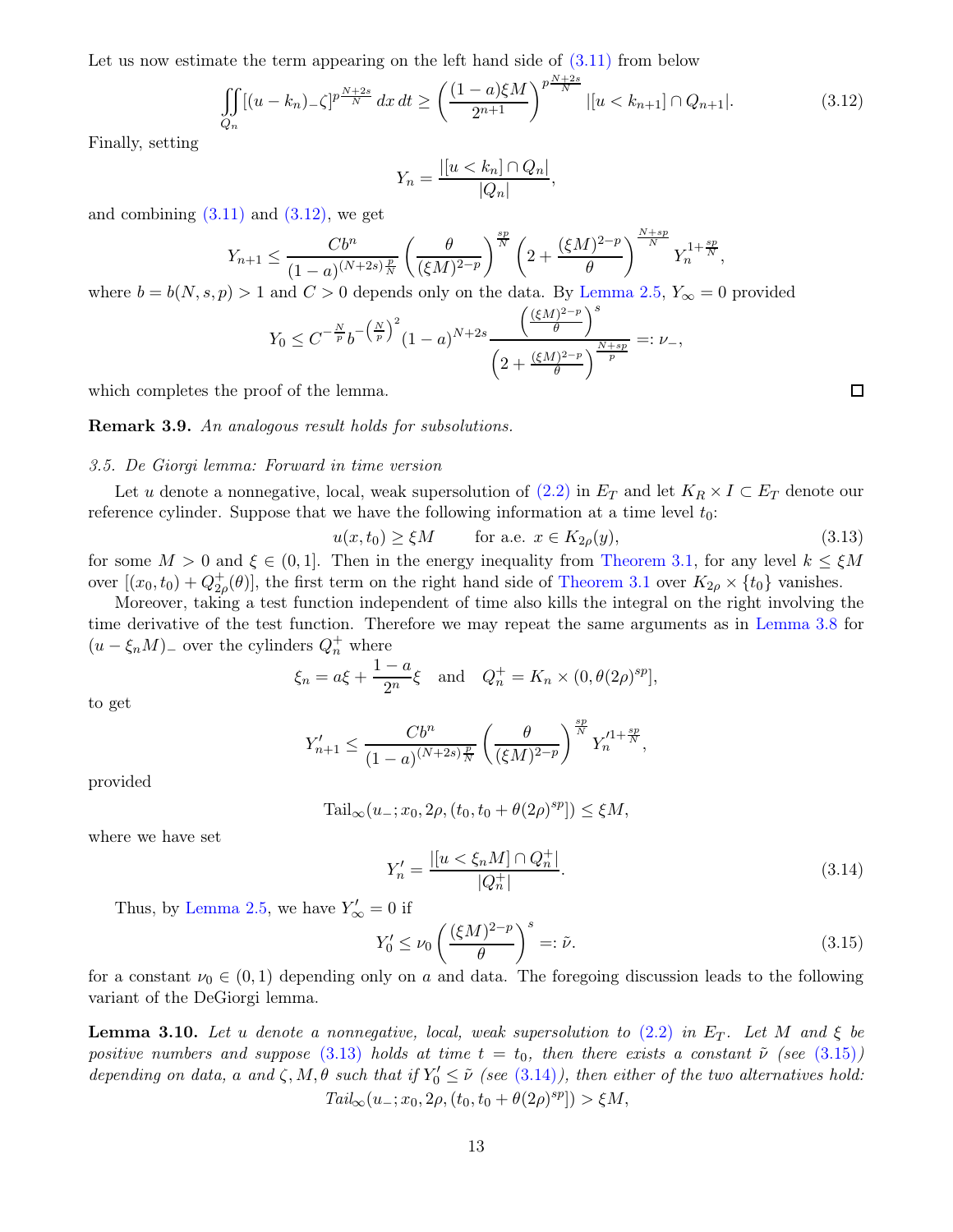$$
or
$$

$$
u \ge a\xi M \qquad a.e. \quad in \quad K_{2\rho}(x_0) \times (t_0, t_0 + \theta(2\rho)^{sp}).
$$

# <span id="page-13-0"></span>4. Qualitative expansion of positivity in time

Let u denote a nonnegative, local, weak supersolution to  $(2.2)$  in  $E_T$ . In this section, we shall prove a general expansion of positivity estimate that will be used in [Section 5](#page-14-0) and [Section 6.](#page-19-0)

**Lemma 4.1.** Assume that for some  $(x_0, t_0) \in E_T$  and some  $\rho > 0$ ,  $M > 0$  and  $\alpha \in (0, 1)$ , the following hypothesis is satisfied:

$$
|[u(\cdot,t_0)\geq M]\cap K_{\rho}(x_0)|\geq \alpha|K_{\rho}(x_0)|,
$$

then there exist  $\delta$  and  $\epsilon$  in  $(0,1)$  depending only on the data and  $\alpha$  such that either

$$
Tail_{\infty}(u_{-}; x_0, \rho, (t_0, t_0 + \delta \rho^{sp} M^{2-p})) > M,
$$

or

$$
|[u(\cdot,t)\geq \epsilon M]\cap K_{\rho}(x_0)|\geq \frac{1}{2}\alpha|K_{\rho}(x_0)|,
$$

holds for all  $t \in (t_0, t_0 + \delta \rho^{sp} M^{2-p}).$ 

*Proof.* Without loss of generality, we will assume that  $(x_0, t_0) = (0, 0)$ . For  $k > 0$  and  $t > 0$ , we set  $A_{k,\rho}(t) = [u(\cdot,t) < k] \cap K_{\rho},$ 

then the hypothesis of the lemma can be restated as:

$$
|A_{M,\rho}(0)| \le (1-\alpha)|K_{\rho}|.
$$

We consider the energy estimate from [Theorem 3.1](#page-5-2) for  $(u - M)$  over the cylinder  $K_{\rho} \times (0, \theta \rho^{sp})$  where  $\theta > 0$  will be chosen later. Note that  $(u-M)$   $\leq M$  in  $K_{\rho}$  because u is nonnegative in  $E_T$ . For  $\sigma \in (0,1/8]$ to be chosen later, we take a cutoff function  $\zeta = \zeta(x)$ , nonnegative such that it is supported in  $K_{(1-\sigma/2)\rho}$ ,  $\zeta = 1$  on  $K_{(1-\sigma)\rho}$  and  $|\partial \zeta| \leq 2(\sigma\rho)^{-1}$  to get

$$
\int_{K_{(1-\sigma)\rho}} (u-M)^2_-(x,t)\,dx \leq M^2 |A_{M,\rho}(0)| + \frac{2\gamma M^p}{(\sigma \rho)^{sp}} \theta \rho^{sp} |K_{\rho}|
$$

$$
+C \underset{x \in \text{opt}\zeta}{\text{ess sup}} \underset{K_{\rho}}{\int} \frac{(u-M)_{-}^{p-1}(y,t)}{|x-y|^{N+sp}} dy \int_{0}^{\theta \rho^{sp}} \int_{K_{\rho}} (u-M)_{-}(x,t)\zeta(x,t) dx dt.
$$

To estimate the tail term we first note that when  $x \in K_{(1-\sigma/2)\rho}(0)$  and  $y \in K_{\rho}^c(0)$  then

$$
|y| \le |x-y| \left( 1 + \frac{|x|}{|x-y|} \right) \le \frac{2}{\sigma} |x-y|.
$$

In particular, this implies

$$
\frac{1}{|x-y|^{N+sp}} \leq c\sigma^{-(N+sp)} \frac{1}{|y|^{N+sp}}.
$$

Next, we note that the following holds gobally:

$$
(u-M)_{-} \leq M - u \leq M + u_{-}.
$$

Therefore, we have

$$
\begin{aligned} \underset{\substack{0
$$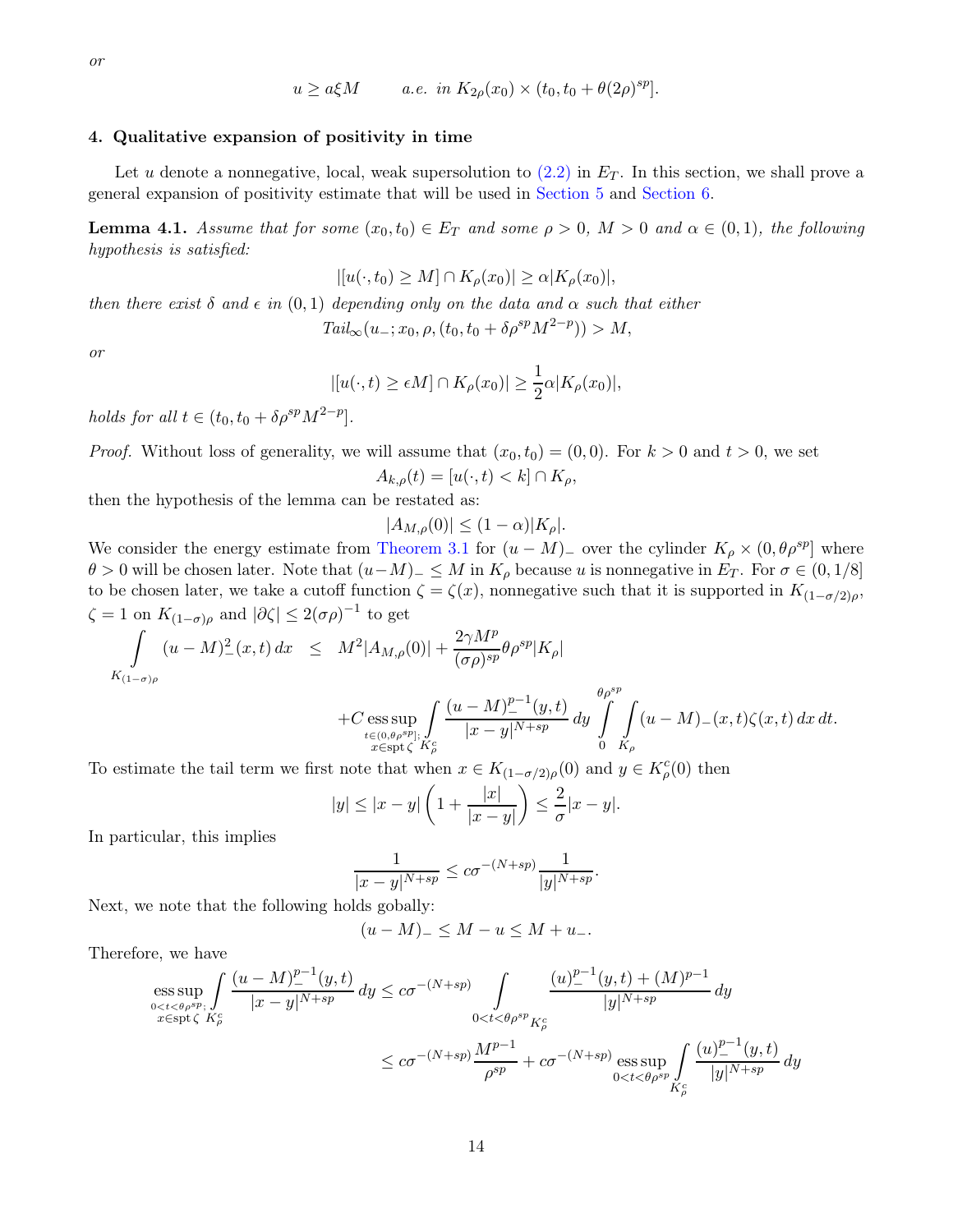$$
\leq c\sigma^{-(N+sp)}\left(\frac{M^{p-1}}{\rho^{sp}}+\frac{1}{\rho^{sp}}\text{Tail}_{\infty}^{p-1}(u_-;0,\rho,(0,\theta\rho^{sp}))\right).
$$

Thus, the tail term can be estimated to get

$$
\begin{split} &\underset{t\in(0,\theta\rho^{sp}]}{\mathop{\rm ess\,sup}}\int\limits_{K_\rho}\frac{(u-M)_-^{p-1}(y,t)}{|x-y|^{N+sp}}\,dy\int\limits_0^{\theta\rho^{sp}}\!\!\int\limits_{K_\rho}(u-M)_-(x,t)\zeta(x,t)\,dx\,dt\\ &\leq c\sigma^{-(N+sp)}\left(\frac{M^{p-1}}{\rho^{sp}}+\frac{1}{\rho^{sp}}\mathrm{Tail}_\infty^{p-1}(u_-;0,\rho,(0,\theta\rho^{sp}))\right)(M)|K_\rho|\theta\rho^{sp}\\ &\leq c\sigma^{-(N+sp)}M^p\theta|K_\rho|, \end{split}
$$

provided

$$
Tail_{\infty}(u_{-}; 0, \rho, (0, \theta \rho^{sp})) \leq M.
$$

Putting the above estimates together we get

$$
\int_{K_{(1-\sigma)\rho}} (u-M)_-^2(x,t) dx \le M^2 |A_{M,\rho}(0)| + \frac{2\gamma M^p}{(\sigma \rho)^{sp}} \theta \rho^{sp} |K_{\rho}| + c\sigma^{-(N+sp)} M^p \theta |K_{\rho}|
$$
  

$$
\le M^2 \left( (1-\alpha) + C \frac{\theta M^{p-2}}{\sigma^{N+sp}} \right) |K_{\rho}|,
$$

holds for all  $t \in (0, \theta \rho^{sp}]$  and a universal constant  $C > 0$ .

On the other hand, we have

$$
\int_{K_{(1-\sigma)\rho}} (u-M)_{-}^2(x,t) \ge \int_{K_{(1-\sigma)\rho} \cap [u < \epsilon M]} (u-M)_{-}^2(x,t) \ge M^2 (1-\epsilon)^2 |A_{\epsilon M,(1-\sigma)\rho}(t)|,
$$

where  $\epsilon \in (0,1)$  will be chosen below depending only on  $\alpha$ . Next, we note that

$$
|A_{\epsilon M,\rho}(t)| \le |A_{\epsilon M,(1-\sigma)\rho}(t)| + |K_{\rho} - K_{(1-\sigma)\rho}| \le |A_{\epsilon M,(1-\sigma)\rho}(t)| + N\sigma |K_{\rho}|.
$$
 Thus, combining everything, we have

$$
|A_{\epsilon M,\rho}(t)| \leq \frac{1}{(1-\epsilon)^2}\left((1-\alpha)+C\frac{\theta M^{p-2}}{\sigma^{N+sp}}+N\sigma\right)|K_{\rho}|.
$$

First, we set  $\theta = \delta M^{2-p}$  and then choose

$$
\sigma = \frac{\alpha}{8N}
$$
,  $\epsilon \le 1 - \frac{\sqrt{1 - \frac{3}{4}\alpha}}{\sqrt{1 - \frac{1}{2}\alpha}}$ , and  $\delta = \frac{\alpha^{N+sp+1}}{C8^{N+sp+1}N^{sp+N}}$ ,

to get the desired conclusion.

# <span id="page-14-0"></span>5. Expansion of positivity for Nonlocal Degenerate Equations

We will assume that u is a nonnegative, local, weak supersolution to  $(2.2)$  in  $E_T$  and  $p > 2$ . For  $(x_0, t_0) \in E_T$  and some given positive number M we consider the cylinder

$$
K_{8\rho}(x_0) \times \left(t_0, t_0 + \frac{b^{p-2}}{(\eta M)^{p-2}} \delta \rho^{sp}\right) \subset K_R(x_0) \times [t_0 - R^{sp}, t_0 + R^{sp}] \subset E_T,
$$

<span id="page-14-1"></span>where  $K_R(x_0) \times [t_0 - R^{sp}, t_0 + R^{sp}] = K_R(x_0) \times I$  is our reference cylinder. The constants  $b, \eta, \delta$  are constants given by [Proposition 5.1](#page-14-1) and  $\rho > 0$  is chosen small enough.

**Proposition 5.1.** Assume that for some  $(x_0, t_0) \in E_T$ ,  $\rho > 0$ ,  $M > 0$  and some  $\alpha \in (0, 1)$  the following assumption is satisfied:

$$
|[u(\cdot,t_0)\geq M]\cap K_{\rho}(x_0)|\geq \alpha|K_{\rho}(x_0)|.
$$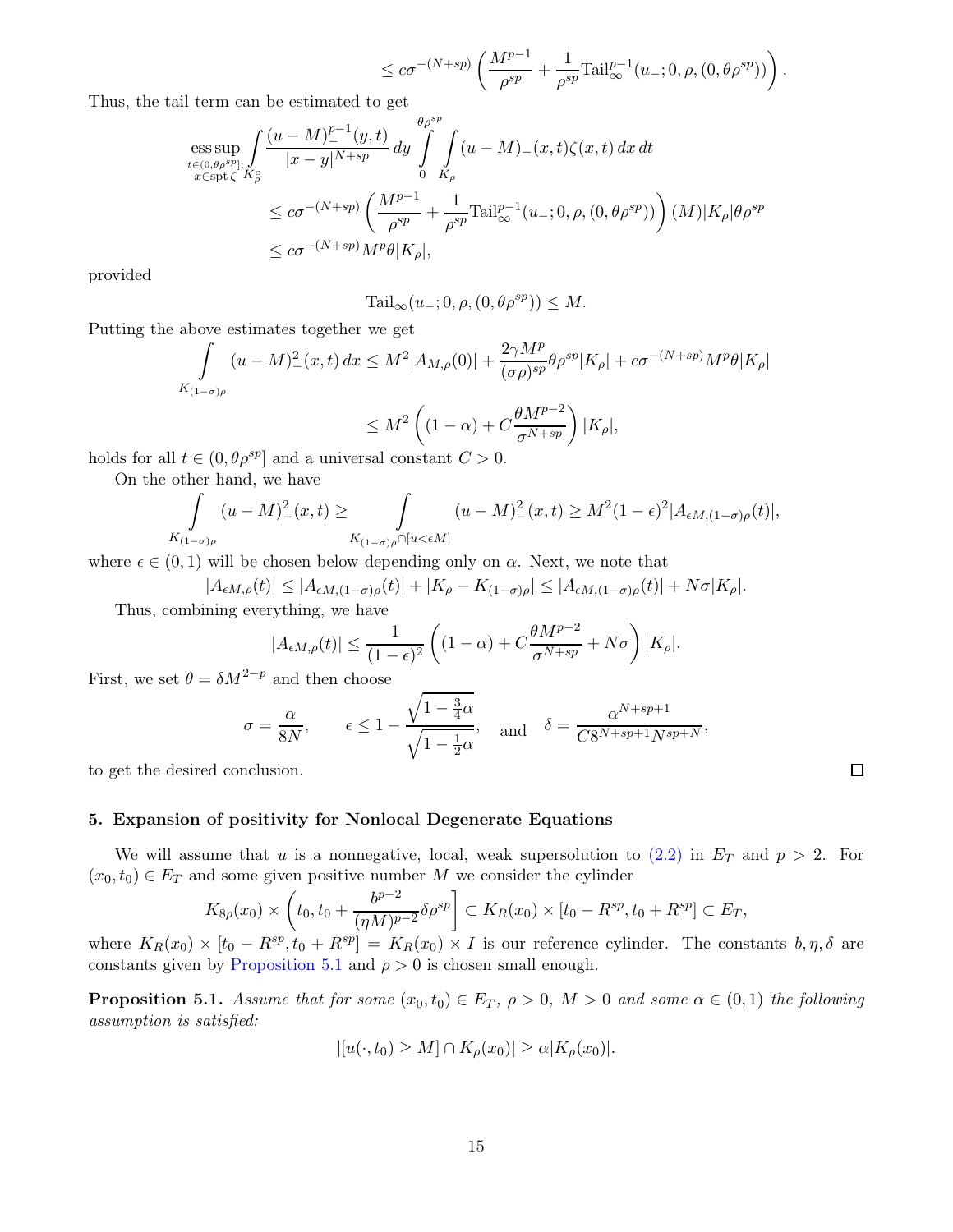Then there exist constants  $\eta, \delta, \sigma \in (0,1)$  and  $b > 0$  depending only on the data and  $\alpha$  such that either

$$
Tail_{\infty}\left(u_{-};x_0,\rho,\left(t_0,t_0+\frac{b^{p-2}}{(\eta M)^{p-2}}\delta\rho^{sp}\right)\right)>\eta M,
$$

or

$$
u(\cdot,t) \ge \eta M \qquad a.e. \in K_{2\rho}(x_0),
$$

holds for all times

$$
t_0 + \frac{b^{p-2}}{(\eta M)^{p-2}} \sigma \delta \rho^{sp} \le t \le t_0 + \frac{b^{p-2}}{(\eta M)^{p-2}} \delta \rho^{sp}.
$$

*Proof.* Without loss of generality, we will assume that  $(x_0, t_0) = (0, 0)$ . The proof of the proposition is split into the following steps:

(Step 1): Changing the time variable. For  $\tau \geq 0$ , let us set

$$
\sigma_{\tau} = \exp\left(-\frac{\tau}{p-2}\right) \le 1,
$$

then the hypothesis of the proposition implies the following holds

$$
|[u(\cdot,0)\geq \sigma M]\cap K_{\rho}|\geq \alpha |K_{\rho}| \qquad \forall \ \sigma\leq 1.
$$

Assuming

<span id="page-15-4"></span>
$$
\text{Tail}_{\infty}(u_{-};0,\rho,J_{1}) \leq \sigma_{\tau}M \qquad \text{where} \quad J_{1} := (0,\delta\rho^{sp}(\sigma_{\tau}M)^{2-p}), \tag{5.1}
$$

and making use of the calculations from [Section 4,](#page-13-0) we get

<span id="page-15-0"></span>
$$
\left| \left[ u \left( \cdot, \frac{\delta \rho^{sp}}{(\sigma_{\tau} M)^{p-2}} \right) \ge \epsilon \sigma_{\tau} M \right] \cap K_{\rho} \right| \ge \frac{1}{2} \alpha |K_{\rho}|,
$$
\n(5.2)

for universal constants  $\epsilon, \delta$  in  $(0, 1)$ . Let us perform the change of variable

$$
w(x,\tau) := \frac{1}{\sigma_{\tau}M} (\delta \rho^{sp})^{\frac{1}{p-2}} u\left(x, \frac{e^{\tau}}{M^{p-2}} \delta \rho^{sp}\right),
$$
\n(5.3)

then for all  $\tau \geq 0$ , [\(5.2\)](#page-15-0) can be written as

$$
\left| \left[ u \left( \cdot, \frac{e^{\tau}}{M^{p-2}} \delta \rho^{sp} \right) \ge \epsilon M \sigma_{\tau} \right] \cap K_{\rho} \right| \ge \frac{1}{2} \alpha |K_{\rho}|,
$$

which in the new variable translates to

<span id="page-15-1"></span>
$$
|[w(\cdot,\tau)\geq k_0]\cap K_{\rho}|\geq \frac{1}{2}\alpha|K_{\rho}| \quad \text{for all } \tau>0,
$$
\n
$$
(5.4)
$$

where

<span id="page-15-2"></span>
$$
k_0 := \epsilon (\delta \rho^{sp})^{\frac{1}{p-2}}.
$$
\n
$$
(5.5)
$$

We can rewrite  $(5.4)$  as

<span id="page-15-3"></span>
$$
|K_{4\rho} - [w(\cdot, \tau) < k_0]| \ge \frac{1}{2}\alpha 4^{-N}|K_{4\rho}| \qquad \text{for all } \tau > 0. \tag{5.6}
$$

(Step 2): Relating w to the evolution equation. Since  $u \ge 0$  in  $E_T$ , by formal calculations, we have

$$
w_{\tau} = \left(\frac{1}{\sigma_{\tau}M}(\delta \rho^{sp})^{\frac{1}{p-2}}\right)^{p-1} u_t + \frac{1}{p-2} \frac{1}{M\sigma_{\tau}}(\delta \rho^{sp})^{\frac{1}{p-2}} u
$$
  
\n
$$
\geq -\left(\frac{1}{\sigma_{\tau}M}(\delta \rho^{sp})^{\frac{1}{p-2}}\right)^{p-1} Lu
$$
  
\n
$$
\geq -L_1 w,
$$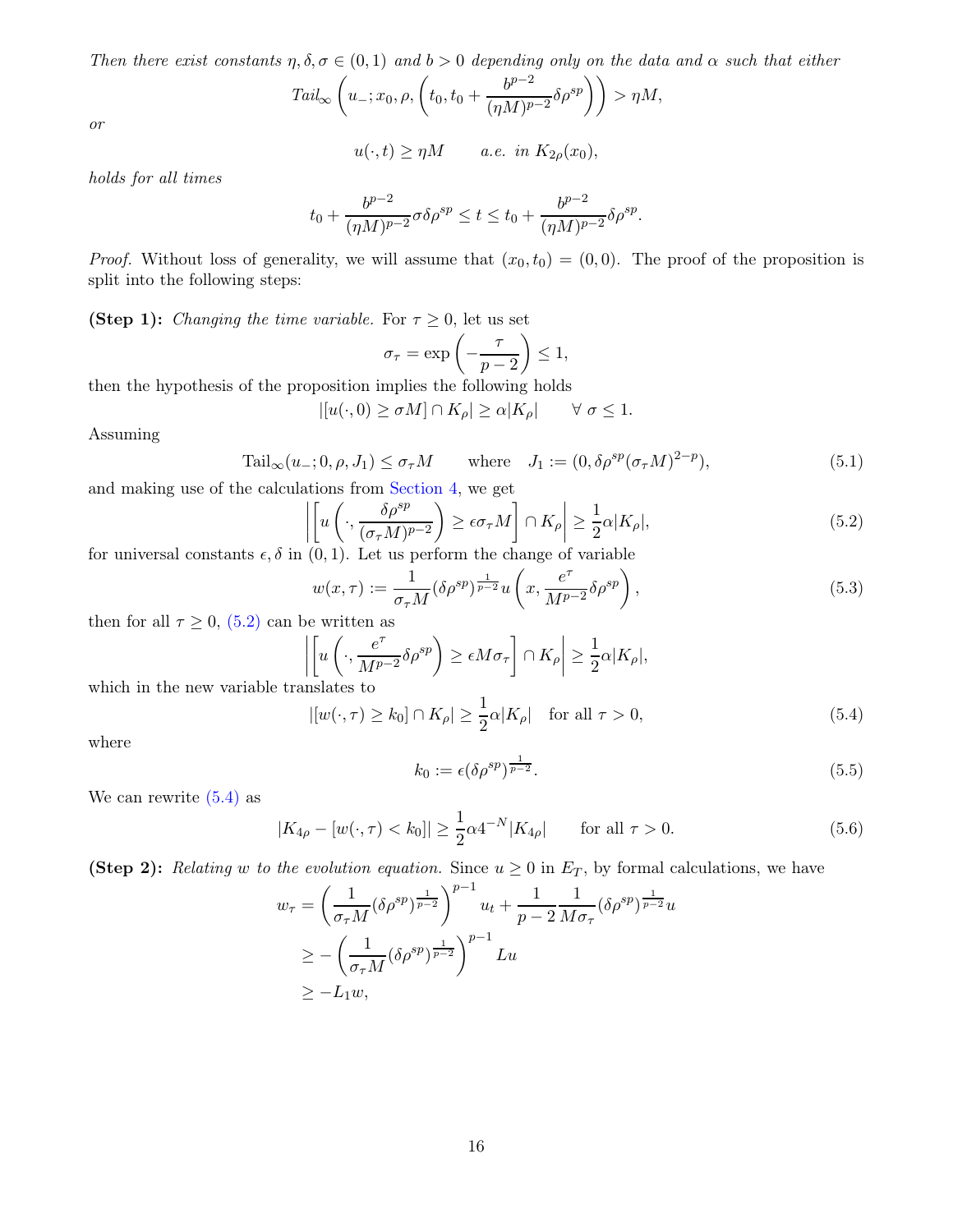in  $E \times \mathbb{R}_+$  where

$$
\begin{cases}\nL_1 \varphi(x,t) = P.V. \int_{\mathbb{R}^N} K_1(x, y, t) J_p(\varphi(x,t) - \varphi(y,t)) dy, \\
K_1(x, y, t) = K \left(x, y, \frac{e^{\tau}}{M^{p-2}} \delta \rho^{sp}\right), \\
\frac{\Lambda^{-1}}{|x - y|^{N + sp}} \le K_1(x, y, t) \le \frac{\Lambda}{|x - y|^{N + sp}}.\n\end{cases}
$$

The formal calculation can be made rigorous by appealing to the weak formulation and the energy estimates for  $u$  can be transferred to energy estimates for  $w$  by change of variable.

For any level  $k \in \mathbb{R}$ , the energy estimate for  $(w - k)$  in  $Q_{8\rho}^+(\theta)$  yield

$$
\int_{0}^{\theta(8\rho)^{sp}} \int_{K_{8\rho}} (w-k) - (x,t) \int_{K_{8\rho}} \frac{|(w-k) + (y,t)|^{p-1}}{|x-y|^{N+sp}} dx dy dt
$$
\n
$$
\leq \gamma \int_{0}^{\theta(8\rho)^{sp}} \int_{K_{8\rho}} \int_{K_{8\rho}} \max\{(w-k) - (x,t), (w-k) - (y,t)\}^{p} |\xi(x,t) - \xi(y,t)|^{p} d\mu dt
$$
\n
$$
+ \gamma \int_{0}^{\theta(8\rho)^{sp}} \int_{K_{8\rho}} (w-k)^{2} (x,t) |\partial_{t} \xi(x,t)| dx dt
$$
\n
$$
+ C \underset{t \in (0,\theta(8\rho)^{sp})_{t}}{\text{ess sup}} \int_{K_{8\rho}} \frac{(w-k)^{p-1} (y,t)}{|x-y|^{N+sp}} dy \left( \int_{0}^{\theta(8\rho)^{sp}} \int_{K_{8\rho}} (w-k) - (x,t)\xi(x,t) dx dt \right), \qquad (5.7)
$$

for any non-negative piecewise smooth cutoff vanishing on the parabolic boundary of  $Q_{8\rho}^{+}(\theta)$ . In particular, we choose  $\zeta = 1$   $\mathcal{Q}_{4\rho}(\theta) = K_{4\rho} \times ((4\rho)^{sp}\theta, (8\rho)^{sp}\theta]$  with support in  $K_{6\rho} \times (0, (8\rho)^{sp}\theta]$  and satisfying

$$
|\nabla \zeta| \le \frac{1}{2\rho}
$$
 and  $|\zeta_{\tau}| \le \frac{1}{\theta (4\rho)^{sp}}$ 

(Step 3): Shrinking lemma for w. We claim that for every  $\nu > 0$  there exist  $\epsilon_{\nu} \in (0,1)$  depending only on the data and  $\alpha$ , and  $\theta = \theta(k_0, \epsilon_\nu) > 0$  depending only on  $k_0$  and  $\epsilon_\nu$  such that if

<span id="page-16-1"></span>
$$
\text{Tail}_{\infty}(u_{-};0,\delta\rho,J_{2}) \leq 2\epsilon_{\nu}\epsilon M \exp\left(-\frac{8^{sp}}{(p-2)(2\epsilon_{\nu}\epsilon)^{p-2}\delta}\right),
$$
\n
$$
J_{2} = \left(M^{2-p}\delta\rho^{sp}, \exp\left(\frac{8^{sp}}{(2\epsilon_{\nu}\epsilon)^{p-2}\delta}\right)M^{2-p}\delta\rho^{sp}\right],
$$
\n(5.8)

<span id="page-16-0"></span>.

then the following conclusion holds:

$$
|[w < \epsilon_{\nu} k_0] \cap \mathcal{Q}_{4\rho}(\theta)| \leq \nu |\mathcal{Q}_{4\rho}(\theta)|.
$$

*Proof of Claim:* In [\(5.7\)](#page-16-0) we work with the levels  $k_j$  and the parameter  $\theta$  as follows

$$
k_j = \frac{1}{2^j} k_0
$$
 for  $1 \le j \le j_*$  and  $\theta = k_{j_*}^{2-p}$ ,

where  $k_0$  is given by [\(5.5\)](#page-15-2) and  $j_*$  is to be chosen in [\(5.9\).](#page-17-0) We first note that since  $u \ge 0$  in  $Q_{8\rho}^+(\theta)$ , all the local integrals on the right in [\(5.7\)](#page-16-0) can be estimated using

$$
(w-k_j)_{-} \leq k_j.
$$

Thus, by our choice of the test function and [\(5.7\),](#page-16-0) we get

$$
\int_{0}^{\theta(8\rho)^{sp}} \int_{K_{8\rho}} (w - k_j) (x, t) \int_{K_{8\rho}} \frac{|(w - k_j)_{+}(y, t)|^{p-1}}{|x - y|^{N+sp}} dx dy dt
$$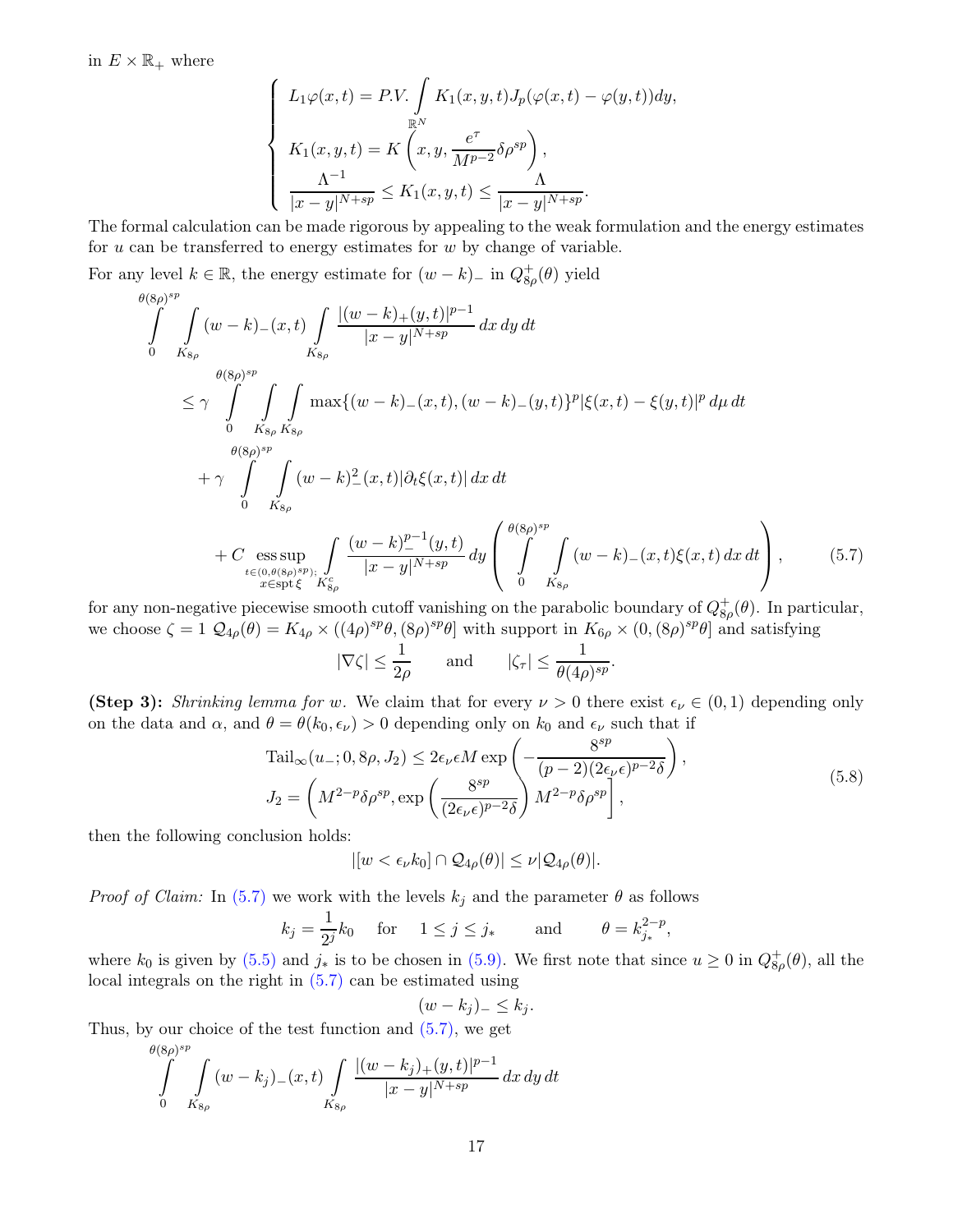$$
\leq C\frac{k_j^p}{\rho^{sp}}|\mathcal{Q}_{4\rho}(\theta)|+Ck_j|\mathcal{Q}_{4\rho}(\theta)|\operatorname*{\mathrm{ess\,sup}}_{\substack{t\in(0,\theta(8\rho)^{sp});\\x\in\mathrm{spt}\zeta}}\int\limits_{K_{8\rho}^c}\frac{(w-k_j)_-^{p-1}(y,t)}{|x-y|^{N+sp}}\,dy.
$$

We recall from [Subsection 3.3](#page-9-0) on Tail estimates to conclude that

$$
\int_{0}^{\theta(8\rho)^{sp}} \int_{K_{8\rho}} (w-k_j)_{-}(x,t) \int_{K_{8\rho}} \frac{|(w-k_j)_{+}(y,t)|^{p-1}}{|x-y|^{N+sp}} dx dy dt \leq C \frac{k_j^p}{\rho^{sp}} |Q_{4\rho}(\theta)|,
$$

holds provided

$$
\text{Tail}_{\infty}^{p-1}(w_{-}; 0, 8\rho, (0, \theta(8\rho)^{sp})) \le k_{j_*}^{p-1}.
$$

We now invoke [Lemma 3.4](#page-8-3) and  $(5.6)$  to conclude that

$$
|[w < k_{j+1}] \cap \mathcal{Q}_{4\rho}(\theta)| \leq \left(\frac{C}{2^j-1}\right)^{p-1} |\mathcal{Q}_{4\rho}(\theta)|,
$$

for a constant  $C > 0$  depending only on  $\alpha$  and data. This proves the claim once we choose  $j_*$  such that

<span id="page-17-0"></span>
$$
\epsilon_{\nu} = \frac{1}{2^{j_*+1}}
$$
 and  $\left(\frac{C}{2^{j_*}-1}\right)^{p-1} \leq \nu.$  (5.9)

To conclude, we rewrite the Tail alternative in terms of  $u_$  as follows.

$$
\begin{array}{rcl} \displaystyle \text{ess}\sup_{\tau\in (0, \theta(8\rho)^{sp})} \int\limits_{K_{8\rho}^c} \frac{w_-^{p-1}(y, \tau)}{|y|^{N+sp}} \, dy & = & \displaystyle (\delta \rho^{sp})^{\frac{p-1}{p-2}} \frac{1}{M^{p-1}} \mathop{\mathrm{ess}\, \sup}_{\tau\in (0, \theta(8\rho)^{sp})} \int\limits_{K_{8\rho}^c} \frac{w_-^{p-1}(y, e^{\tau}M^{2-p}\delta \rho^{sp})}{|y|^{N+sp}} e^{\tau \frac{p-1}{p-2}} \, dy \\ \\ & \leq & \displaystyle \left(\delta \rho^{sp}\right)^{\frac{p-1}{p-2}} \frac{\exp\left(\theta(8\rho)^{sp} \frac{p-1}{p-2}\right)}{M^{p-1}} \mathop{\mathrm{ess}\, \sup}_{t\in J_2} \int\limits_{K_{8\rho}^c} \frac{u_-^{p-1}(y, t)}{|y|^{N+sp}} \, dy, \end{array}
$$

where

$$
J_2 = (M^{2-p} \delta \rho^{sp}, \exp((8\rho)^{sp}\theta) M^{2-p} \delta \rho^{sp}).
$$

Thus, the Tail alternative is verified provided

$$
Tail_{\infty}(u_{-}; 0, 8\rho, J_2) \le \frac{k_{j_*}}{(\delta \rho^{sp})^{\frac{1}{p-2}}} \frac{M}{\exp\left(\theta(8\rho)^{sp} \frac{1}{p-2}\right)}.
$$

Recalling that

$$
k_{j_*} = \frac{k_0}{2^{j_*}} = \frac{\epsilon(\delta \rho^{sp})^{\frac{1}{p-2}}}{2^{j_*}} = 2\epsilon_{\nu}\epsilon(\delta \rho^{sp})^{\frac{1}{p-2}} = \theta^{\frac{1}{2-p}},
$$

we get

$$
\exp\left(\theta(8\rho)^{sp}\frac{1}{p-2}\right) = \exp\left(\frac{8^{sp}}{(p-2)(2\epsilon_\nu\epsilon)^{p-2}\delta}\right),\,
$$

and

$$
\frac{k_{j_*}}{(\delta \rho^{sp})^{\frac{1}{p-2}} \exp\left(\theta (8\rho)^{sp} \frac{1}{p-2}\right)} = 2\epsilon_{\nu} \epsilon M \exp\left(-\frac{8^{sp}}{(p-2)(2\epsilon_{\nu} \epsilon)^{p-2}\delta}\right),
$$

which completes the proof of the claim.

(Step 4): Expansion of positivity for w. We claim that there exists a  $\nu \in (0,1)$  which depends only on the data and  $\alpha$  such that either

$$
Tail_{\infty}(u_{-};0,8\rho,J_{2}) > 2\epsilon_{\nu}\epsilon M \exp\left(-\frac{8^{sp}}{(p-2)(2\epsilon_{\nu}\epsilon)^{p-2}\delta}\right)
$$

$$
w(\cdot,\tau) \ge \frac{1}{2}\epsilon_{\nu}k_{0} \qquad \text{a.e. in } K_{2\rho} \times \left(\frac{(8\rho)^{sp} - (2\rho)^{sp}}{(2\epsilon_{\nu}k_{0})^{p-2}}, \frac{(8\rho)^{sp}}{(2\epsilon_{\nu}k_{0})^{p-2}}\right]
$$

or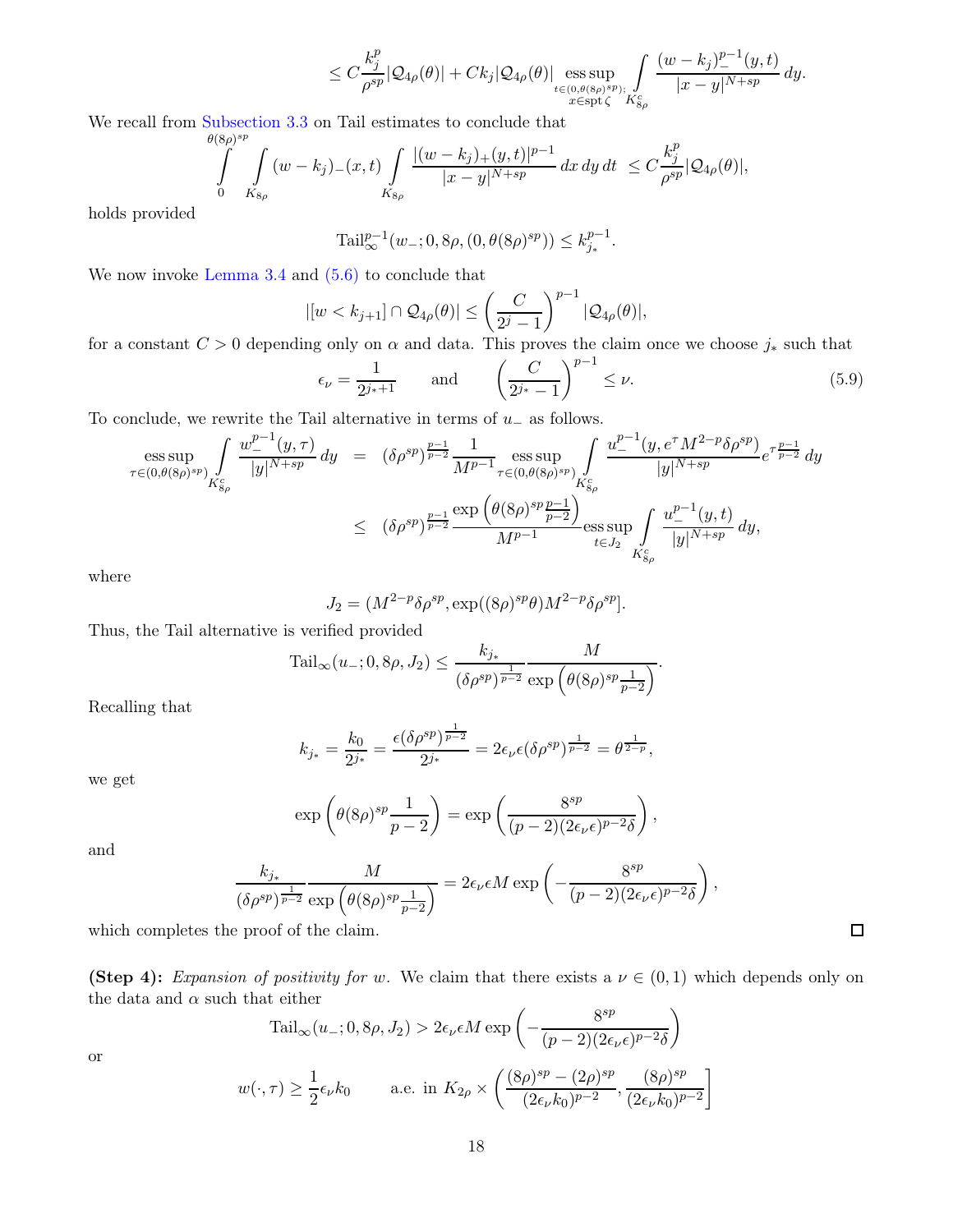holds, where  $\epsilon_{\nu}$  is the number corresponding to  $\nu$  in (**[Step 3](#page-16-0)**).

Proof of the claim. We apply [Lemma 3.8](#page-10-2) to w over the cylinder

$$
Q_{4\rho}(\theta) = (0, \tau^*) + Q_{4\rho}(\theta) \quad \text{for } \tau_* = \theta(8\rho)^{sp}.
$$
  
We work with  $\epsilon_{\nu}k_0$  instead of  $\xi\omega$ ,  $a = 1/2$  and  $\mu_- \ge 0$  is dropped to get that either  

$$
\text{Tail}_{\infty}((w)_-; 0, 4\rho, (\tau_* - \theta(4\rho)^{sp}, \tau_*]) > \epsilon_{\nu}k_0
$$
(5.10)

holds or

<span id="page-18-0"></span>
$$
w(x,\tau) \ge \frac{1}{2} \epsilon_{\nu} k_0
$$
 for a.e.  $(x,\tau) \in [(0,\tau^*) + Q_{2\rho}^-(\theta)],$ 

holds provided

$$
\frac{|[w<\epsilon_\nu k_0]\cap\mathcal Q_{4\rho}(\theta)|}{|\mathcal Q_{4\rho}(\theta)|}\leq \frac{1}{C}\left(\frac{1}{2}\right)^{N+2s}\frac{[\theta(\epsilon_\nu k_0)^{p-2}]^{\frac{N}{p}}}{[1+2\theta(\epsilon_\nu k_0)^{p-2}]^{\frac{N+sp}{p}}}=\nu,
$$

for a universal constant  $C > 1$  and the Tail alternative as in ([Step 3](#page-16-0)) holds. Choosing  $\nu$  from (Step 3) (see [\(5.9\)\)](#page-17-0) determines  $\epsilon_{\nu}$  and therefore  $\theta = (2\epsilon_{\nu}\epsilon)^{2-p}$  quantitatively. The tail alternative [\(5.10\)](#page-18-0) can be reformulated in terms of  $u$  as in  $(Step 3)$  $(Step 3)$  $(Step 3)$  to get

<span id="page-18-1"></span>
$$
\mathrm{Tail}_{\infty}(u_{-};0,\mathbf{8}\rho,J_{3}) \leq 2\epsilon_{\nu}\epsilon M \exp\left(-\frac{\mathbf{8}^{sp}}{(p-2)(2\epsilon_{\nu}\epsilon)^{p-2}\delta}\right),J_{3} = \left(\exp((8\rho)^{sp}\theta - (4\rho)^{sp}\theta)M^{2-p}\delta\rho^{sp}, \exp((8\rho)^{sp}\theta)M^{2-p}\delta\rho^{sp}\right).
$$
\n(5.11)

Since  $J_2 \supset J_3$ , the Tail alternative in ([Step 3](#page-16-0)) subsumes the Tail alternative from [\(5.10\)](#page-18-0) as reflected in the claim.  $\Box$ 

(Step 5): Expanding the positivity for u. Assume that the Tail alternatives from  $(5.1),(5.8)$  $(5.1),(5.8)$  and  $(5.11)$ hold . As  $\tau$  ranges over the interval in ([Step 4](#page-17-0)),  $\exp(\tau/(p-2))$  ranges over the interval

$$
b_1 := \exp\left(\frac{8^{sp} - 2^{sp}}{(p-2)[2\epsilon_\nu \epsilon \delta^{\frac{1}{p-2}}]^{p-2}}\right) \le f(\tau) \le \exp\left(\frac{8^{sp}}{(p-2)[2\epsilon_\nu \epsilon \delta^{\frac{1}{p-2}}]^{p-2}}\right) =: b_2.
$$

Rewriting the conclusion of  $(Step 4)$  $(Step 4)$  $(Step 4)$  in terms of u, we get that

<span id="page-18-2"></span>
$$
u(x,t) \ge \frac{\epsilon_\nu \epsilon M}{2b_2} =: \eta M \qquad \text{for a.e.} \qquad x \in K_{2\rho}, \tag{5.12}
$$

holds for all times

$$
\frac{b^{p-2}}{(\eta M)^{p-2}} \sigma \delta \rho^{sp} \le t \le \frac{b^{p-2}}{(\eta M)^{p-2}} \delta \rho^{sp}.
$$

Here  $b > 0$  is a constant depending only on  $\alpha$  and data and  $\sigma \in (0,1)$  is a fraction depending only on  $\alpha$ and data. In fact, we have

$$
b = \frac{\epsilon_{\nu}\epsilon}{2}
$$
 and and  $\sigma = \left(\frac{b_1}{b_2}\right)^{p-2}$ .

**(Step 6):** Pulling the Tail alternatives together. We need the following Tail alternatives going from ([Step 1](#page-14-1)) and ([Step 3](#page-16-0)) noting that [\(5.8\)](#page-16-1) implies [\(5.11\).](#page-18-1) In particular, we recall

$$
\mathrm{Tail}_{\infty}(u_{-}; 0, \rho, J_1) \leq \sigma_{\tau} M,
$$

$$
\mathrm{Tail}_{\infty}(u_{-}; 0, 8\rho, J_2) \leq 2\epsilon_{\nu}\epsilon M \exp\left(-\frac{8^{sp}}{(p-2)(2\epsilon_{\nu}\epsilon)^{p-2}\delta}\right),
$$

where we have taken

$$
J_1 = (0, \delta \rho^{sp} (\sigma_{\tau} M)^{2-p}),
$$
  
\n
$$
J_2 = \left( M^{2-p} \delta \rho^{sp}, \exp \left( \frac{8^{sp}}{(2\epsilon_{\nu} \epsilon)^{p-2} \delta} \right) M^{2-p} \delta \rho^{sp} \right).
$$

Since we have  $\tau \leq \theta(8\rho)^{sp}$  which implies the following inclusion holds:

 $J_1 \subset (0, \delta \rho^{sp} M^{2-p} \exp(\theta(8\rho)^{sp})) = (0, \delta \rho^{sp} M^{2-p} \exp(8^{sp} \delta^{-1} (2\epsilon_\nu \epsilon)^{2-p})).$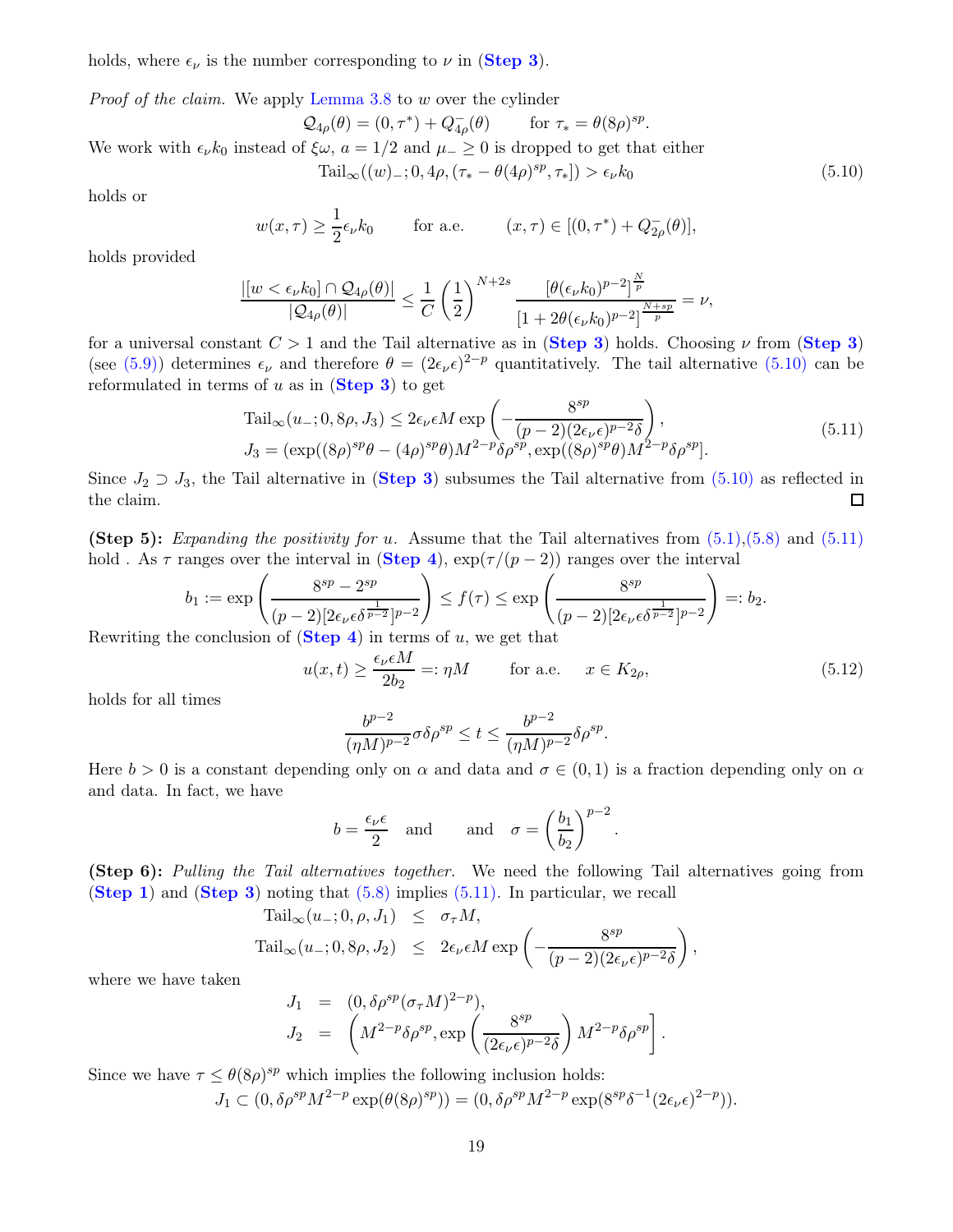Furthermore, we have

$$
2\epsilon_{\nu}\epsilon M \exp\left(-\frac{8^{sp}}{(p-2)(2\epsilon_{\nu}\epsilon)^{p-2}\delta}\right) = \frac{2\epsilon_{\nu}\epsilon M}{b_2} \stackrel{(5.12)}{=} 4\eta M.
$$

Hence, from the fact that  $\eta \leq \sigma_{\tau}$ , the final Tail alternative which subsumes all others is

$$
\mathrm{Tail}_{\infty}(u_{-}; 0, \rho, J) \leq \eta M \quad \text{where} \quad J := \left(0, \frac{b^{p-2}}{(\eta M)^{p-2}} \delta \rho^{sp}\right).
$$

Remark 5.2. The conclusion of [Proposition](#page-14-1) 5.1 can also be written without Tail alternatives as

$$
u(\cdot,t) \ge \eta M - \operatorname{Tail}_{\infty} \left( u_{-}; x_0, \rho, \left( t_0, t_0 + \frac{b^{p-2}}{(\eta M)^{p-2}} \delta \rho^{sp} \right) \right) \qquad a.e. \text{ in } K_{2\rho}(x_0),
$$

holds for all times

$$
t_0+\frac{b^{p-2}}{(\eta M)^{p-2}}\sigma\delta\rho^{sp}\leq t\leq t_0+\frac{b^{p-2}}{(\eta M)^{p-2}}\delta\rho^{sp},
$$

<span id="page-19-0"></span>because we are working with nonnegative solutions.

## 6. Expansion of positivity for Nonlocal Singular Equations

We will assume that u is a nonnegative, local, weak supersolution to  $(2.2)$  in  $E_T$  for  $1 < p < 2$ . For  $(x_0, t_0) \in E_T$  and some given positive numbers  $M > 0$  and  $\delta \in (0, 1)$ , we consider the cylinder

 $(x_0, t_0) + Q_{16\rho}(\delta M^{2-p}) = K_{16\rho}(x_0) \times (t_0, t_0 + \delta M^{2-p} \rho^{sp}) \subset K_R(x_0) \times [t_0 - R^{sp}, t_0 + R^{sp}] \subset E_T$ where  $K_R(x_0) \times [t_0 - R^{sp}, t_0 + R^{sp}] = K_R(x_0) \times I$  is our reference cylinder and  $\rho > 0$  is chosen small enough.

<span id="page-19-4"></span>**Proposition 6.1.** Assume that for some  $(x_0, t_0) \in E_T$  and some  $\rho > 0$ ,  $M > 0$  and  $\alpha \in (0, 1)$ , the following hypothesis holds

$$
|[u(\cdot,t_0)\geq M]\cap K_{\rho}(x_0)|\geq \alpha|K_{\rho}(x_0)|.
$$

Then there exist constants  $\eta$ ,  $\delta$  and  $\varepsilon$  in  $(0,1)$  depending only on the data and  $\alpha$  such that either

$$
Tail_{\infty}(u_{-};x_0,\rho,(t_0,t_0+\delta\rho^{sp}M^{2-p})) > \eta M,
$$

or

$$
u(\cdot,t) \ge \eta M \qquad a.e. \in K_{2\rho}(x_0),
$$

holds for all times

$$
t_0 + (1 - \varepsilon)\delta M^{2-p} \rho^{sp} \le t \le t_0 + \delta M^{2-p} \rho^{sp}.
$$

*Proof.* Without loss of generality, we will assume that  $(x_0, t_0) = (0, 0)$ .

**(Step 1):** Changing variables. From [Section 4](#page-13-0) we get that there exist  $\delta$  and  $\epsilon$  in  $(0, 1)$  depending only on the data and  $\alpha$  such that one of the following two possibilities must hold:

<span id="page-19-2"></span>
$$
Tail_{\infty}(u_{-}; 0, \rho, (0, \delta \rho^{sp} M^{2-p})) > M,
$$

or

<span id="page-19-1"></span>
$$
|[u(\cdot,t) > \epsilon M] \cap K_{\rho}| \ge \frac{1}{2}\alpha |K_{\rho}| \quad \text{for all} \quad t \in (0, \delta M^{2-p} \rho^{sp}]. \tag{6.1}
$$

Let us now define

<span id="page-19-3"></span>
$$
z = \frac{x}{\rho}, \qquad -e^{-\tau} = \frac{t - \delta M^{2-p} \rho^{sp}}{\delta M^{2-p} \rho^{sp}}, \qquad \text{and} \quad v(z, \tau) = \frac{1}{M} u(x, t) e^{\frac{\tau}{2-p}}.
$$
 (6.2)

Then the cylinder  $Q_{16\rho}(\delta M^{2-p})$  in  $(x,t)$  coordinates is mapped into  $K_{16}\times(0,\infty)$  in the  $(z,\tau)$  coordinates. By formal calculations (which can be made rigorous using the weak formulation), we have

$$
v_{\tau} = \frac{1}{2 - p} v + \frac{e^{\frac{p-1}{2-p}\tau} \delta \rho^{sp}}{M^{p-1}} u_t(z\rho, \delta M^{2-p} \rho^{sp} (1 - e^{-\tau})) = \frac{1}{2 - p} v + \delta L_1 v,
$$
(6.3)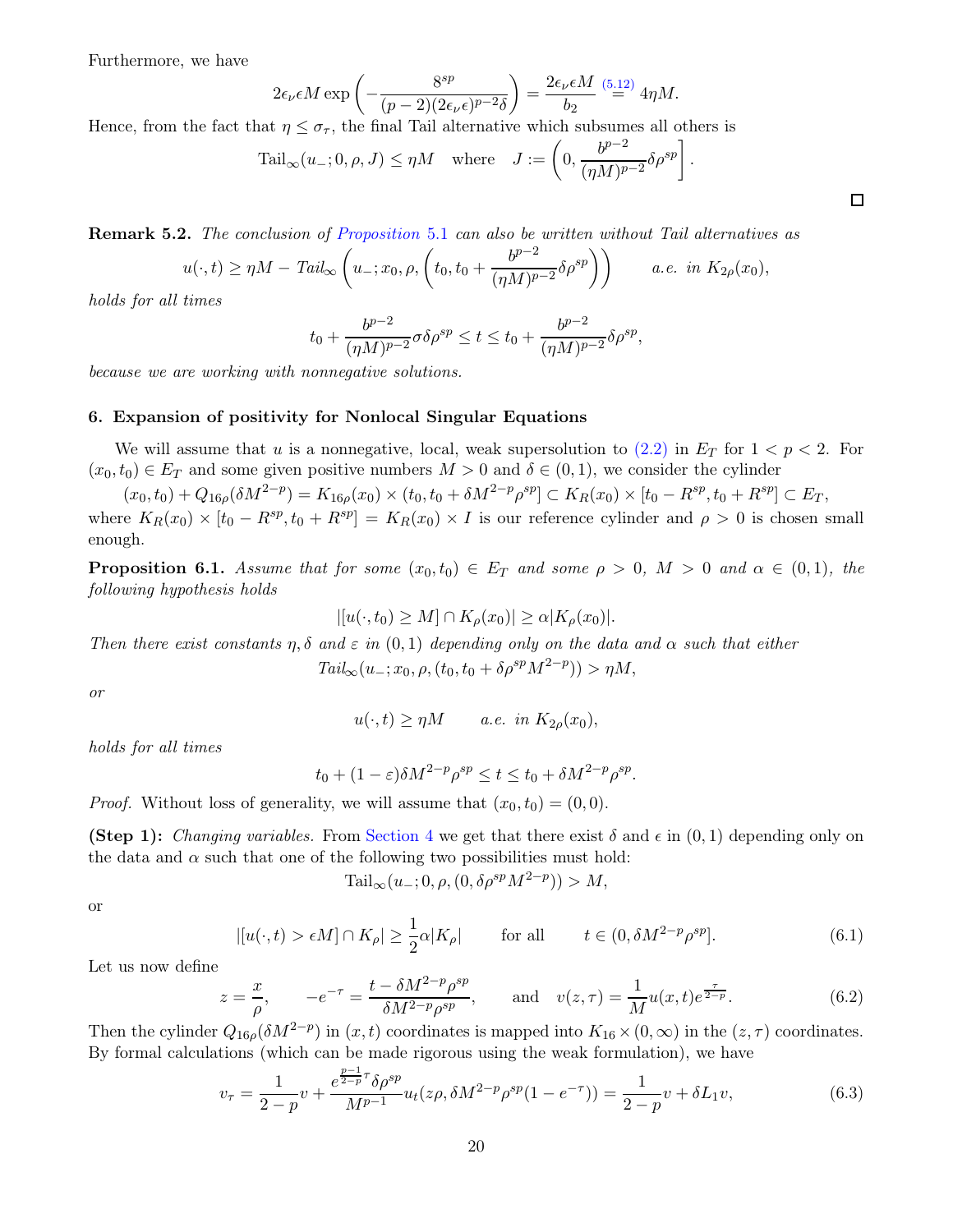in  $K_{16} \times (0, \infty)$ , where

$$
L_1 \varphi(z, \tau) = P.V. \int_{\mathbb{R}^N} K_1(z, z', \tau) J_p(\varphi(z, \tau) - \varphi(z', \tau)) dz',
$$
  

$$
K_1(z, z', \tau) = \rho^{N+sp} K(z\rho, z'\rho, \delta M^{2-p} \rho^{sp} (1 - e^{-\tau})) ,
$$

satisfying

$$
\frac{\Lambda^{-1}}{|x-y|^{N+sp}} \leq K_1(x, y, t) \leq \frac{\Lambda}{|x-y|^{N+sp}}.
$$

We rewrite  $(6.1)$  as

<span id="page-20-0"></span>
$$
|[v(\cdot,\tau)\geq\epsilon e^{\frac{\tau}{2-p}}]\cap K_1|\geq\frac{1}{2}\alpha|K_1|\qquad\text{for all }\tau\in(0,\infty).
$$
 (6.4)

For constants  $\tau_0 > 0$  and  $j_* \in \mathbb{N}$  to be chosen, we take

<span id="page-20-2"></span>
$$
k_0 = \epsilon e^{\frac{\tau_0}{2 - p}}
$$
 and  $k_j = k_0 2^{-j}$  for  $j \ge 1$ . (6.5)

Then from  $(6.4)$ , we get

$$
|[v(\cdot,\tau)\geq k_j]\cap K_8|\geq \frac{1}{2}\alpha 8^{-N}|K_8|\qquad\text{for all }\tau\in(\tau_0,\infty)\text{ and }\forall j\in\mathbb{N}.
$$

Consider the cylinders

$$
Q_{\tau_0} = K_8 \times (\tau_0 + k_0^{2-p}, \tau_0 + 2k_0^{2-p}) \quad \text{and} \quad Q_{\tau_0'} = K_{16} \times (\tau_0, \tau_0 + 2k_0^{2-p}),
$$
  
since  $\tau_0$  is a result, and if  $\tau_0$  and  $\tau_0$  is a function of  $(\tau_0) \in (0, 1)$ .

and a nonnegative, piecewise smooth cutoff in  $Q_{\tau_0'}$  of the form  $\zeta(z,\tau) = \zeta_1(z)\zeta_2(\tau)$  such that

$$
\zeta_1 = \begin{cases} 1 & \text{in} \quad K_8 \\ 0 & \text{on} \quad \mathbb{R}^N \setminus K_{12} \\ 0 & \text{for} \quad \tau < \tau_0 \\ 1 & \text{for} \quad \tau \ge \tau_0 + k_0^{2-p} \end{cases} \quad \text{for} \quad 0 \le \partial_t \zeta_2 \le \frac{1}{k_0^{2-p}}.
$$

From the energy estimates for  $(v - k_j)$ <sub>-</sub> over  $Q_{\tau'_0}$  with the cutoff  $\zeta$  we get

$$
\int_{\tau_0}^{\tau_0+2k_0^{2-p}} \int_{K_{16}}^{2\pi} (v-k_j)_{-}(x,t) \int_{K_{16}} \frac{|(v-k_j)_{+}(y,t)|^{p-1}}{|x-y|^{N+sp}} dx dy dt
$$
\n
$$
\leq \gamma \int_{\tau_0}^{\tau_0+2k_0^{2-p}} \int_{K_{16}} \int_{K_{16}} \max\{(v-k_j)_{-}(x,t), (v-k_j)_{-}(y,t)\}^{p} |\xi(x,t)-\xi(y,t)|^{p} d\mu dt
$$
\n
$$
+ \gamma \int_{\tau_0}^{\tau_0+2k_0^{2-p}} \int_{K_{16}} (v-k_j)_{-}^{2}(x,t) |\partial_t \xi(x,t)| dx dt
$$
\n
$$
+ C \gamma \underset{x \in spt \zeta_1}{\text{ess sup}} \int_{\tau_0}^{\tau_0+2k_0^{2-p}} \frac{(v-k_j)^{p-1}(y,t)}{|x-y|^{N+sp}} dy \int_{\tau_0}^{\tau_0+2k_0^{2-p}} \int_{K_{16}} (v-k_j)_{-}(x,t) \xi(x,t) dx dt, \qquad (6.6)
$$

where 
$$
\gamma = \gamma/\delta
$$
 (note the  $\delta$  in (6.3)) is a constant depending only on data and  $\delta$  (which came from Section 4 and depended only on  $\alpha$  and data.) To obtain the above estimate, we tested (6.3) with  $-(v - k_j) \angle^p$  and discarded the nonpositive contribution on the right-hand side from the nonnegative term  $\frac{1}{2-p}v$ .

<span id="page-20-1"></span> $\tau_0$   $K_{16}$ 

(Step 2): Shrinking lemma for v. For any  $j \geq 2$ , we claim that either of the following two possibilities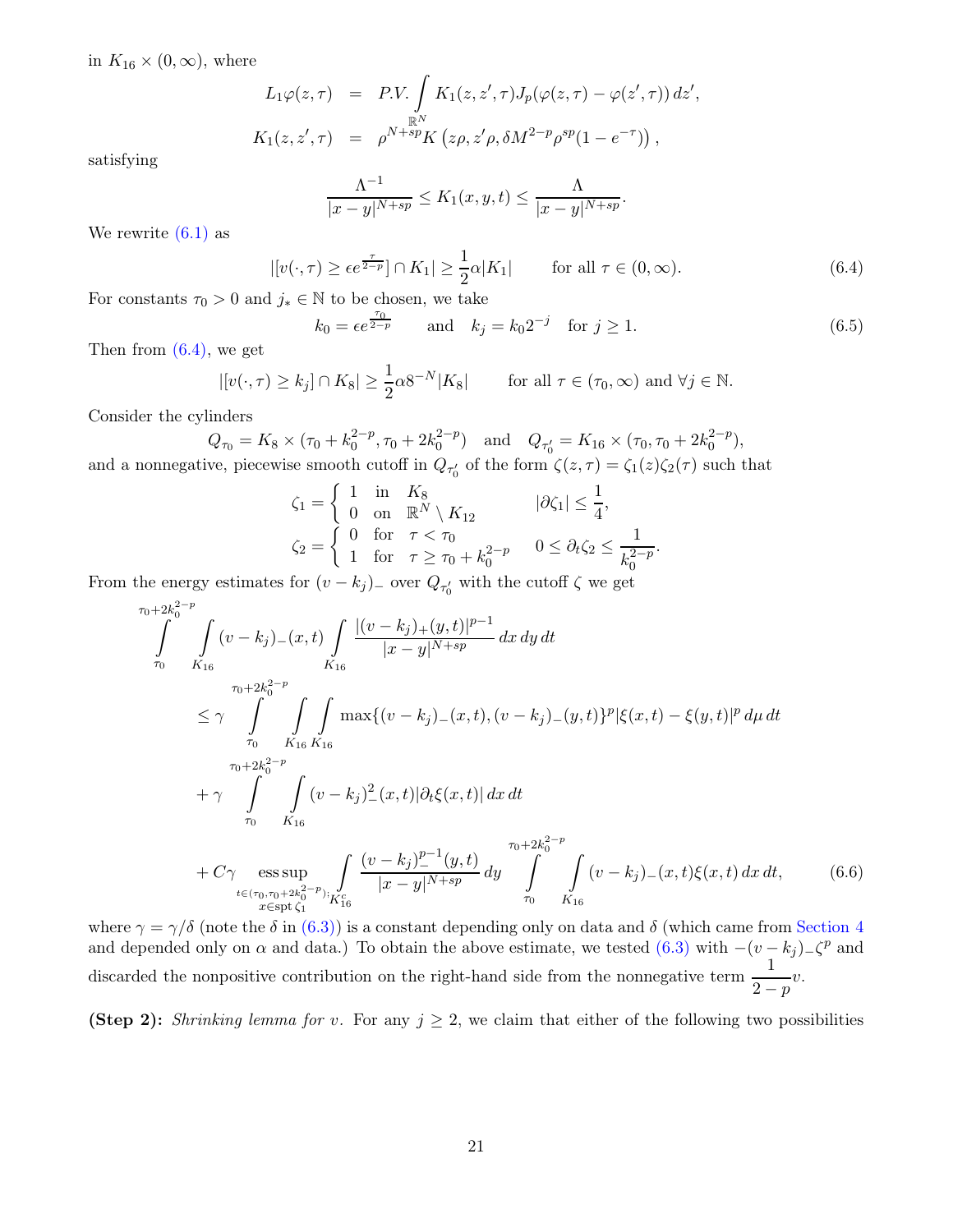hold:

<span id="page-21-0"></span>
$$
\text{Tail}_{\infty}(u_{-};0,16\rho,J'_{2}) > \exp\left(-2k_{0}^{2-p}\frac{1}{2-p}\right)\frac{\epsilon M}{2^{j}},\\ J'_{2} = (M^{2-p}\delta\rho^{sp}(1-e^{-\tau_{0}}),M^{2-p}\delta\rho^{sp}(1-e^{-\tau_{0}-2k_{0}^{2-p}})],\tag{6.7}
$$

or

$$
|[v < k_j] \cap Q_{\tau_0}| \le \nu |Q_{\tau_0}| \quad \text{where} \quad \nu = \left(\frac{C}{2^{j-1}-1}\right)^{p-1},
$$

for a universal constant  $C > 0$  depending only on  $\alpha$  and data.

*Proof of Claim.* In [\(6.6\),](#page-20-1) we work with levels  $k_j$  defined by

$$
k_j = \frac{1}{2^j} k_0 \quad \text{for} \quad j \ge 1,
$$

where  $k_0$  is given by [\(6.5\).](#page-20-2) We first note that since  $v \ge 0$  in  $Q_{\tau_0'}$  in all the local integrals on the right in [\(6.6\),](#page-20-1) we can estimate

$$
(v-k_j)_{-} \leq k_j,
$$

and so by our choice of the test function we get

$$
\int\limits_{\tau_0}^{\tau_0+2k_0^{2-p}}\int\limits_{K_{16}}(v-k_j)_-(x,t)\int\limits_{K_{16}}\frac{|(v-k_j)_+(y,t)|^{p-1}}{|x-y|^{N+sp}}\,dy\,dx\,dt\,\leq C|Q_{\tau_0'}|\left(k_j^p+k_j\mathop{\mathrm{ess\,sup}}_{\substack{t\in (\tau_0,\tau_0+2k_0^{2-p});\\ x\in\operatorname{spt}\zeta_1}}\int\limits_{K_{16}^c}\frac{(v-k_j)_-^{p-1}(y,t)}{|x-y|^{N+sp}}\,dy\right)
$$

where  $C > 0$  is a universal constant (note that we are on  $K_{16}$  and so the  $\rho^{sp}$  term is absorbed into the constant.) We recall the section on Tail estimates [\(Subsection 3.3\)](#page-9-0) to get

$$
\int_{\tau_0}^{\tau_0+2k_0^{2-p}} \int_{K_{16}} (v-k_j)_{-}(x,t) \int_{K_{16}} \frac{|(v-k_j)_{+}(y,t)|^{p-1}}{|x-y|^{N+sp}} dx dy dt \leq C k_j^p |Q_{\tau'_0}|,
$$

holds provided

$$
\mathrm{Tail}_{\infty}^{p-1}(v_{-}; 0, 16, (\tau_0, \tau_0 + 2k_0^{2-p})) \le k_j^{p-1}.
$$

We now invoke [Lemma 3.4](#page-8-3) and [\(6.4\)](#page-20-0) to conclude that

$$
|[u < k_{j+1}] \cap \mathcal{Q}_{4\rho}(\theta)| \le \left(\frac{C}{2^j - 1}\right)^{p-1} |Q_{\tau'_0}|,
$$

for a constant  $C > 0$  depending only on  $\alpha$  and data. This proves the claim for the choice

$$
\nu = \left(\frac{C}{2^j - 1}\right)^{p-1}
$$

.

We now rewrite the Tail alternative in terms of  $u_-\$  as follows.

$$
\begin{aligned} \mathop{\mathrm{ess\, sup}}_{\tau \in (\tau_0, \tau_0 + 2k_0^{2-p})} & \int\limits_{K_{16}^c}{ \frac{v_-^{p-1}(z',\tau)}{|z'|^{N+sp}}\, dz' } \leq \frac{\exp((\tau_0 + 2k_0^{2-p})\frac{p-1}{2-p})}{M^{p-1}} \mathop{\mathrm{ess\, sup}}_{t \in J_2'} \int\limits_{K_{16}^c}{ \frac{u(z'\rho,t)_-^{p-1}}{|z'|^{N+sp}}\, dy} \\ & \leq \frac{\exp((\tau_0 + 2k_0^{2-p})\frac{p-1}{2-p})}{M^{p-1}} \rho^{sp} \mathop{\mathrm{ess\, sup}}_{t \in J_2'} \int\limits_{K_{16\rho}^c}{ \frac{u(y,t)_-^{p-1}}{|y|^{N+sp}}\, dy} \\ & \leq \frac{\exp((\tau_0 + 2k_0^{2-p})\frac{p-1}{2-p})}{M^{p-1}}\mathrm{Tail}_\infty^{p-1}(u_-;0,16\rho,J_2'), \end{aligned}
$$

where

$$
J_2' = (M^{2-p} \delta \rho^{sp} (1 - e^{-\tau_0}), M^{2-p} \delta \rho^{sp} (1 - e^{-\tau_0 - 2k_0^{2-p}})],
$$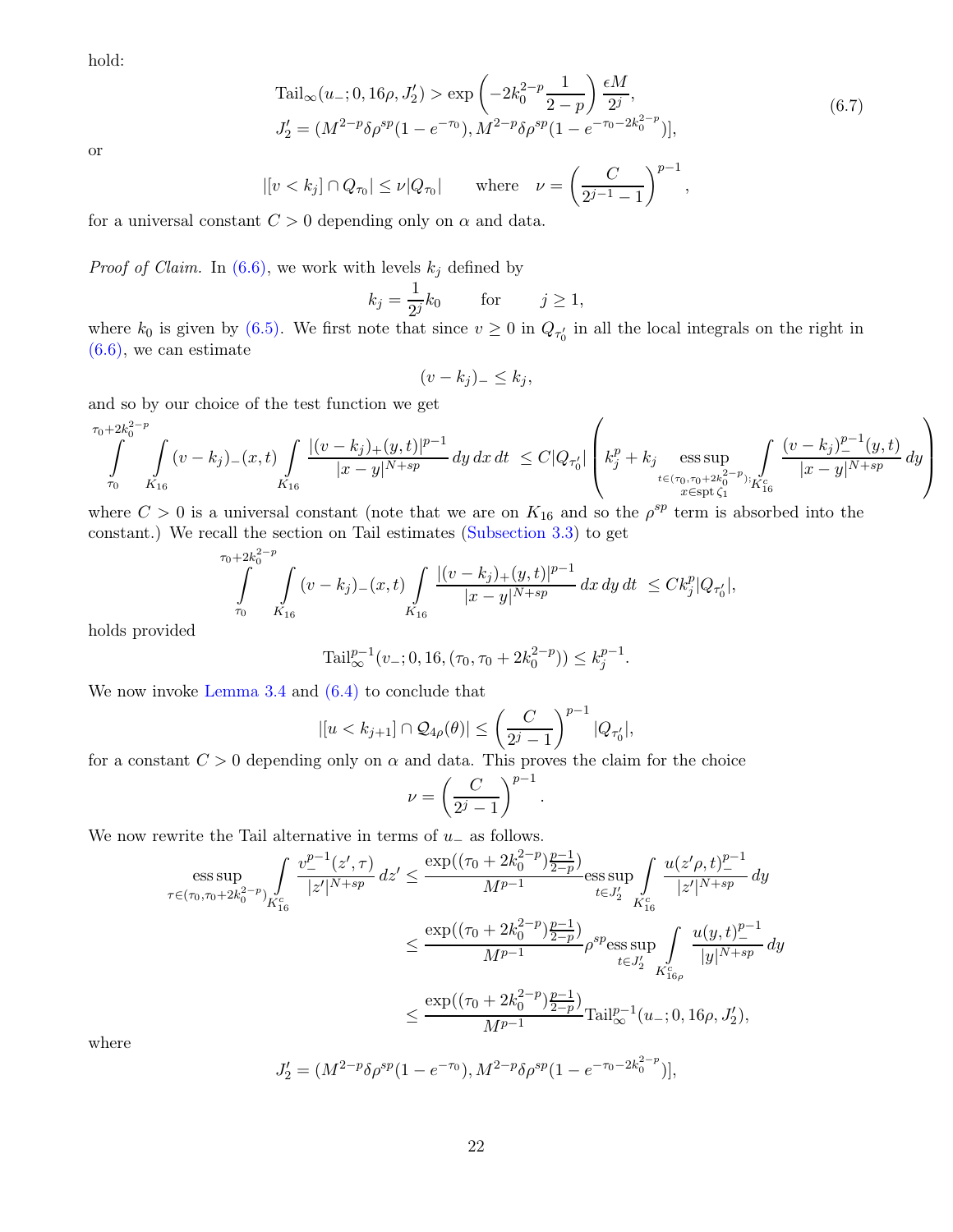and we used the change of variables from  $(6.2)$ . Thus, the Tail alternative is verified provided

$$
\mathrm{Tail}_{\infty}(u_{-}; 0, 16\rho, J_2') \le \exp\left(\left(-\tau_0 - 2k_0^{2-p}\right) \frac{1}{2-p}\right)Mk_j.
$$

Recalling [\(6.5\),](#page-20-2) we get

$$
\exp\left(\left(-\tau_0 - 2k_0^{2-p}\right)\frac{1}{2-p}\right)Mk_j = \exp\left(-2k_0^{2-p}\frac{1}{2-p}\right)\frac{\epsilon M}{2^j},
$$
  
proof of the claim

which completes the proof of the claim.

(Step 3): Obtaining a good time slice for v. We claim that there exists a  $\sigma_0 \in (0,1)$  and  $j_* \in (1,\infty)$ depending only on the data such that either

$$
Tail_{\infty}(u_{-}; 0, 8\rho, J'_{2}) > \exp\left(-2k_{0}^{2-p}\frac{1}{2-p}\right)\frac{\epsilon M}{2^{j_{*}}},
$$

holds (recall [\(6.7\)\)](#page-21-0) or there exists a time level

$$
\tau_0 + k_0^{2-p} < \tau_1 < \tau_0 + 2k_0^{2-p},
$$

such that the following holds:

$$
v(z,\tau_1) \geq \sigma_0 e^{\frac{\tau_0}{2-p}}.
$$

*Proof of the claim.* Suppose that  $j_*$  and hence  $\nu$  have been determined according to (**[Step 2](#page-20-1)**). By increasing  $j_*$  if required to be not necessarily an integer we can assume without loss of generality that  $2^{j_*(2-p)}$  is an integer. Next, we subdivide  $Q_{\tau_0}$  into  $2^{j_*(2-p)}$  cylinders each of length  $k_{j_*}^{2-p}$  $j_*^{2-p}$  given by

$$
Q_n = K_8 \times (\tau_0 + k_0^{2-p} + nk_{j_*}^{2-p}, \tau_0 + k_0^{2-p} + (n+1)k_{j_*}^{2-p}) \qquad n = 0, 1, \dots, 2^{j_*(2-p)} - 1.
$$

Then either the tail alternative in ([Step 2](#page-20-1)) holds or for at least one of the sub-cylinders, we must have  $|[v < k_{j_*} \cap Q_n]| \leq \nu |Q_n|.$ 

We now apply to [Lemma 3.8](#page-10-2) to  $v$  over  $Q_n$  with

$$
\nu_{-} = 0,
$$
\n $\xi \omega = k_{j_*},$ \n $a = \frac{1}{2},$ \nand\n $\theta = k_{j_*}^{2-p},$ 

to get that if the following holds

<span id="page-22-0"></span>
$$
\mathrm{Tail}_{\infty}(v_{-};0,8,(\tau_{0}+k_{0}^{2-p}+nk_{j_{*}}^{2-p},\tau_{0}+k_{0}^{2-p}+(n+1)k_{j_{*}}^{2-p})) \leq k_{j_{*}},
$$
\n
$$
\frac{|[v < k_{j_{*}} \cap Q_{n}]|}{|Q_{n}|} \leq 3^{-\frac{N+sp}{p}} \frac{\gamma_{0}}{\gamma_{0}}(\mathrm{data})=\nu,
$$
\n(6.8)

then the following conclusion follows

$$
v(z, \tau_0 + k_0^{2-p} + (n+1)k_{j_*}^{2-p}) \ge \frac{1}{2}k_{j_*}
$$
 a.e. in  $K_4$ .

We choose  $j_*$  and hence  $\nu$  from this and (**[Step 2](#page-20-1)**) which implies the conclusion holds with  $\sigma_0 = \epsilon 2^{-(j_*+1)}$ . We note that because  $n + 1 \leq 2^{j*(2-p)}$  and

$$
(\tau_0 + k_0^{2-p} + nk_{j_*}^{2-p}, \tau_0 + k_0^{2-p} + (n+1)k_{j_*}^{2-p}) \subset (\tau_0 + k_0^{2-p}, \tau_0 + 2k_0^{2-p}),
$$
  
we in (6.8) can be reformulated in terms of *u* as in (Ston 2) to need

the Tail alternative in  $(6.8)$  can be reformulated in terms of u as in  $(\text{Step 2})$  $(\text{Step 2})$  $(\text{Step 2})$  to read

$$
\mathrm{Tail}_{\infty}(u_{-}; 0, 8\rho, J_2') \le \exp\left(-2k_0^{2-p}\frac{1}{2-p}\right)\frac{\epsilon M}{2^{j_*}},
$$

which completes the proof of the claim.

(Step 4): Expanding the positivity for u. We switch back to the  $(x, t)$  coordinates and assume that Tail alternatives in (Step 2) and ([Step 3](#page-21-0)) hold. Then,

$$
u(\cdot, t_1) \ge \sigma_0 M e^{-\frac{\tau_1 - \tau_0}{2 - p}} =: M_0
$$
 in  $K_{4\rho}$ ,

where  $t_1$  corresponds to  $\tau_1$  via the change of variables [\(6.2\).](#page-19-3) We now apply [Lemma 3.10](#page-12-5) with  $M_0$  in place of M and  $\xi = 1$  over the cylinder

$$
K_{4\rho} \times (t_1, t_1 + \theta(4\rho)^{sp}).
$$

 $\Box$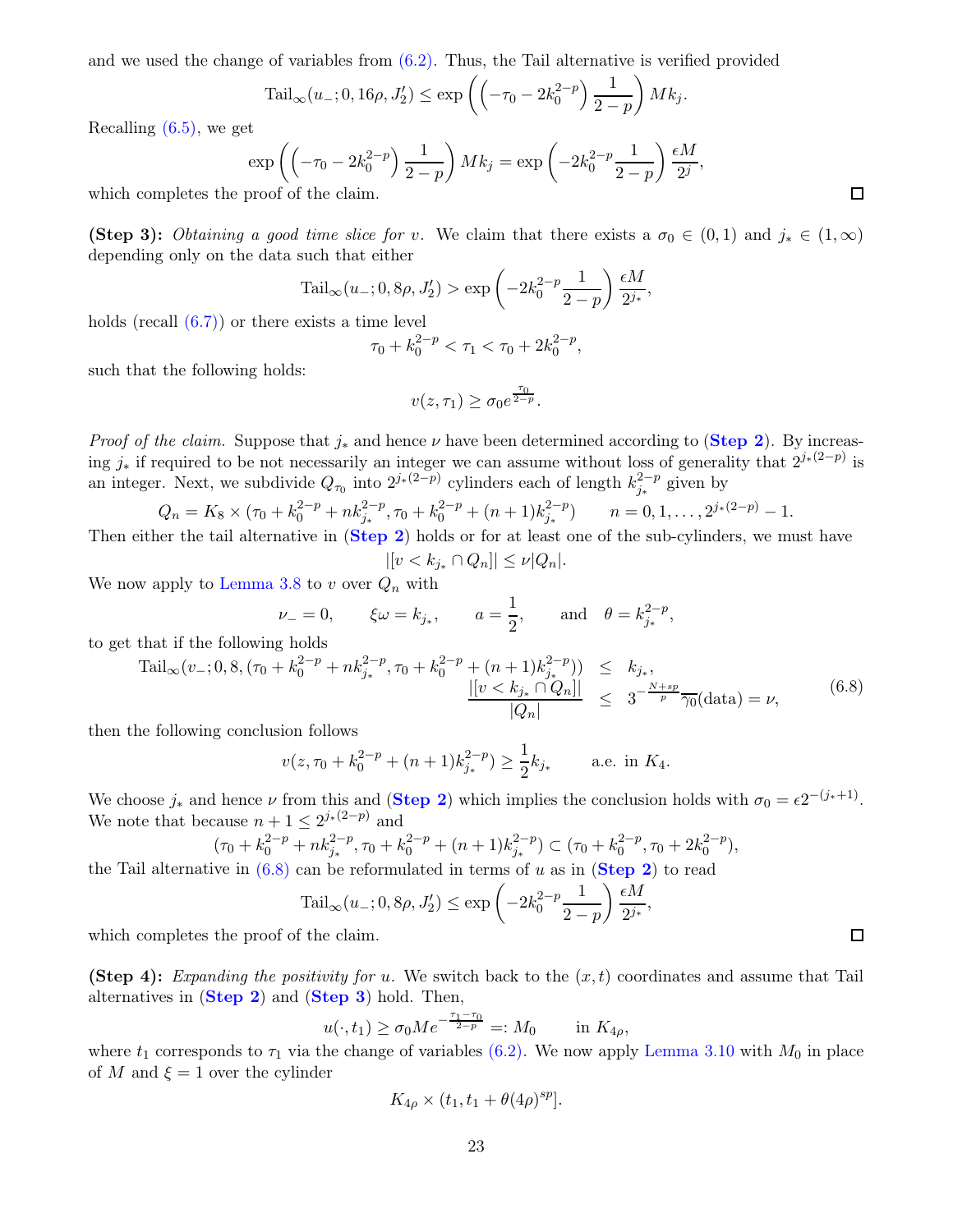By choosing

$$
\theta = \nu_0^{\frac{1}{s}} M_0^{2-p} \qquad \text{where} \ \nu_0 = \nu_0(\text{data}),
$$

the smallness assumption [\(3.15\)](#page-12-3) is satisfied and so we get that the following holds

$$
u(\cdot,t) \ge \frac{1}{2}M_0 \ge \frac{1}{2}\sigma_0 \exp\left(-\frac{2}{2-p}e^{\tau_0}\right)M \quad \text{in } K_{2\rho},
$$

for all times

$$
t_1 \le t \le t_1 + \nu_0^{\frac{1}{s}} M_0^{2-p} (4\rho)^{sp},
$$

provided that the following Tail alternative is satisfied:

$$
Tail_{\infty}(u_{-}; 0, 4\rho, (t_1, t_1 + \theta(4\rho)^{sp}]) \leq M_0.
$$

We now fix  $\tau_0$  by stipulating

$$
\delta M^{2-p} \rho^{sp} e^{-\tau_1} = \delta M^{2-p} \rho^{sp} - t_1 = \nu_0^{\frac{1}{s}} \sigma_0^{2-p} M^{2-p} (4\rho)^{sp} e^{-(\tau_1 - \tau_0)},
$$

which gives

$$
\tau_0 = \ln \left( \frac{\delta}{4^{sp} \nu_0^{\frac{1}{s}} \sigma_0^{2-p}} \right).
$$

This determines  $\tau_0$  in terms of  $\alpha$  and data. Note that by increasing  $j_*$  is necessary we can always ensure that  $\tau_0 > 0$ . Finally, taking

$$
\eta := \frac{1}{2}\sigma_0 \exp\left(-\frac{2}{2-p}e^{\tau_0}\right),\,
$$

to be a constant in  $(0, 1)$  depending only on  $\alpha$  and data, we get that

$$
u(\cdot, t) \ge \eta M
$$
 a.e. in  $K_{2\rho}$ ,

holds for all times

<span id="page-23-0"></span>
$$
(1 - \varepsilon)\delta M^{2-p} \rho^{sp} \le t \le M^{2-p} \delta \rho^{sp} \qquad \text{where } \varepsilon = \exp(-\tau_0 - 2e^{\tau_0}). \tag{6.9}
$$

(Step 5): Pulling the Tail alternatives together. We needed the following Tail assumptions going from ([Step 1](#page-19-4)) to ([Step 4](#page-22-0)) (recall  $j \leq j_*$ ):

$$
\operatorname{Tail}_{\infty}(u_{-}; 0, \rho, (0, \delta \rho^{sp} M^{2-p})) \leq M,
$$
  
\n
$$
\operatorname{Tail}_{\infty}(u_{-}; 0, 16\rho, J_2') \leq \exp\left(-2k_0^{2-p} \frac{1}{2-p}\right) \frac{\epsilon M}{2^j},
$$
  
\n
$$
\operatorname{Tail}_{\infty}(u_{-}; 0, 8\rho, J_2') \leq \exp\left(-2k_0^{2-p} \frac{1}{2-p}\right) \frac{\epsilon M}{2^{j_*}},
$$
  
\n
$$
\operatorname{Tail}_{\infty}(u_{-}; 0, 4\rho, (t_1, t_1 + \theta(4\rho)^{sp})) \leq M_0.
$$

We note that in all the Tail alternatives,  $\rho$  is the smallest radius and  $(0, \delta \rho^{sp} M^{2-p})$  is the largest time interval. We estimate

$$
\exp\left(-2k_0^{2-p}\frac{1}{2-p}\right)\frac{\epsilon M}{2^j} = \exp\left(-\frac{2}{2-p}\epsilon^{2-p}e^{\tau_0}\right)\frac{\epsilon M}{2^j} \ge \exp\left(-\frac{2}{2-p}\epsilon^{\tau_0}\right)\frac{\epsilon M}{2^j} = \frac{2\eta}{\sigma_0}\frac{\epsilon M}{2^j} \ge 4\eta M,
$$

and

$$
M_0 \ge \sigma_0 \exp\left(-\frac{2}{2-p}e^{\tau_0}\right)M = 2\eta M,
$$

where we recall  $\epsilon$  is from [\(6.9\)](#page-23-0) and  $\sigma_0 = \frac{\epsilon}{2i\pi r}$  $\frac{c}{2^{j_*+1}}$ .

Therefore all the Tail assumptions are satisfied if we require

$$
\mathrm{Tail}_{\infty}(u_{-}; 0, \rho, (0, \delta \rho^{sp} M^{2-p})) \le \eta M,
$$

because  $\eta \in (0,1)$ .

This completes the proof of the proposition.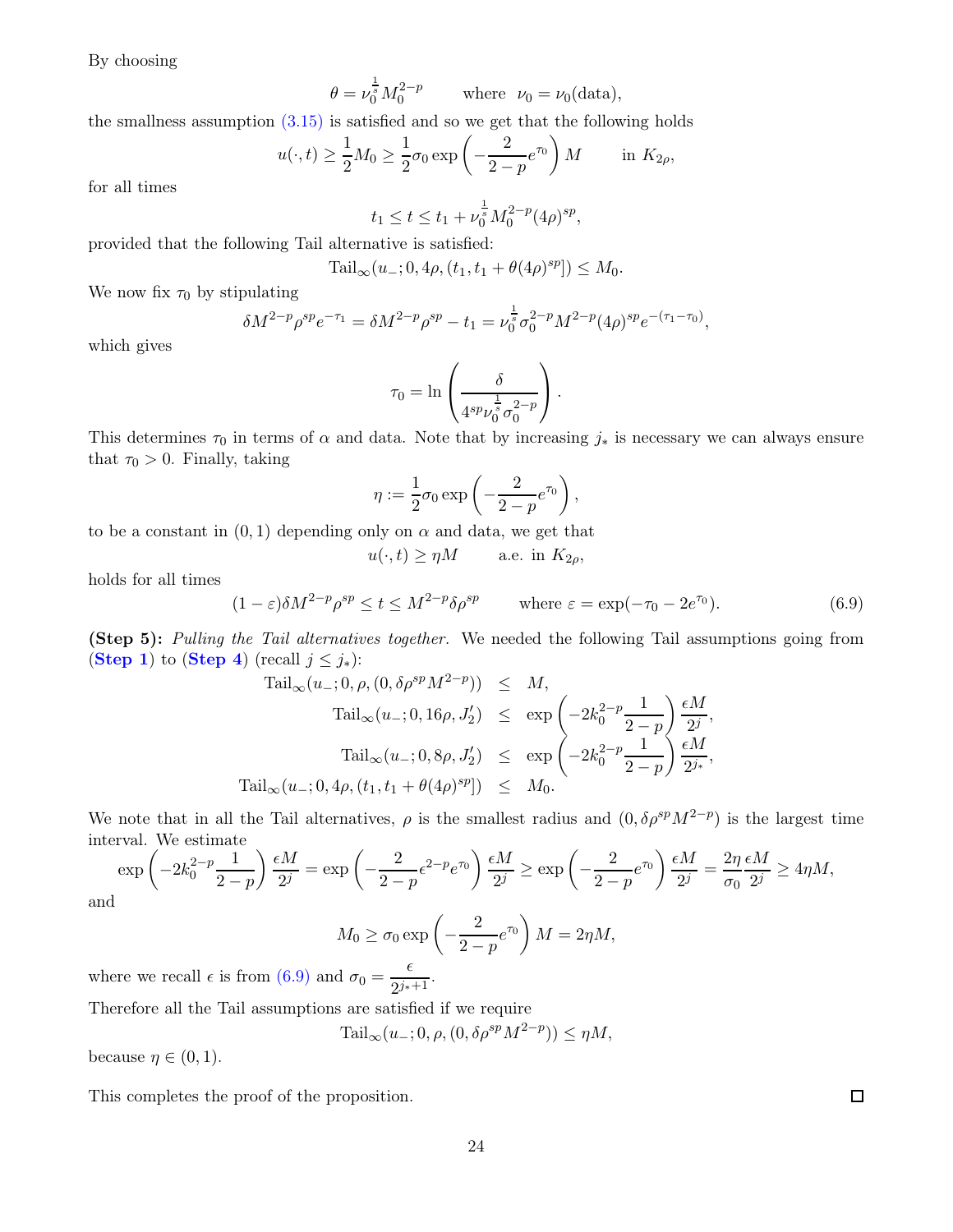<span id="page-24-6"></span>Remark 6.2. The conclusion of [Proposition](#page-19-4) 6.1 can also be written without Tail alternatives as

$$
u(\cdot,t) \ge \eta M - \operatorname{Tail}_{\infty}(u_{-};x_0,\rho,(t_0,t_0+\delta \rho^{sp} M^{2-p})) \qquad a.e. \text{ in } K_{2\rho}(x_0),
$$

for all times

$$
t_0 + (1 - \varepsilon)\delta M^{2-p} \rho^{sp} \le t \le t_0 + M^{2-p} \delta \rho^{sp},
$$

because we are working with u nonnegative.

**Remark 6.3.** In the degenerate case the final time level depends on the final lower level  $\eta M$  that is achieved during the expansion whereas in the singular case, the final time level depends on the starting level M.

# <span id="page-24-0"></span>7. Hölder regularity for parabolic fractional p-Laplace equations

In this section, we present the proof of [Theorem 2.6.](#page-4-6) The induction argument is similar to the one in [\[13](#page-28-4)] and the covering argument is taken from [\[27,](#page-29-13) [26](#page-29-14)]

*Proof of [Theorem](#page-4-6)* 2.6. We assume without loss of generality that  $(x_0, t_0) = (0, 0)$ . Take

$$
0 < \alpha < \min\left\{\frac{sp}{p-1}, \log_{C_0}\left(\frac{2}{2-\eta}\right)\right\},\tag{7.1}
$$

so that

<span id="page-24-5"></span><span id="page-24-4"></span><span id="page-24-2"></span>
$$
\int_{C_0}^{\infty} \frac{(\rho^{\alpha} - 1)^{p-1}}{\rho^{1+sp}} d\rho < \frac{\eta^{p-1} 2^{-p}}{C_I C_0^{sp}},\tag{7.2}
$$

where  $\eta$  is the constant that appears in [Proposition 5.1](#page-14-1) for  $p > 2$  and in [Proposition 6.1](#page-19-4) for  $p < 2$  and  $C_I$  appears in [\(7.12\).](#page-26-0) The constant  $C_0 > 0$  will be determined in a later step. The integral can be made small enough by taking small  $\alpha$ . Also define

$$
j_0 := \left[ \frac{1}{sp - \alpha(p-1)} \log_{C_0} \left( \frac{2(C_{III} + 2^{p-1})}{\eta^{p-1}} \right) \right],\tag{7.3}
$$

where  $\eta$  is the constant that appears in [Proposition 5.1](#page-14-1) for  $p > 2$  and in [Proposition 6.1](#page-19-4) for  $p < 2$  and  $C_{III}$  appears in [\(7.8\).](#page-25-0)

**Claim 7.1.** With these choices, we claim that there exist a non-decreasing sequence  $\{m_i\}_{i=0}^{\infty}$  and a nonincreasing sequence  $\{M_i\}_{i=0}^{\infty}$  such that for any  $i = 0, 1, 2, \ldots$ , we have

<span id="page-24-1"></span>
$$
m_i \le u \le M_i \qquad in \ \ Q_{R_i}(d_i) := B_{R_i} \times (-d_i \, R_i^{sp}, 0), \tag{7.4}
$$

where we have taken

<span id="page-24-3"></span>
$$
M_i - m_i = C_0^{-\alpha i} L,
$$
  
\n
$$
R_i := C_0^{1-i} R,
$$
  
\n
$$
L := 2 \cdot C_0^{\frac{sp}{p-1} j_0} ||u||_{L^{\infty}(Q_{C_0 R})} + Tail_{\infty}(u; C_0 R, 0, (- (C_0 R)^{sp}, 0)),
$$
  
\n
$$
d_i := \begin{cases} \frac{b^{p-2}}{(\eta C_0^{-\alpha i} L)^{p-2}} \delta, & p > 2, \\ (C_0^{-\alpha i} L)^{2-p} \delta, & p < 2. \end{cases}
$$
\n(7.5)

The proof of [\(7.4\)](#page-24-1) is by induction on i. If we set  $m_i := -C_0^{-\alpha i} L/2$  and  $M_i := C_0^{-\alpha i} L/2$  for  $i =$  $0, 1, 2, \ldots, j_0$ , then, by [\(7.1\)](#page-24-2) and [\(7.5\),](#page-24-3) we see that [\(7.4\)](#page-24-1) holds for this range of i. Now, suppose that the sequences  $m_i$  and  $M_i$  have been defined for  $i \leq j$  for some  $j \geq j_0$ . Hölder regularity will be proved once we prove the induction step, that is, we define  $m_{j+1}$  and  $M_{j+1}$  so that [\(7.4\)](#page-24-1) is satisfied.

Define the function

$$
v := 2u - (M_j + m_j).
$$

We have by  $(7.4)$  and monotonicity properties of  $M_i$  and  $m_i$  that

$$
(M_j - M_0) + (m_0 - m_j) \le M_j + m_j \le (M_0 - M_j) + (m_j - m_0),
$$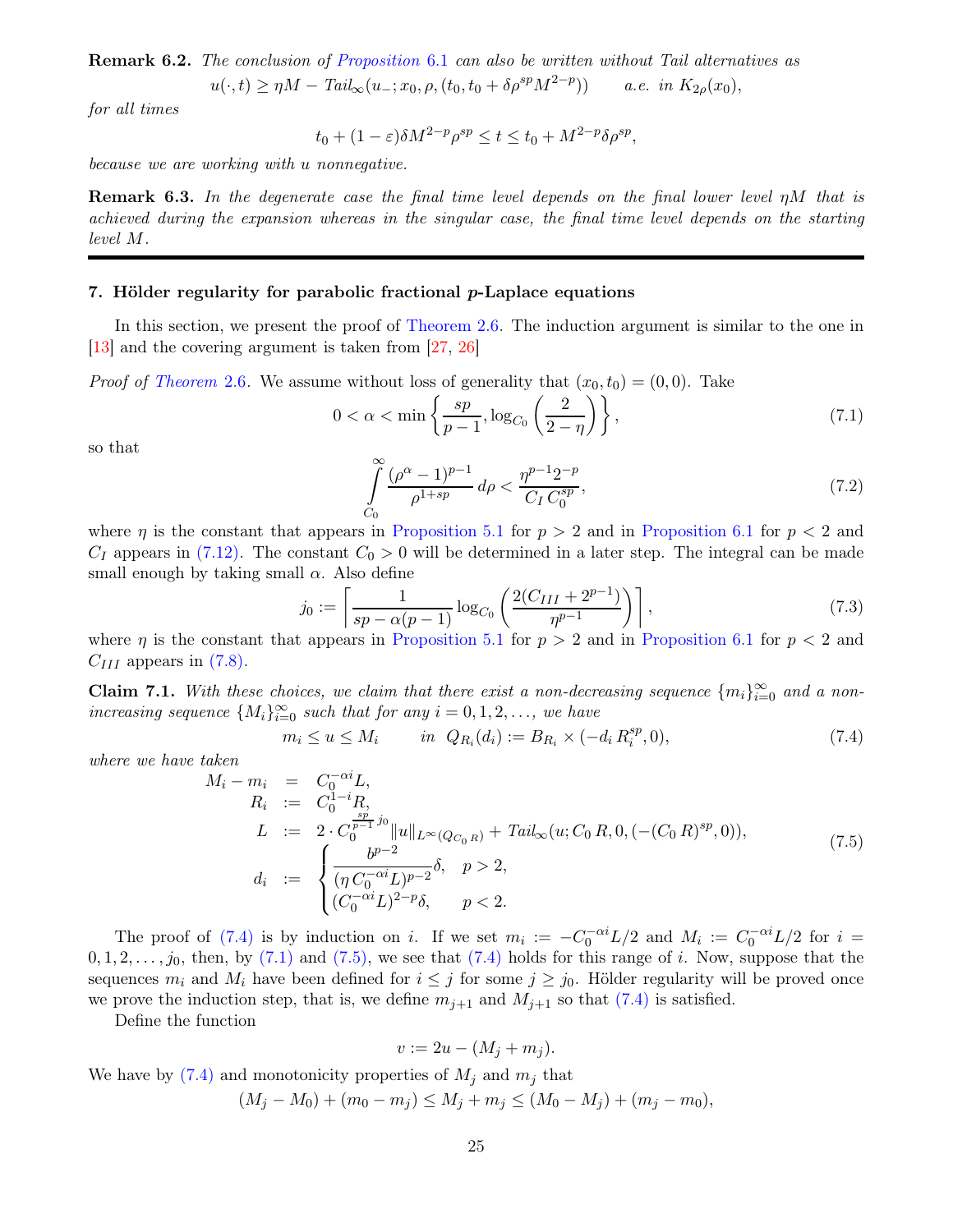which implies

<span id="page-25-1"></span>
$$
|M_j + m_j| \le (1 - C_0^{-\alpha j})L.
$$

Using this, we have

 $(C_0^{-\alpha j} L \pm v)^{p-1} \leq 2^{p-1} |u|^{p-1} + L^{p-1}$  for a.e.  $x \in \mathbb{R}^N \setminus B_{C_0 R}$  and  $t \in (0, (C_0 R))$  $(7.6)$ Let  $I_j := (-d_j R_j^{sp})$  $j^{sp},0$  and  $B_j := B_{R_j}(0)$ , then we wish to estimate

$$
\text{Tail}_{\infty}((C_{0}^{-\alpha j}L \pm v)_{-}; C_{0}^{1-j}R, I_{j})^{p-1} = C_{0}^{(1-j)sp}R^{sp} \operatorname*{ess\,sup}_{I_{j}} \int \frac{(C_{0}^{-\alpha j}L \pm v)^{p-1}}{|x|^{N+ps}} dx
$$
\n
$$
= C_{0}^{(1-j)sp}R^{sp} \operatorname*{ess\,sup}_{I_{j}} \left[ \int \frac{(C_{0}^{-\alpha j}L \pm v)^{p-1}}{|x|^{N+ps}} dx + \int \frac{(C_{0}^{-\alpha j}L \pm v)^{p-1}}{|x|^{N+ps}} dx \right]
$$
\n
$$
\stackrel{(7.6)}{\leq} C_{0}^{(1-j)sp}R^{sp} \left[ \operatorname*{ess\,sup}_{I_{j}} \int \frac{(C_{0}^{-\alpha j}L \pm v)^{p-1}}{|x|^{N+ps}} dx \right]
$$
\n
$$
+ 2^{p-1} \operatorname*{ess\,sup}_{I_{0}} \int \frac{(C_{0}^{-\alpha j}L \pm v)^{p-1}}{|x|^{N+ps}} dx + L^{p-1} \int \frac{1}{|x|^{N+ps}} dx \right]. \tag{7.7}
$$
\nThe estimate for *III* is given by:

\n
$$
\underbrace{\frac{|u|^{p-1}}{|x|^{N}}|_{I_{0}} \frac{|u|^{p-1}}{|x|^{N+ps}} dx}_{II} + L^{p-1} \int \frac{1}{|x|^{N+ps}} dx \right]. \tag{7.7}
$$

The estimate for  $III$  is given by

<span id="page-25-5"></span>
$$
III \le C_{III} \frac{L^{p-1}}{(C_0 R)^{sp}},\tag{7.8}
$$

which is immediate after conversion to polar coordinates. The estimate for  $II$  is given by

<span id="page-25-4"></span><span id="page-25-0"></span>
$$
II \le 2^{p-1} \frac{L^{p-1}}{(C_0 R)^{sp}},\tag{7.9}
$$

which follows from the definition of  $L$  in  $(7.5)$ .

To estimate I, for given  $x \in B_0 \setminus B_j$ , there is  $l \in \{0, 1, 2, \ldots, j-1\}$  such that  $x \in B_l \setminus B_{l-1}$  so that by the monotonicity of the sequence  $m_i$  and by the induction hypothesis, for a.e.  $t \in I_j$ , we have:

<span id="page-25-2"></span>
$$
\frac{v(x,t)}{2} \leq M_l - m_l + m_l - \frac{M_j + m_j}{2}
$$
\n
$$
\leq M_l - m_l + m_j - \frac{M_j + m_j}{2}
$$
\n
$$
= M_l - m_l - \frac{M_j - m_j}{2} = \left(C_0^{-\alpha l} - \frac{C_0^{-\alpha j}}{2}\right)L
$$
\n
$$
\leq \left(\left(\frac{|x|}{R}\right)^{\alpha} - \frac{C_0^{-\alpha j}}{2}\right)L.
$$
\n(7.10)

Similarly, we obtain

<span id="page-25-3"></span>
$$
v(x,t) \ge -\left(2\left(\frac{|x|}{R}\right)^{\alpha} - C_0^{-\alpha j}\right)L.
$$
\n(7.11)

Combining  $(7.10)$  and  $(7.11)$ , we get

$$
(C_0^{-\alpha j} L \pm v(x,t))_{-}^{p-1} \le 2^{p-1} \left[ \left( \frac{|x|}{R} \right)^{\alpha} - C_0^{-\alpha j} \right]^{p-1} L^{p-1}.
$$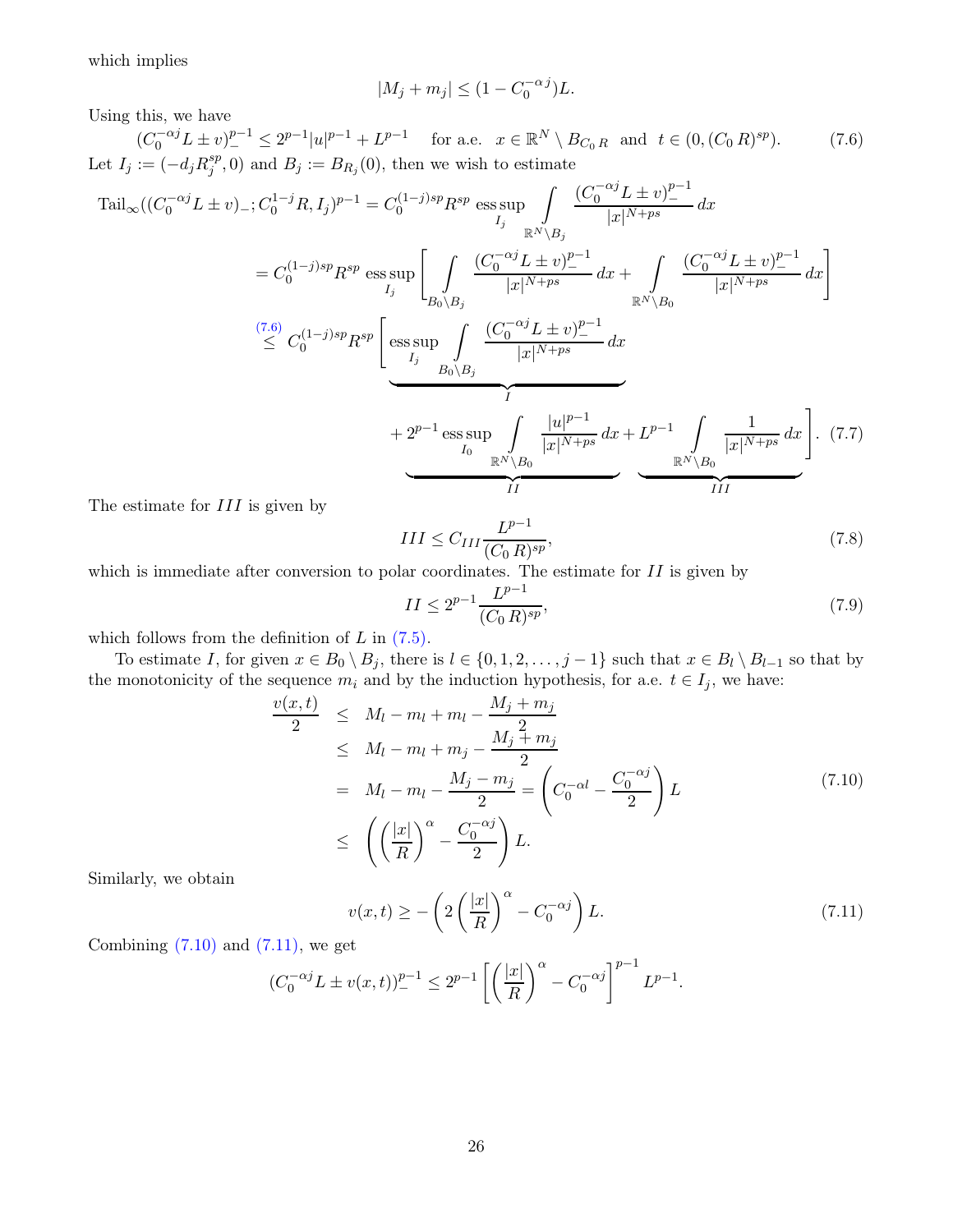We use this to estimate

<span id="page-26-0"></span>
$$
I \leq C_0^{-\alpha j(p-1)} 2^{p-1} L^{p-1} \int_{\mathbb{R}^N \backslash B_{C_0^{1-j}R}} \frac{\left( \left( \frac{C_0^j |x|}{R} \right)^{\alpha} - 1 \right)^{p-1}}{|x|^{N+ps}} dx
$$
  

$$
= \frac{C_0^{-\alpha j(p-1)} 2^{p-1} L^{p-1} C_0^{jps}}{R^{sp}} \int_{\mathbb{R}^N \backslash B_{C_0}} \frac{(|y|^{\alpha} - 1)^{p-1}}{|y|^{N+ps}} dy
$$
  

$$
\leq C_I \frac{C_0^{-\alpha j(p-1)} 2^{p-1} L^{p-1} C_0^{jps}}{R^{sp}} \int_{C_0}^{\infty} \frac{(\rho^{\alpha} - 1)^{p-1}}{\rho^{1+ps}} d\rho.
$$
 (7.12)

Combining  $(7.12)$ ,  $(7.9)$  and  $(7.8)$  in  $(7.7)$ , we obtain

$$
\operatorname{Tail}_{\infty}((C_0^{-\alpha j} L \pm v)_-; C_0^{1-j} R, I_j)^{p-1}
$$
\n
$$
\leq C_0^{-\alpha j(p-1)} L^{p-1} \left( C_1 2^{p-1} C_0^{sp} \int_{C_0}^{\infty} \frac{(\rho^{\alpha} - 1)^{p-1}}{\rho^{1+ps}} d\rho + (C_{III} + 2^{p-1}) C_0^{-(sp-\alpha(p-1))j} \right)
$$
\n
$$
\leq C_0^{-\alpha j(p-1)} L^{p-1} \eta^{p-1}, \tag{7.13}
$$

where the last inequality follows from [\(7.2\)](#page-24-4) and [\(7.3\)](#page-24-5) and the fact that  $j \ge j_0$ . Now, one of the following two alternatives must hold:

$$
\left| \{ v(\cdot, s_j) \ge 0 \} \cap B_{C_0^{-j} R/2} \right| \ge \frac{1}{2} \left| B_{C_0^{-j} R/2} \right|,
$$
\n(7.14)

$$
\left| \{ v(\cdot, s_j) \ge 0 \} \cap B_{C_0^{-j} R/2} \right| < \frac{1}{2} \left| B_{C_0^{-j} R/2} \right|,\tag{7.15}
$$

<span id="page-26-3"></span><span id="page-26-2"></span><span id="page-26-1"></span>.

.

where we have set

$$
s_j := \begin{cases} -\frac{b^{p-2}}{(\eta C_0^{-\alpha j} L)^{p-2}} \delta R_j^{sp} & p > 2, \\ - (C_0^{-\alpha j} L)^{2-p} \delta R_j^{sp} & p < 2. \end{cases}
$$

For  $p > 2$ , the choice of  $C_0$  is determined by the condition

$$
s_{j+1} > (-1+\sigma)d_j R_j^{sp} \implies C_0 > \left(\frac{1}{1-\sigma}\right)^{\frac{1}{\alpha(2-p)+sp}}
$$

For  $p < 2$ , the choice of  $C_0$  is determined by the condition

$$
s_{j+1} > -\varepsilon d_j R_j^{sp} \implies C_0 > \left(\frac{1}{\varepsilon}\right)^{\frac{1}{\alpha(2-p)+sp}}
$$

When [\(7.14\)](#page-26-1) holds, we define  $w = C_0^{-\alpha j} L + v$ , then (7.14) becomes

$$
\left| \{ w(\cdot,s_j) \geq C_0^{-\alpha j} L \} \cap B_{C_0^{-j}R/2} \right| \geq \frac{1}{2} \left| B_{C_0^{-j}R/2} \right|.
$$

We have  $w \ge 0$  in  $Q_{R_j}(d_j)$  so due to [\(7.13\)](#page-26-2) we are in a position to apply the expansion of positivity lemma, viz.,

$$
w \geq \eta C_0^{-\alpha j} L
$$
 a.e.  $(x, t) \in Q_{R_{j+1}}(d_{j+1}).$ 

Therefore,

$$
u(x,t) = \frac{M_j + m_j}{2} + \frac{v}{2}
$$
  
= 
$$
\frac{M_j + m_j}{2} + \frac{w - C_0^{-\alpha j}L}{2}
$$
  

$$
\ge \frac{M_j + m_j}{2} - \frac{C_0^{-\alpha j}L}{2}(1 - \eta)
$$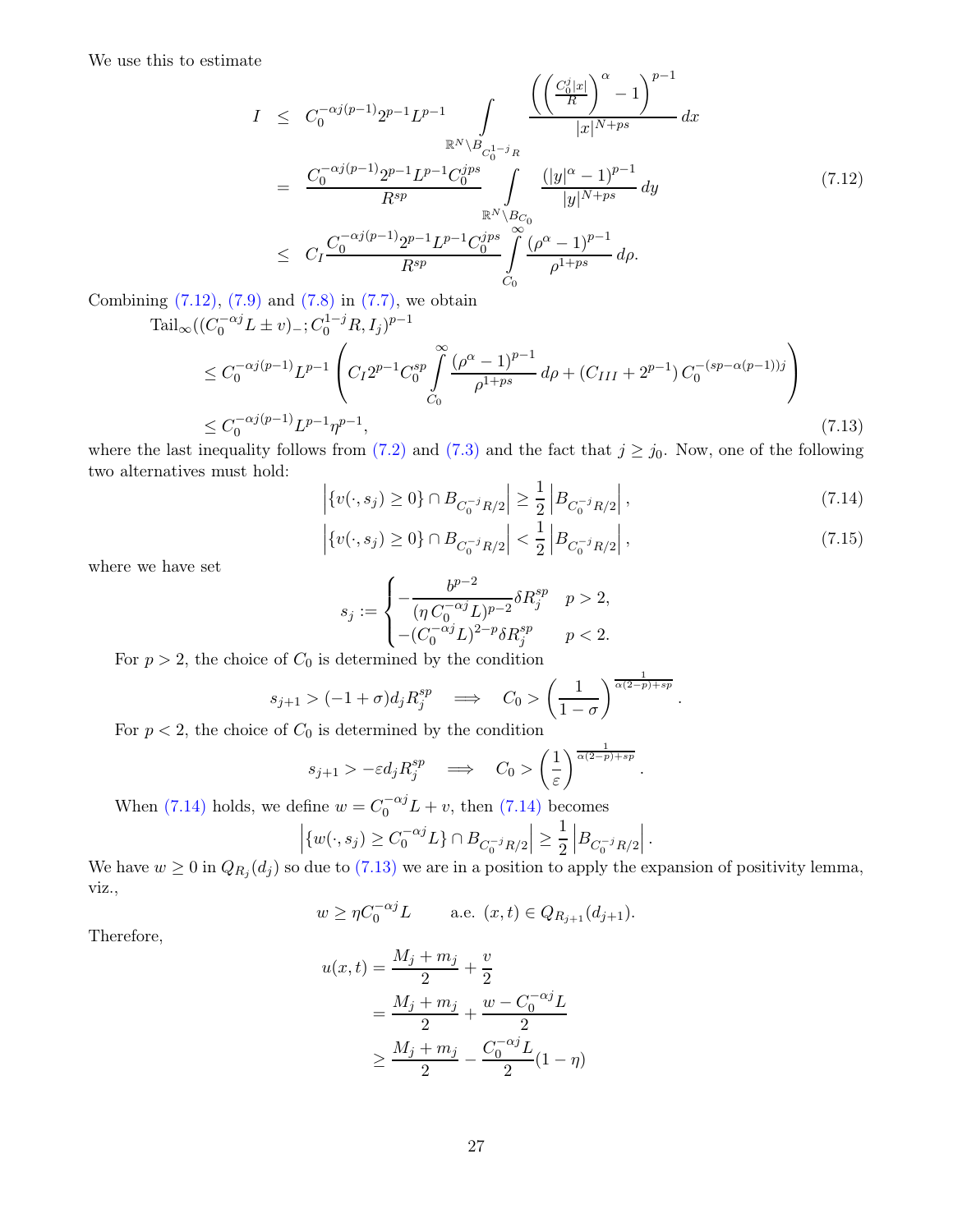$$
= M_j - \frac{M_j - m_j}{2} - \frac{C_0^{-\alpha j} L}{2} (1 - \eta)
$$
  
=  $M_j - \frac{C_0^{-\alpha j} L}{2} (2 - \eta)$   
 $\ge M_j - C_0^{-\alpha (j+1)} L,$ 

where the last inequality in due to [\(7.1\).](#page-24-2) So if we define  $m_{j+1} := M_j - C_0^{-\alpha(j+1)} L$ , then the induction hypothesis will be satisfied. For the second alternative [\(7.15\),](#page-26-3) we shall define  $w = C_0^{-\alpha j}L - v$  and retrace the steps to obtain  $M_{i+1}$ .

A consequence of [\(7.4\)](#page-24-1) is the following oscillation decay:

$$
\operatorname{osc}_{Q_{R_i}(d_i)} u := \sup_{Q_{R_i}(d_i)} u - \inf_{Q_{R_i}(d_i)} u \le C_0^{-\alpha i} L.
$$

Let  $(x_1, t_1), (x_2, t_2) \in B_R(x_0) \times (t_0 - L^{2-p} R^{sp}, t_0)$  such that  $x_1 \neq x_2$  and  $t_1 \neq t_2$ , then there exist non-negative integers  $n$  and  $m$  such that

$$
R_{n+1} < |x_1 - x_2| \le R_n, \qquad \text{and} \qquad d_{m+1} R_{m+1}^{sp} < |t_1 - t_2| \le d_m R_m^{sp}.\tag{7.16}
$$

As a result, we obtain

<span id="page-27-1"></span><span id="page-27-0"></span>
$$
|u(x_1, t_1) - u(x_2, t_2)| \le \max\{C_0^{-\alpha n} L, C_0^{-\alpha m} L\}.
$$
\n(7.17)

From the first inequality in [\(7.16\),](#page-27-0) we deduce

$$
\frac{|x_1 - x_2|}{R} > C_0^{-n} \qquad \Longrightarrow \qquad \left(\frac{|x_1 - x_2|}{R}\right)^{\alpha} L > C_0^{-\alpha n} L. \tag{7.18}
$$

On the other hand, from the second inequality in [\(7.16\),](#page-27-0) we get

<span id="page-27-2"></span>
$$
C'L^{\frac{p-2}{sp}}\frac{|t_1-t_2|^{\frac{1}{sp}}}{R} > \left(C_0^{-\alpha(m+1)}\right)^{\frac{2-p}{sp}} C_0^{-m},
$$

where  $C'$  is a constant depending only on data. In order to further estimate the lower bound, we split into two cases:

**Case**  $p > 2$ : Using  $C_0 > 1$  we get

$$
C' L^{\frac{p-2}{sp}} \frac{|t_1 - t_2|^{\frac{1}{sp}}}{R} > C_0^{-m} \qquad \Longrightarrow \qquad C_0^{-\alpha m} \le \left( C' L^{\frac{p-2}{sp}} \frac{|t_1 - t_2|^{\frac{1}{sp}}}{R} \right)^{\alpha}.
$$
 (7.19)

**Case**  $p < 2$ : Using  $p > 1$  and  $C_0 > 1$  we get

$$
C'L^{\frac{p-2}{sp}}\frac{|t_1-t_2|^{\frac{1}{sp}}}{R} > \left(C_0^{-\alpha(m+1)}\right)^{\frac{1-p}{sp}} \left(C_0^{-\alpha(m+1)}\right)^{\frac{1}{sp}} C_0^{-m} > \left(C_0^{-\alpha(m+1)}\right)^{\frac{1}{sp}} C_0^{-m},
$$

which imp

$$
C'' L^{\frac{p-2}{sp}} \frac{|t_1 - t_2|^{\frac{1}{sp}}}{R} > C_0^{-m \left(1 + \frac{\alpha}{sp}\right)},
$$

so that

<span id="page-27-4"></span>
$$
C_0^{-\alpha m} = \left(C_0^{-m\left(1+\frac{\alpha}{sp}\right)}\right)^{\frac{\alpha}{1+\frac{\alpha}{sp}}} \le \left(C''L^{\frac{p-2}{sp}}\frac{|t_1-t_2|^{\frac{1}{sp}}}{R}\right)^{\frac{\alpha}{1+\frac{\alpha}{sp}}},\tag{7.20}
$$

<span id="page-27-3"></span> $\Box$ 

where  $C'' = C'C_0^{\frac{\alpha}{sp}}$  is a constant depending only on data.

The argument in the case when either  $x_1 = x_2$  or  $t_1 = t_2$  is similar. The conclusion follows from [\(7.17\),](#page-27-1) [\(7.18\),](#page-27-2) [\(7.19\)](#page-27-3) and [\(7.20\).](#page-27-4)

Remark 7.2. We note that the proof provides the following relationship between the Holder exponents for space and time: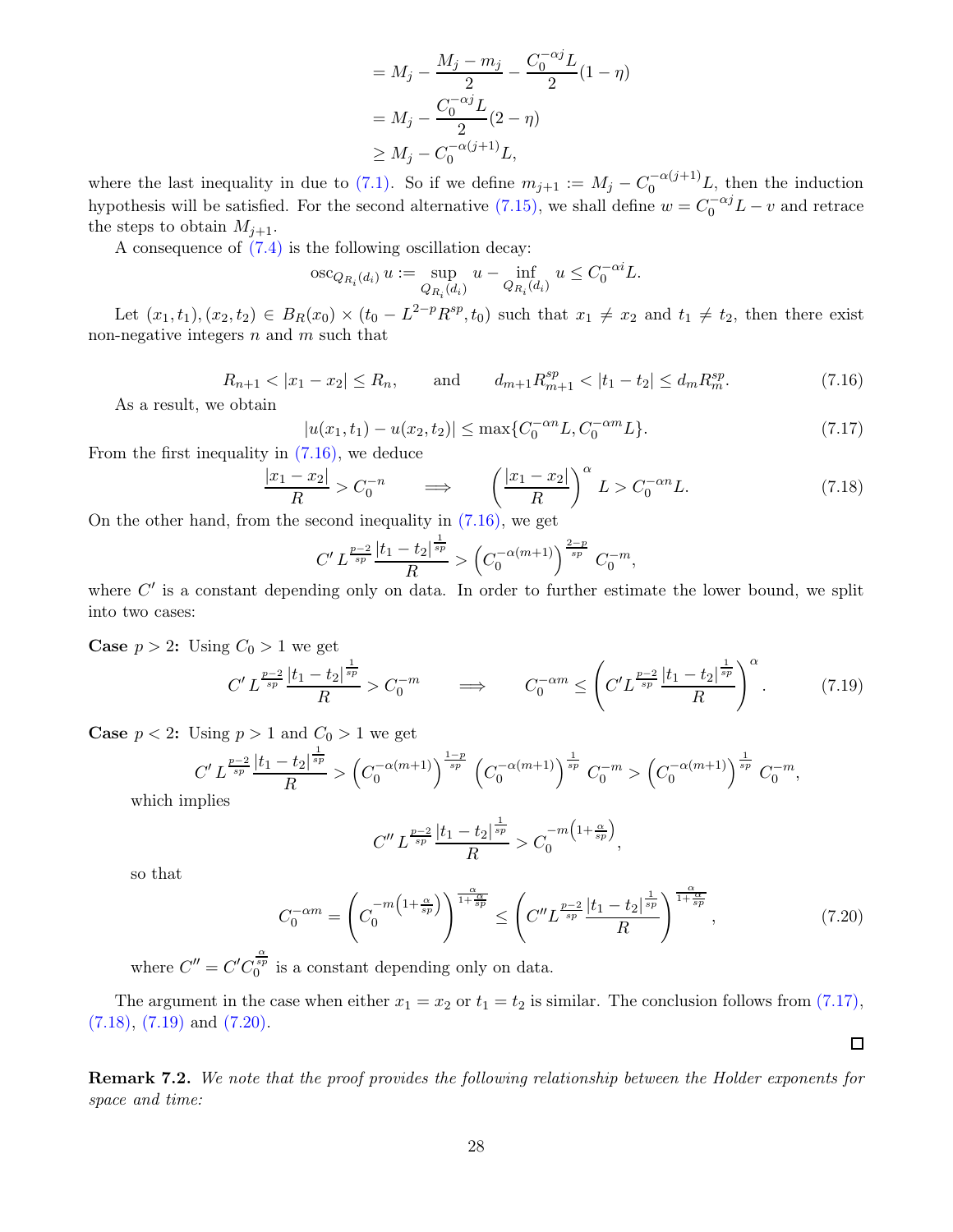|            | $\boldsymbol{x}$ |  |
|------------|------------------|--|
| Degenerate | $\alpha$         |  |
| Singular   | $\alpha$         |  |

<span id="page-28-6"></span>In the degenerate case, the condition  $\alpha(p-1) < sp$  forces  $\alpha < sp$ .

**Remark 7.3.** We further note that in the degenerate case, the space Holder exponent is  $\alpha$  while the time exponent is  $\alpha$ /sp. In particular, if we start with sp  $\lt 1$  time regularity beats space regularity - such a thing does not occur in the local case and is an instance of a purely nonlocal phenomena.

# References

- <span id="page-28-5"></span>[1] Karthik Adimurthi, Harsh Prasad, and Vivek Tewary. Hölder regularity for fractional p-laplace equations. arXiv:2203.13082 [math], March 2022. [2,](#page-1-2) [9](#page-8-4)
- <span id="page-28-8"></span>[2] Richard Bass and Moritz Kassmann. Harnack inequalities for non-local operators of variable order. Transactions of the American Mathematical Society, 357(2):837–850, 2005. [2](#page-1-2)
- <span id="page-28-9"></span>[3] Richard F. Bass and Moritz Kassmann. Hölder Continuity of Harmonic Functions with Respect to Operators of Variable Order. Communications in Partial Differential Equations, 30(8):1249–1259, July 2005. [2](#page-1-2)
- <span id="page-28-0"></span>[4] Verena Bögelein, Frank Duzaar, and Naian Liao. On the Hölder regularity of signed solutions to a doubly nonlinear equation. Journal of Functional Analysis, 281(9):109173, November 2021. [2](#page-1-2)
- <span id="page-28-13"></span>[5] E. Bombieri and E. Giusti. Harnack's inequality for elliptic differential equations on minimal surfaces. Inventiones mathematicae,  $15(1):24-46$ , March 1972. [10](#page-9-2)
- <span id="page-28-10"></span>[6] Lorenzo Brasco, Erik Lindgren, and Armin Schikorra. Higher Hölder regularity for the fractional p-Laplacian in the superquadratic case. Advances in Mathematics, 338:782–846, November 2018. [2](#page-1-2)
- <span id="page-28-7"></span>[7] Lorenzo Brasco, Erik Lindgren, and Martin Strömqvist. Continuity of solutions to a nonlinear fractional diffusion equation. Journal of Evolution Equations, June 2021. [2](#page-1-2)
- <span id="page-28-11"></span>[8] Sun-Sig Byun, Jihoon Ok, and Kyeong Song. Hölder regularity for weak solutions to nonlocal double phase problems. arXiv:2108.09623 [math], August 2021. [2](#page-1-2)
- <span id="page-28-1"></span>[9] Verena Bögelein, Frank Duzaar, Naian Liao, and Leah Schätzler. On the hölder regularity of signed solutions to a doubly nonlinear equation. part ii.  $arXiv:2108.02749$  $arXiv:2108.02749$  $arXiv:2108.02749$  [math], August 2021. 2
- <span id="page-28-3"></span>[10] Luis Caffarelli, Chi Hin Chan, and Alexis Vasseur. Regularity theory for parabolic nonlinear integral operators. Journal of the American Mathematical Society, 24(3):849–869, July 2011. [2](#page-1-2)
- <span id="page-28-2"></span>[11] Luis Caffarelli and Alexis Vasseur. Drift diffusion equations with fractional diffusion and the quasigeostrophic equation. Annals of Mathematics. Second Series, 171(3):1903–1930, 2010. [2](#page-1-2)
- <span id="page-28-12"></span>[12] Jamil Chaker, Minhyun Kim, and Marvin Weidner. Regularity for nonlocal problems with nonstandard growth. arXiv:2111.09182 [math], November 2021. [2](#page-1-2)
- <span id="page-28-4"></span>[13] Matteo Cozzi. Regularity results and Harnack inequalities for minimizers and solutions of nonlocal problems: A unified approach via fractional De Giorgi classes. Journal of Functional Analysis, 272(11):4762–4837, June 2017. [2,](#page-1-2) [3,](#page-2-3) [5,](#page-4-7) [6,](#page-5-3) [25](#page-24-6)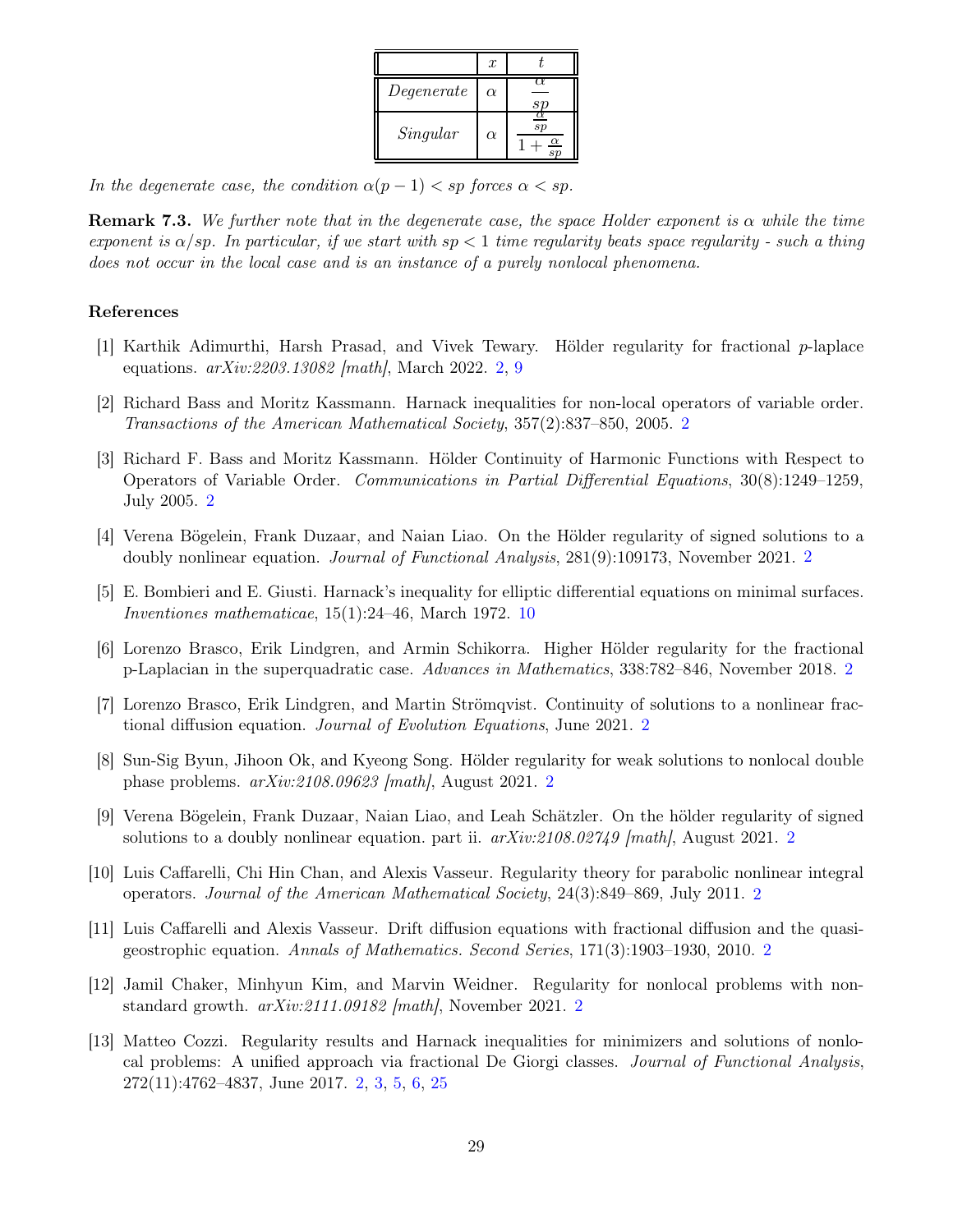- <span id="page-29-3"></span>[14] Matteo Cozzi. Fractional De Giorgi Classes and Applications to Nonlocal Regularity Theory. In Serena Dipierro, editor, *Contemporary Research in Elliptic PDEs and Related Topics*, Springer INdAM Series, pages 277–299. Springer International Publishing, Cham, 2019. [2,](#page-1-2) [9](#page-8-4)
- <span id="page-29-9"></span>[15] Cristiana De Filippis and Giuseppe Mingione. Gradient regularity in mixed local and nonlocal problems. arXiv preprint arXiv:2204.06590, 2022. [2](#page-1-2)
- <span id="page-29-7"></span>[16] Cristiana De Filippis and Giampiero Palatucci. Hölder regularity for nonlocal double phase equations. Journal of Differential Equations, 267(1):547–586, June 2019. [2](#page-1-2)
- <span id="page-29-10"></span>[17] E. Di Benedetto. On the local behaviour of solutions of degenerate parabolic equations with measurable coefficients. Annali della Scuola Normale Superiore di Pisa - Classe di Scienze, 13(3):487–535, 1986. [3](#page-2-3)
- <span id="page-29-2"></span>[18] Agnese Di Castro, Tuomo Kuusi, and Giampiero Palatucci. Local behavior of fractional p-minimizers. Annales de l'Institut Henri Poincaré C, Analyse non linéaire, 33(5):1279–1299, September 2016. [2,](#page-1-2) [3](#page-2-3)
- <span id="page-29-11"></span>[19] Emmanuele DiBenedetto. Degenerate Parabolic Equations. Universitext. Springer-Verlag, New York, 1993. [3,](#page-2-3) [5,](#page-4-7) [9](#page-8-4)
- <span id="page-29-0"></span>[20] Emmanuele DiBenedetto, Ugo Gianazza, and Vincenzo Vespri. Harnack estimates for quasi-linear degenerate parabolic differential equations. Acta Mathematica, 200(2):181–209, January 2008. [2,](#page-1-2) [3](#page-2-3)
- <span id="page-29-1"></span>[21] Emmanuele DiBenedetto, Ugo Gianazza, and Vincenzo Vespri. Harnack's Inequality for Degenerate and Singular Parabolic Equations. Springer Monographs in Mathematics. Springer, New York, 2012. [2,](#page-1-2) [3](#page-2-3)
- <span id="page-29-15"></span>[22] Martin Dindoš, Jungang Li, and Jill Pipher. The \$p\$-ellipticity condition for second order elliptic systems and applications to the Lam $\backslash$ 'e and homogenisation problems.  $arXiv:2007.13190$  [math], June 2021. [3](#page-2-3)
- <span id="page-29-4"></span>[23] Mengyao Ding, Chao Zhang, and Shulin Zhou. Local boundedness and Hölder continuity for the parabolic fractional p-Laplace equations. Calculus of Variations and Partial Differential Equations, 60(1):38, January 2021. [2,](#page-1-2) [3,](#page-2-3) [5,](#page-4-7) [6,](#page-5-3) [9](#page-8-4)
- <span id="page-29-8"></span>[24] Prashanta Garain and Erik Lindgren. Higher hölder regularity for mixed local and nonlocal degenerate elliptic equations.  $arXiv:2204.13196$  $arXiv:2204.13196$  $arXiv:2204.13196$  [math], April 2022. 2
- <span id="page-29-12"></span>[25] Ugo Gianazza, Mikhail Surnachev, and Vincenzo Vespri. A new proof of the Hölder continuity of solutions to p-Laplace type parabolic equations. 3(3):263–278, July 2010. [3](#page-2-3)
- <span id="page-29-14"></span>[26] Sukjung Hwang and Gary M. Lieberman. Hölder continuity of bounded weak solutions to generalized parabolic p-laplacian equations I: degenerate case. Electronic Journal of Differential Equations, pages No. 287, 32, 2015. [3,](#page-2-3) [25](#page-24-6)
- <span id="page-29-13"></span>[27] Sukjung Hwang and Gary M. Lieberman. Hölder continuity of bounded weak solutions to generalized parabolic p-laplacian equations II: singular case. Electronic Journal of Differential Equations, pages No. 288, 24, 2015. [3,](#page-2-3) [25](#page-24-6)
- <span id="page-29-6"></span>[28] Hitoshi Ishii and Gou Nakamura. A class of integral equations and approximation of p-Laplace equations. Calculus of Variations and Partial Differential Equations, 37(3):485–522, March 2010. [2](#page-1-2)
- <span id="page-29-5"></span>[29] Moritz Kassmann. A priori estimates for integro-differential operators with measurable kernels. Calculus of Variations and Partial Differential Equations,  $34(1)$ :1–[2](#page-1-2)1, January 2009. 2